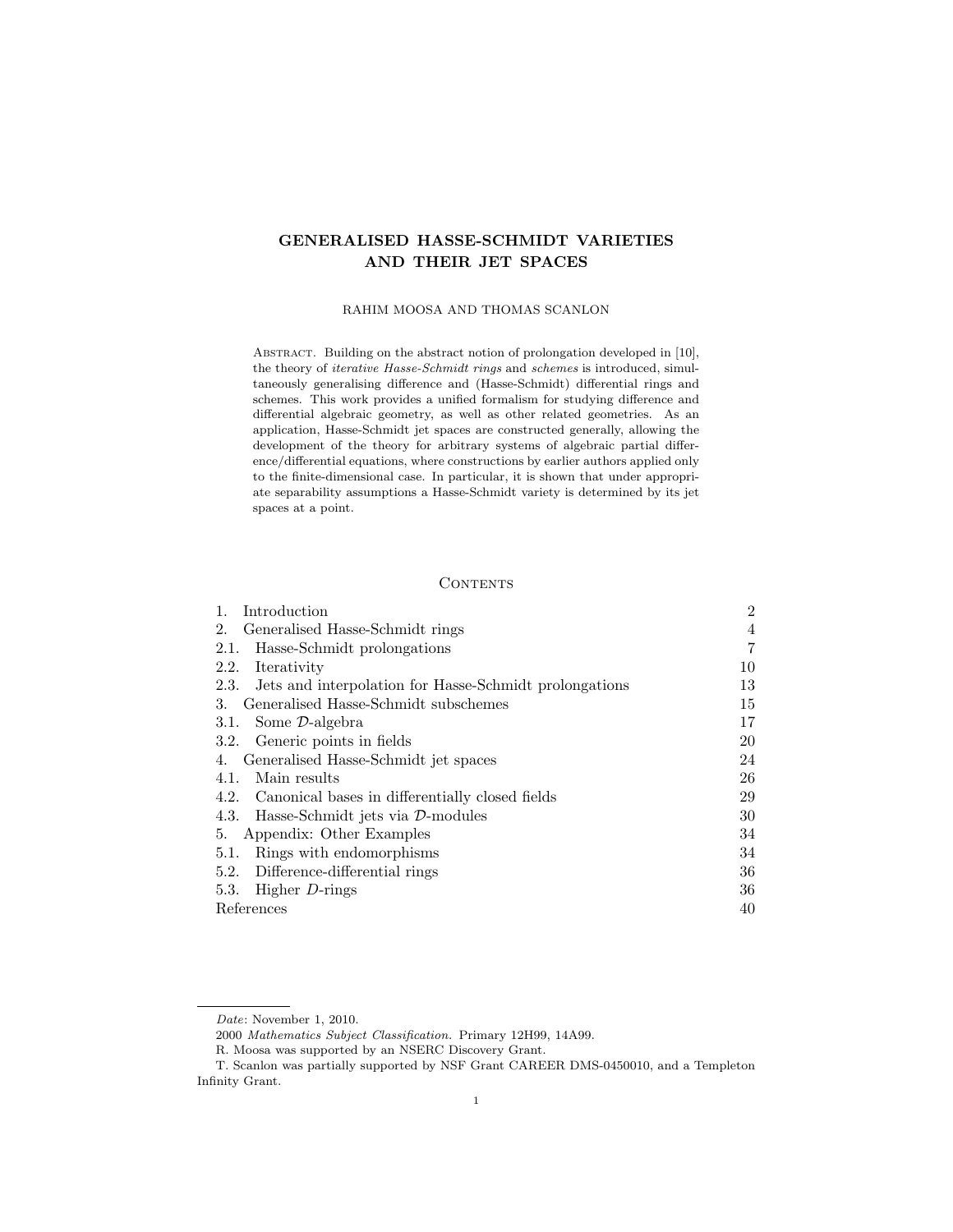#### 1. INTRODUCTION

The algebraic theories of ordinary and partial differential equations, difference equations, Hasse-Schmidt differential equations, and mixed difference-differential equations bear many formal analogies and some of the theory may be developed uniformly under the rubric of equations over rings with fixed additional operators. In this paper, a continuation of [10], we propose a unified theory of rings with stacks of compatible operators, what we call generalised iterative Hasse-Schmidt rings, and then undertake a detailed study of the infinitesimal structure of Hasse-Schmidt varieties showing how to define jet spaces for these Hasse-Schmidt varieties and that the jet spaces determine the varieties under a separability hypothesis.

Before we consider Hasse-Schmidt rings in full generality, let us consider the special case of ordinary differential rings. Here we have a commutative ring  $R$  given together with a derivation  $\partial : R \to R$ . At one level, to say that  $\partial$  is a derivation is simply to say that  $\partial$  is additive and satisfies the Leibniz rule. On the other hand, we could say that the exponential map  $R \to R[\epsilon]/(\epsilon^2)$  given by  $x \mapsto x + \partial(x)\epsilon$  is a ring homomorphism. When  $R$  is a  $\mathbb Q$ -algebra, this truncated exponential map lifts to a ring homomorphism  $R \to R[[\epsilon]]$  given by  $x \mapsto \sum \frac{1}{n!} \partial^n(x) \epsilon^n$ . If we define  $\partial_n(x) := \frac{1}{n!} \partial^n(x)$ , then the exponential map takes the form  $x \mapsto \sum \partial_n(x) \epsilon^n$ . Let us note that we have a formula relating composites of the  $\partial_n$  operators with single applications. Indeed,  $\binom{n+m}{n} \partial_{n+m} = \frac{(n+m)!}{n!m!}$  $\frac{n+m)!}{n!m!} \frac{1}{(n+m)!} \partial^{n+m} = \frac{1}{n!} \partial^n \circ \frac{1}{m!} \partial^m = \partial_n \circ \partial_m.$ 

From the defining equation for  $\partial_n$ , it is clear that it gives no more information than is already given by the first derivative  $\partial$ . However, we could consider the general category of Hasse-Schmidt differential rings which are rings R given together with a sequence of additive operators  $\partial_n: R \to R$  for which the function  $R \to R[[\epsilon]]$ given by  $a \mapsto \sum_{n=0}^{\infty} \partial_n(a) \epsilon^n$  is a ring homomorphism, and the operators satisfy the rule that  $\partial_0 = \text{id}$  and  $\binom{n+m}{n} \partial_{n+m} = \partial_n \circ \partial_m$ . Dropping the hypothesis that R is a Qalgebra, one finds Hasse-Schmidt differential rings for which the higher operators need not be determined by the first derivative. Indeed, the language of Hasse-Schmidt differential rings is the appropriate framework for studying differential equations in positive characteristic.

As explained already by Matsumura (Section 27 of [8] ), the iteration rule,  $\binom{n+m}{n}\partial_{n+m} = \partial_n \circ \partial_m$ , may be expressed as a commuting diagram. Let  $(R, \langle \partial_i : i \in$  $\mathbb{N}$ ) be a Hasse-Schmidt differential ring. That is to say, the map  $E_{\epsilon}: R \to R[[\epsilon]]$ given by  $x \mapsto \sum \partial_n(x) \epsilon^n$  is a ring homomorphism. Extending each  $\partial_n$  continuously to R[ $[\epsilon]$ ] by defining  $\partial_0(\epsilon) := \epsilon$  and  $\partial_n(\epsilon) := 0$  for  $n > 0$ , we obtain a second exponential homomorphism  $E_{\eta}: R[[\epsilon]] \to R[[\epsilon]][[\eta]]$ . On the other hand, there is a natural continuous homomorphism  $\Delta : R[[\zeta]] \to R[[\epsilon]][[\eta]]$  given by  $\zeta \mapsto (\epsilon + \eta)$ . Expanding the powers of  $(\epsilon + \eta)$ , one sees easily that the iteration rule holds if and only if  $\Delta \circ E_{\zeta} = E_{\eta} \circ E_{\epsilon}$ . That is, the following diagram is commutative.

$$
R \xrightarrow{E_{\epsilon}} R[[\epsilon]]
$$
  

$$
E_{\zeta} \downarrow \qquad \qquad |E_{\eta}
$$
  

$$
R[[\zeta]] \xrightarrow{\zeta \mapsto (\epsilon + \eta)} R[[\epsilon]][[\eta]]
$$

We generalise this ring-theoretic treatment of iterative Hasse-Schmidt differential rings to produce a theory of generalised Hasse-Schmidt rings by encoding the generalised Leibniz rules via exponential maps and the iteration rules via a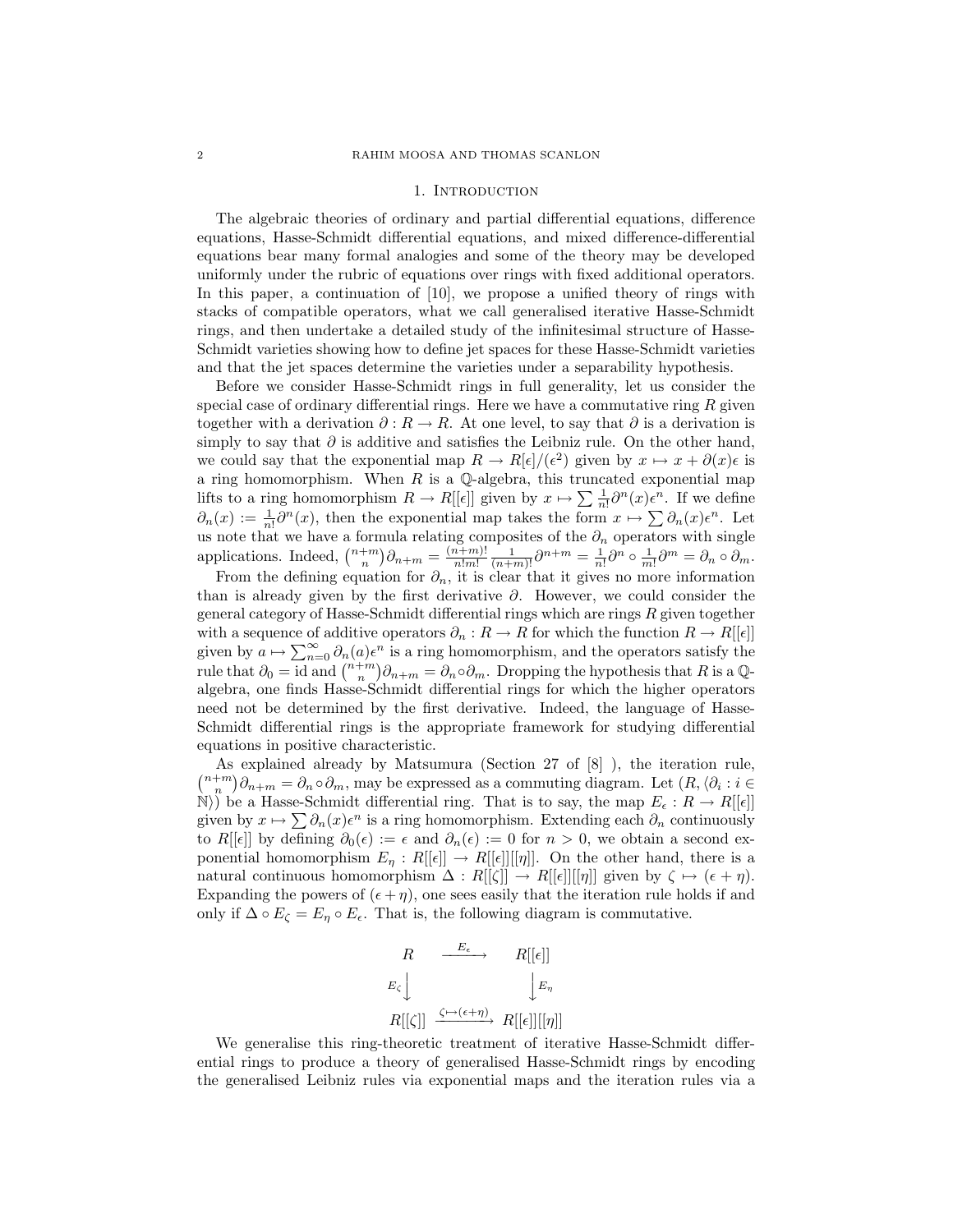commutative diagram analogous to the one describing the iteration rule for Hasse-Schmidt derivations. To present a notion of an iterative Hasse-Schmidt ring we need two kinds of data. First, we need a projective system of finite free ring schemes  $\underline{\mathcal{D}} := (\pi_{i,j} : \mathcal{D}_i \to \mathcal{D}_j \mid 0 \leq j \leq i < \omega)$ . That is, we ask that each  $\mathcal{D}_i$  is, as an additive group scheme, simply some finite cartesian power of the usual additive group scheme while multiplication is given by some regular functions. A  $\mathcal{D}$ -ring structure on R is then given by a sequence of ring homomorphisms  $E_i: R \to \mathcal{D}_i(R)$  which are compatible with the projective system. So in the differential setting  $\mathcal{D}_i(R)$ was  $R[\epsilon]/(\epsilon^{i+1})$  and  $E_i$  was  $a \mapsto \sum_{n=0}^i \partial_n(a) \epsilon^n$ . In this general setting, fixing the identifications of each  $\mathcal{D}_i$  with a power of the additive group, the map  $E_i$  may be presented as  $x \mapsto (\partial_0^{(i)}(x), \ldots, \partial_{m_i}^{(i)}(x))$  where each  $\partial_k^{(i)}$  $\kappa^{(i)}$  :  $R \to R$  is an additive operator. To say that these operators give  $R$  a  $D$ -ring structure is equivalent to imposing certain generalised Leibniz rules and identities relating the components of  $E_i$  to those of  $E_i$ . The second kind of data we require is a collection of morphisms of ring schemes  $\Delta_{i,j} : \mathcal{D}_{i+j} \to \mathcal{D}_i \circ \mathcal{D}_j$ . For  $(R, \langle E_i : i \in \mathbb{N} \rangle)$  to be an iterative  $D$ -ring we require the following diagrams to commute.

$$
R \xrightarrow{E_j} \mathcal{D}_j(R)
$$
  
\n
$$
E_{i+j} \downarrow \qquad \qquad \downarrow \mathcal{D}_j(E_i)
$$
  
\n
$$
\mathcal{D}_{i+j}(R) \xrightarrow{\Delta_{i,j}} \mathcal{D}_i(\mathcal{D}_j(R))
$$

We were led to this notion of iteration by considering Matsumura's presentation of the theory for Hasse-Schmidt derivations.

This theory of generalised iterative Hasse-Schmidt rings is developed in Section 2. In the appendix we discuss several examples, other than the differential one, showing that this formalism captures many of the interesting cases of rings with distinguished operators.

Our main goal is to understand algebraic equations involving Hasse-Schmidt operators and these equations are naturally encoded by Hasse-Schmidt schemes, or really, Hasse-Schmidt subschemes of algebraic schemes. To make the issues more concrete, a  $\underline{\mathcal{D}}$ -equation in some  $\underline{\mathcal{D}}$ -ring R is simply an algebraic equation on the variables and several of the operators  $\partial_k^{(i)}$  $\kappa^{(i)}$  applied to the variables. As such, the set of solutions naturally forms a subset of the  $R$ -points of some algebraic scheme  $X$ and the equations themselves are encoded by projective systems of subschemes of prolongation spaces of X. We shall refer to these projective systems as  $D$ -schemes. They are studied in some detail in Section 3.

If  $X$  is an algebraic variety over a field  $k$ , then by the nth jet space of  $X$  at a point  $p \in X(k)$  we mean the space  $\text{Hom}_k(\mathfrak{m}_{X,p}/\mathfrak{m}_{X,p}^{n+1}, k)$ . In Section 4 we define jet spaces for D-varieties and show that they have enough points to distinguish between different D-subvarieties, at least under an appropriate separability hypothesis. We have already encountered the main difficulty in [10]; the prolongation space and jet space functors do not commute. However, in that paper, and based on a prototype already appearing in the work of Pillay and Ziegler (section 5 of [11]), we introduced an interpolation map which compares the jet space of a prolongation with the prolongation of a jet space. This is the key technical ingredient in our construction of jet spaces for D-varieties.

To close this introduction, let us be clear about our aims in the present paper. We develop the geometry of algebraic equations involving additional operators.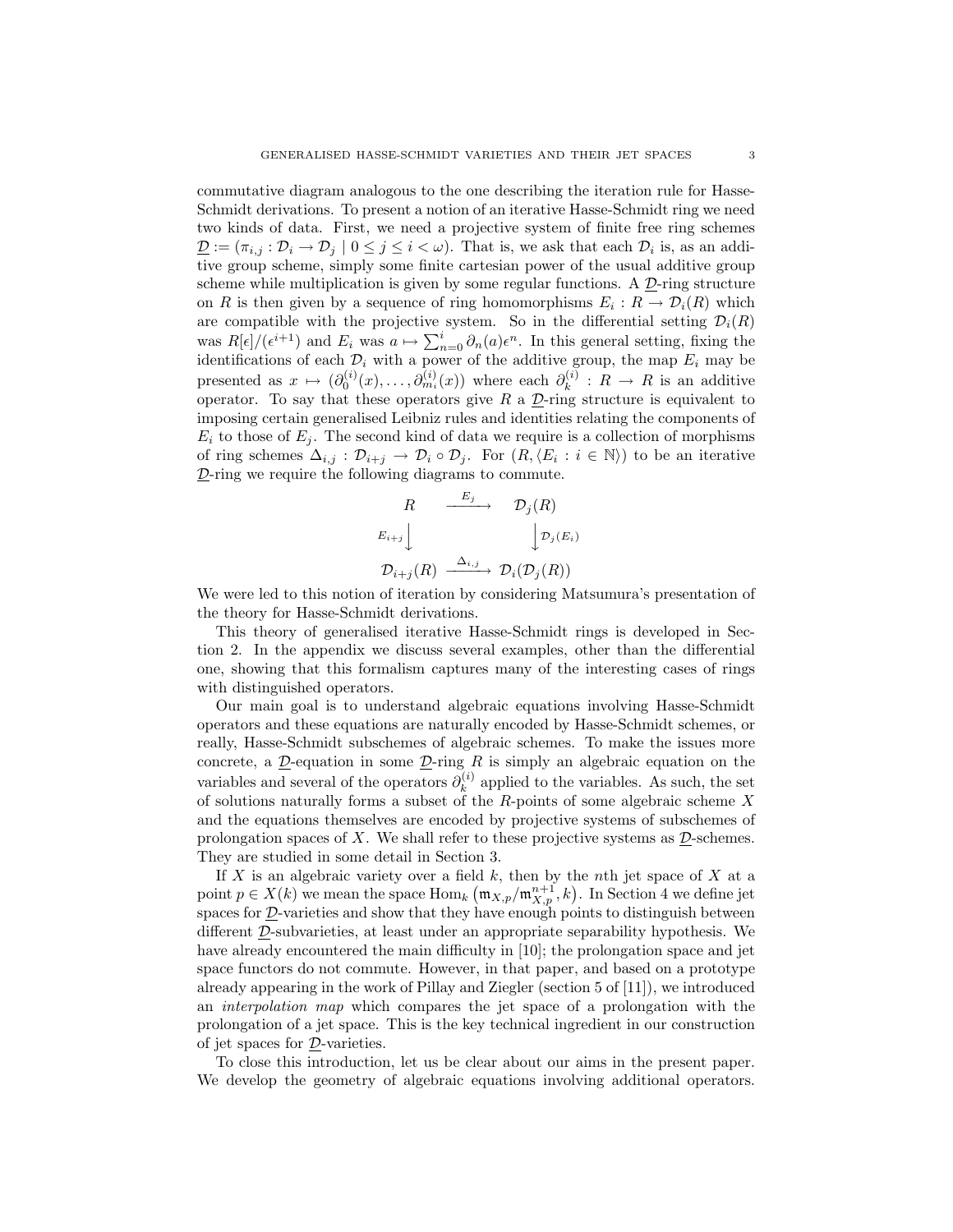While our setting may be regarded as a generalisation of difference, differential, and Hasse-Schmidt differential algebra, our main goal is to unify these subjects rather than to generalise them (though our formalism does allow for such a generalisation). This unification manifests itself not only in proofs and constructions which apply equal well to each of the principal examples, but in a precise formalism for studying confluence between Hasse-Schmidt differential and difference algebraic geometry. In terms of the geometry, our primary goal is to make sense of the linearisation of general D-equations through a jet space construction and then to show that these linear spaces determine the D-varieties, at least under suitable separability hypotheses. By the Krull intersection theorem this last point is a tautology for algebraic varieties, but it is far from obvious even when one specialises to a well-known theory of fields with operators such as partial difference or differential algebra. For finite-dimensional difference/differential varieties, jet spaces were constructed by Pillay and Ziegler [11]. Our theory extends theirs to the infinite-dimensional setting.

In the present paper, we do not develop the model theory of general  $D$ -fields and leave such questions as the existence of model companions, simplicity, the behaviour of ranks, *et cetera* to a later work. Jet spaces were the key technical devices of the Pillay-Ziegler geometric proofs of the dichotomy theorem for minimal types in differentially closed fields of characteristic zero. In [9], arc spaces substituted for jet spaces to extend the dichotomy theorem to regular types. While arc spaces did the job in the differential case, jet spaces are preferable because they give a direct linearisation of the equations. Provided that the foundational model-theoretic issues are resolved, our theorem on  $\mathcal{D}\text{-jet}$  spaces determining  $\mathcal{D}\text{-varieties}$  should give information about canonical bases of (quantifier-free) types in the corresponding theory of D-fields.

Likewise, there are some closely allied algebraic issues we do not pursue here. For example, jet spaces are clearly connected to a general theory of  $D$ -modules. Moreover, we have not fleshed out the theory of specialisations of  $\mathcal{D}$ -rings nor in its local form a theory of valued D-fields. Each of these further developments motivates our research into jet spaces for Hasse-Schmidt varieties and will be taken up in future work.

We are very grateful to the referee for making some very helpful suggestions.

#### 2. Generalised Hasse-Schmidt rings

Let us recall the following conventions and definitions from [10]. In this paper, all our rings are commutative and unitary and all our ring homorphisms preserve the identity. All schemes are separated. A variety is a reduced scheme of finite-type over a field, but is not necessarily irreducible. Throughout this paper we fix a ring A and work in the categories of A-algebras and schemes over A.

The standard ring scheme S over A is the scheme Spec  $(A[x])$  endowed with the usual ring scheme structure. So for all A-algebras  $R$ ,  $\mathbb{S}(\overline{R}) = (R, +, \times, 0, 1)$ . An S-algebra scheme  $\mathcal E$  over A is a ring scheme together with a ring scheme morphism  $s_{\mathcal{E}} : \mathbb{S} \to \mathcal{E}$  over A. We view S as an S-algebra via the identity id : S  $\to$  S. A morphism of S-algebra schemes is then a morphism of ring schemes respecting the S-algebra structure. Similarly one can define S-module schemes and morphisms.

**Definition 2.1.** By a *finite free* S-*algebra scheme with basis* we mean an S-algebra scheme  $\mathcal E$  together with an S-module isomorphism  $\psi_{\mathcal E}: \mathcal E \to \mathbb S^{\ell}$ , for some  $\ell \in \mathbb N$ .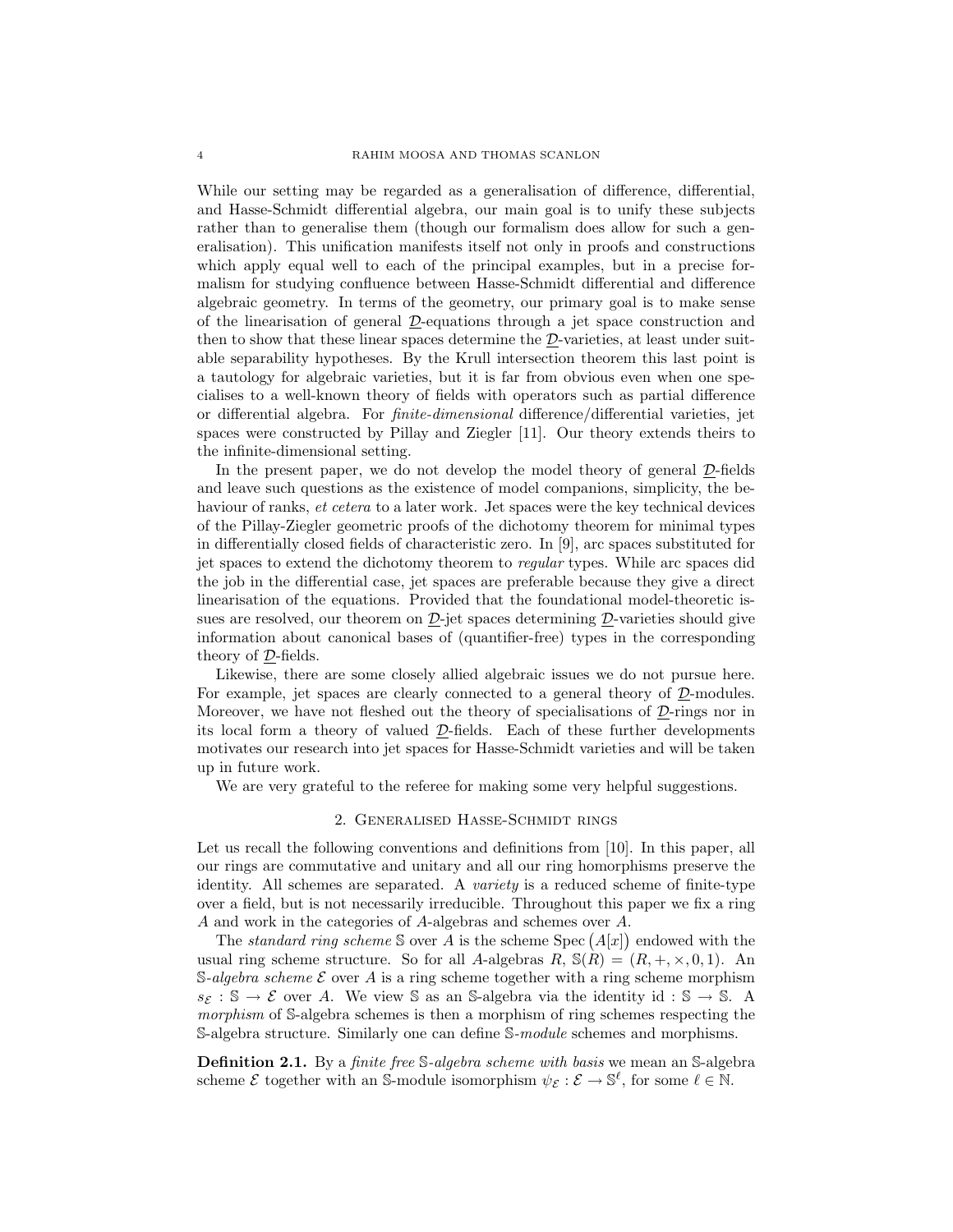The data of a finite free S-algebra scheme with basis is really nothing more than a finite free A-algebra with an A-basis. Indeed, fixing  $\psi_{\mathcal{E}}$  means that we have a canonical choice of basis  $\{1, e_1, \ldots, e_{\ell-1}\}$  for  $\mathcal{E}(A)$  over A. Write  $e_i e_j = \sum_{\ell=1}^{\ell-1}$  $k=1$  $a_{i,j,k}e_k$ where  $a_{i,j,k} \in A$ . So for any A-algebra  $R, \mathcal{E}(R)$  is the R-algebra  $R[X_1, \ldots, X_{\ell-1}]/I$ where *I* is generated by polynomials of the form  $X_i X_j - \sum_{i=1}^{\ell-1}$  $k=1$  $a_{i,j,k}X_k$ . This means that we can canonically identify  $\mathcal{E}(R)$  with  $R \otimes_A \mathcal{E}(A)$ , both as an R-algebra and an  $\mathcal{E}(A)$ -algebra. In particular,  $\mathcal E$  is determined by  $\mathcal E(A)$ . Conversely, every finite free A-algebra with an A-basis naturally determines a finite free Salgebra scheme with basis. Indeed, if the given A-basis of B is  $\{b_0, \ldots, b_{\ell-1}\}\$ then write  $b_i b_j = \sum_{i=1}^{\ell-1}$ scheme is  $\mathbb{A}_{A}^{\ell}$ , addition is co-ordinatewise, and comultiplication  $A[Z_0, \ldots, Z_{\ell-1}]$  →  $a_{i,j,k}b_k$  and let  $\mathcal E$  be the S-algebra scheme whose underying  $A[Z_0, \ldots, Z_{\ell-1}] \otimes_A A[Z_0, \ldots, Z_{\ell-1}]$  is given by  $Z_k \mapsto \sum$  $i,j$  $a_{i,j,k}(Z_i \otimes Z_j)$ . Then  $\mathcal{E}(A) = B.$ 

Given a finite free S-algebra scheme  $\mathcal{E}$ , an  $\mathcal{E}\text{-}ring$  is an A-algebra k together with an A-algebra homomorphism  $e : k \to \mathcal{E}(k)$ . A detailed study of  $\mathcal{E}\text{-rings}$  was carried out in [10], and we will assume the results of that paper in what follows. We are interested here in rings equipped with an entire directed system of  $\mathcal{E}\text{-ring structures}$ for various  $\mathcal{E}$ . The following definition of a Hasse-Schmidt system is a variation on Definition 2.1.1 of the second author's PhD thesis [12], differing in a few important details.

Definition 2.2 (Hasse-Schmidt system). A generalised Hasse-Schmidt system over A is a projective system of finite free S-algebra schemes with bases over A,

$$
\underline{\mathcal{D}} = (\pi_{m,n} : \mathcal{D}_m \to \mathcal{D}_n \mid n \leq m < \omega),
$$

such that  $\mathcal{D}_0 = \mathbb{S}$  and the transition maps  $\pi_{m,n}$  are surjective ring scheme morphisms over A. We denote by  $s_n : \mathbb{S} \to \mathcal{D}_n$  the S-algebra structure on  $\mathcal{D}_n$  and by  $\psi_n: \mathcal{D}_n \to \mathbb{S}^{\ell_n}$  the S-module isomorphisms witnessing a basis for  $\mathcal{D}_n$ .

Remark 2.3. The use of scheme-theoretic language for describing Hasse-Schmidt systems is mostly a matter of taste and convenience; it can easily be avoided. Indeed, by the discussion following Definition 2.1 above, evaluating at A yields a bijective correspondence between Hasse-Schmidt systems and projective systems of finite free A-algebras equipped with A-bases.

**Definition 2.4** (Hasse-Schmidt ring). Suppose  $\mathcal{D}$  is a Hasse-Schmidt system over A. A generalised Hasse-Schmidt ring (or D-ring) over A is an A-algebra equipped with a system of  $\mathcal{D}_n$ -ring structures that are compatible with  $\pi$ . That is, a  $\underline{\mathcal{D}}$ -ring is a pair  $(k, E)$  where k is an A-algebra and  $E = (E_n : k \to \mathcal{D}_n(k) \mid n \in \mathbb{N})$  is a sequence of A-algebra homomorphisms such that

$$
(i) E_0 = id,
$$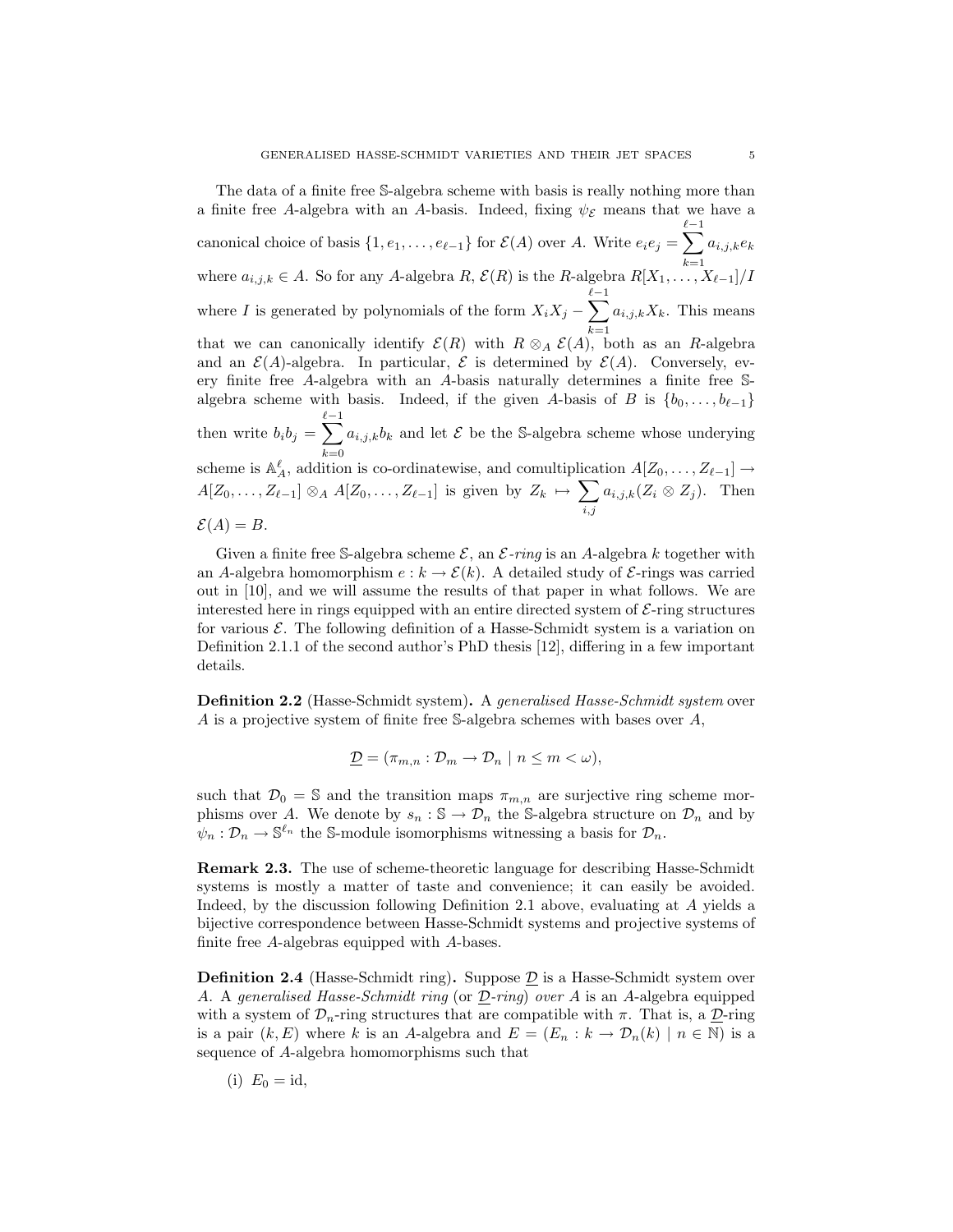(ii) the following diagram commutes for all  $m \geq n$ 



- **Remark 2.5.** (a) One may equally well describe a  $\mathcal{D}$ -ring by giving a collection of maps  $(\partial_{i,n}: k \to k \mid n \in \mathbb{N}, i \leq \ell_n)$  via the correspondence  $\psi_n \circ E_n =$  $(\partial_{1,n},\ldots,\partial_{\ell_n,n})$ . That the collection  $(\partial_{i,n})$  so defines a  $\underline{\mathcal{D}}$ -ring structure on  $k$  is equivalent to the satisfaction of a certain system of functional equations.
	- (b) Our choice of a natural-number-indexing for Hasse-Schmidt systems is convenient but not absolutely necessary. Indeed, some contexts may be more naturally dealt with by considering Hasse-Schmidt systems indexed by  $\mathbb{N}^r$ or even  $\mathbb{Z}^r$ . However, indexing by  $\mathbb N$  does simplify the exposition somewhat, and all our examples can be made to fit into this setting.

The first example of a Hasse-Schmidt system is where each  $\mathcal{D}_n = \mathbb{S}$  and  $\pi_{m,n} =$  $\psi_n = id$ . Then for any A-algebra k, the only  $\mathcal{D}$ -ring structure on k is the trivial one with  $E_n = id$ . This example captures the context of rings without any additional structure. Our main example, that of Hasse-Schmidt differential rings, is discussed below. See the Appendix for a discussion of several other examples including difference rings, an analogue of q-iterative difference rings, and difference-differential rings.

**Example 2.6** (Hasse-Schmidt differential rings). Here  $A = \mathbb{Z}$ . Consider the Hasse-Schmidt system  $\text{HSD}_e = (\pi_{m,n} : \mathcal{D}_m \to \mathcal{D}_n \mid n \leq m < \omega)$  where for any ring R

- $\mathcal{D}_n(R) = R[\eta_1, \ldots, \eta_e]/(\eta_1, \ldots, \eta_e)^{n+1}$ , where  $\eta_1, \ldots, \eta_e$  are indeterminates;
- $s_n^R: R \to \mathcal{D}_n(R)$  is the natural inclusion;
- $\psi_n^R : \mathcal{D}_n(R) \to R^{\ell_n}$  is an identification via a fixed ordering of the monomial basis of  $R[\eta_1,\ldots,\eta_e]/(\eta_1,\ldots,\eta_e)^{n+1}$  over  $R$ ; and,
- for  $m \geq n$ ,  $\pi_{m,n}^R : \mathcal{D}_m(R) \to \mathcal{D}_n(R)$  is the quotient map.

Note that this does uniquely determine a Hasse-Schmidt system (even considering only  $R = \mathbb{Z}$ , see Remark 2.3). Writing  $E_n(x) = \sum$  $\alpha \in \mathbb{N}^e, |\alpha| \leq n$  $\partial_{\alpha}(x)\eta^{\alpha}$ , an HSD<sub>e</sub>-ring is

a ring k together with a sequence of additive maps  $(\overline{\partial_{\alpha}} : k \to k \mid \alpha \in \mathbb{N}^e)$  satisfying  $\partial_{\alpha}(xy) = \sum$  $\beta + \gamma = \alpha$  $\partial_{\beta}(x)\partial_{\gamma}(y), \partial_{\overline{0}} = id$ , and  $\partial_{\alpha}(1) = 0$  for  $|\alpha| > 0$ .

The principal example of an  $HSD<sub>e</sub>$ -ring is a ring equipped with  $e$  Hasse-Schmidt derivations. Recall that a *Hasse-Schmidt derivation* on a ring  $k$  is a sequence of additive maps from k to k,  $\mathbf{D} = (D_0, D_1, \dots)$ , such that

•  $D_0 = \text{id}$  and •  $D_n(xy) = \sum$  $a+b=n$  $D_a(x)D_b(y).$ 

(cf. Section 27 of [8], for example.) Suppose  $\underline{\mathbf{D}}_1, \ldots, \mathbf{D}_e$  is a sequence of  $e$  Hasse-Schmidt derivations on k and set  $E(x) = \sum$  $\alpha \in \mathbb{N}^e$  $D_{1,\alpha_1}D_{2,\alpha_2}\cdots D_{e,\alpha_e}(x)\eta^{\alpha}$ . Then  $E: k \to k[[\eta_1, \ldots, \eta_e]]$  is a ring homomorphism and we can view it as a system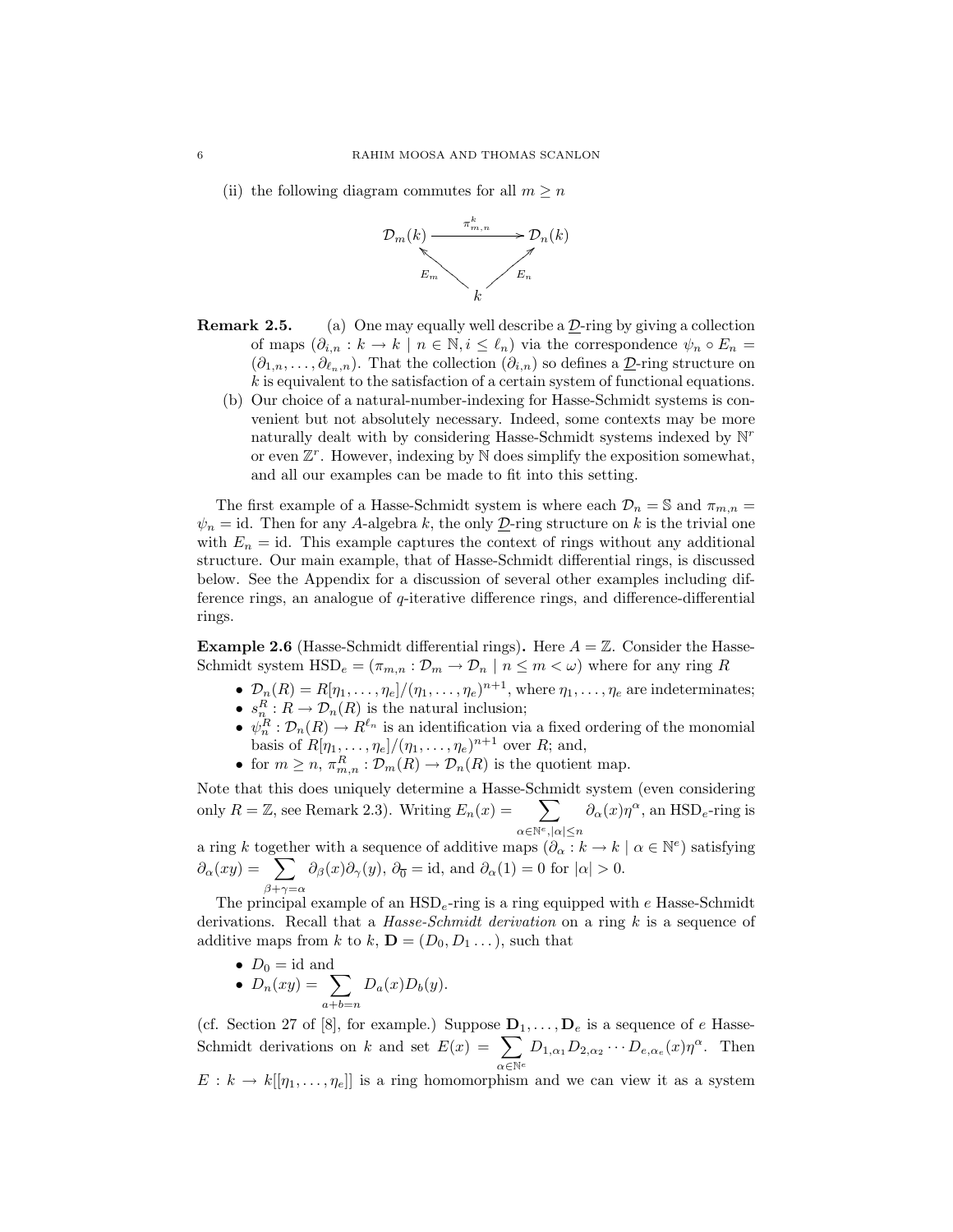$(E_n | n < \omega)$  where  $E_n$  is the composition of E with the quotient  $k[[\eta_1, \ldots, \eta_e]] \rightarrow$  $k[\eta_1,\ldots,\eta_e]/(\eta_1,\ldots,\eta_e)^{n+1}$ . Then  $(k,E)$  is an HSD<sub>e</sub>-ring.

This example specialises further to the case of partial differential fields in characteristic zero. Suppose k a field of characteristic zero and  $\partial_1, \ldots, \partial_e$  are derivations on k. Then  $D_{i,n} := \frac{\partial_i^n}{\partial x_i}$  $\frac{v_i}{n!}$ , for  $1 \leq i \leq e$  and  $n \geq 0$ , defines a sequence of Hasse-Schmidt derivations on k. The  $HSD_e$ -ring structure on k is given in multi-index notation by  $E_n(x) := \sum$  $\alpha \in \mathbb{N}^e, |\alpha| \leq n$ 1  $\frac{1}{\alpha!} \partial^{\alpha}(x) \eta^{\alpha}$  where  $\partial := (\partial_1, \dots, \partial_e)$ .

On the other hand we can specialise in a different direction to deal with fields of *finite imperfection degree.* The following example is informed by [14]: suppose k is a field of characteristic  $p > 0$  with imperfection degree e. Let  $t_1, \ldots, t_e$  be a p-basis for k. Consider  $\mathbb{F}_p[t_1,\ldots,t_e]$  and for  $1 \leq i \leq e$  and  $n \in \mathbb{N}$ , define

$$
\mathbf{D}_{i,n}(t_1^{\alpha_1}\cdots t_e^{\alpha_e}) := \begin{pmatrix} \alpha_i \\ n \end{pmatrix} t_1^{\alpha_1}\cdots t_i^{\alpha_i-n}\cdots t_e^{\alpha_e}.
$$

and extend by linearity to  $\mathbb{F}_p[t_1,\ldots,t_e]$ . Then  $(\mathbf{D}_1,\ldots,\mathbf{D}_e)$  is a sequence of Hasse-Schmidt derivations on  $\mathbb{F}_p[t_1,\ldots,t_e]$ . Moreover, they extend uniquely to Hasse-Schmidt derivations on k (see Lemma 2.3 of [14]). This gives rise to an  $HSD_e$ -ring structure on k.

It is not the case that every  $HSD_e$ -ring is a Hasse-Schmidt differential ring. In section 2.2 below we will introduce the notion of iterativity for Hasse-Schmidt systems, which when applied to this example will allow us to capture exactly the (commuting and iterative) Hasse-Schmidt differential rings.

2.1. Hasse-Schmidt prolongations. A generalised Hasse-Schmidt structure on a ring k induces, for every algebraic scheme X over  $k$ , a sequence of (abstract) prolongations of  $X$  in the sense of [10]. We recall the construction here.

Fix a generalised Hasse-Schmidt system  $\mathcal D$  over A, and a  $\mathcal D$ -ring  $(k, E)$ .

**Definition 2.7** (The exponential algebra structure). For each n, by the *exponential* k-algebra structure on the underlying ring of  $\mathcal{D}_n(k)$  we mean the k-algebra structure coming from the ring homomorphism  $E_n : k \to \mathcal{D}_n(k)$ . We denote this k-algebra by  $\mathcal{D}_{n}^{E_n}(k)$ . More generally, given any k-algebra  $a: k \to R$ ,  $\mathcal{D}_{n}^{E_n}(R)$  denotes the exponential k-algebra given by

$$
k \xrightarrow{E_n} \mathcal{D}_n(k) \xrightarrow{\mathcal{D}_n(a)} \mathcal{D}_n(R)
$$

Note that as A-algebras,  $\mathcal{D}_n^{E_n}(R)$  and  $\mathcal{D}_n(R)$  are identical.

**Definition 2.8** (Prolongations). Suppose X is a scheme over k. The nth prolongation of X,  $\tau(X, \mathcal{D}_n, E_n)$ , or just  $\tau_n X$  for short, is the Weil restriction of  $X \times_k \mathcal{D}_n^{E_n}(k)$ from  $\mathcal{D}_n(k)$  to k (when it exists). We usually write  $\tau X$  for  $\tau_1 X$ . Note that the base extension is with respect to the exponential k-algebra, while the Weil restriction is with repect to the standard *k*-algebra.

See §2 of [10] for details on the Weil restriction functor. In particular, it follows from the discussion there (and it is well known) that the  $\mathcal{D}_n(k)$  over k Weil restriction functor takes affine schemes over  $\mathcal{D}_n(k)$  to affine schemes over k. As the base change functor also preserves affine schemes, we see that the prolongation of an affine scheme over  $k$  is again an affine scheme over  $k$ .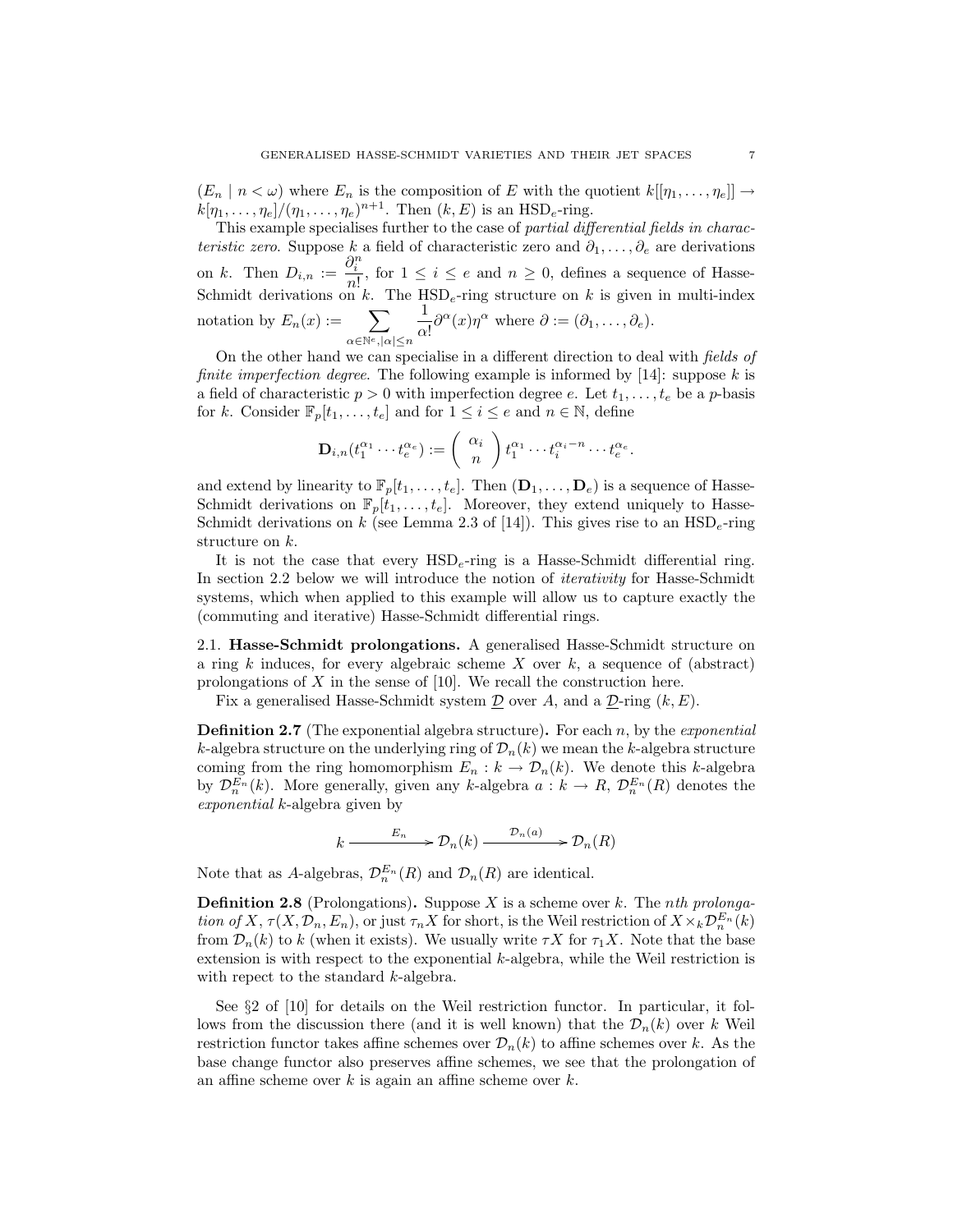But what is the prolongation really? By Lemma 4.5 of [10], its characteristic property is that for any  $k$ -algebra  $R$ , there is a canonical identification

(1) 
$$
\tau_n X(R) = X\big(\mathcal{D}_n^{E_n}(R)\big).
$$

Indeed, recall that coming from the definition of prolongations via Weil restrictions we have an nth canonical morphism  $r_n^X$ :  $\tau_n X \times_k \mathcal{D}_n(k) \to X$  for each  $n \in \mathbb{N}$ . The identification  $\tau_n X(R) = X(\mathcal{D}_n^{E_n}(R))$  is then by  $p \mapsto r_n^X \circ (p \times_k \mathcal{D}_n(k))$ . See Definition 4.3 of [10] for details. One thing to remark is that  $r_n^X$  is not over k in the usual manner, rather we have the commuting diagram



where  $Spec(E_n)$  is the morphism of schemes induced by  $E_n : k \to \mathcal{D}_n(k)$ . Put another way, working at the level of co-ordinate rings,  $r_n^X$  induces a k-algebra morphism from  $k[X]$  to  $\mathcal{D}_n^{E_n}(k[\tau_n X])$ .

**Remark 2.9.** The prolongation functor thus induces a functor on  $k$ -algebras, assigning to the co-ordinate ring of an affine  $k$ -scheme  $X$  the co-ordinate ring of the affine k-scheme  $\tau_n X$ , which is left-adjoint to the functor  $R \mapsto \mathcal{D}_n^{E_n}(R)$ . Indeed, this is exactly what the displayed identity (1) above asserts.

**Definition 2.10** (The nabla map). For  $X$  a scheme over  $k$ , under the above identification,  $E_n : k \to \mathcal{D}_n^{E_n}(k)$  induces a map  $\nabla_n : X(k) \to \tau_n X(k)$ .

- Remark 2.11. (a) It is not always the case that the Weil restriction, and hence the prolongation, exists. However, if  $X$  is such that every finite set of points in X is contained in an affine open subscheme, then  $\tau_n X$  does exist. In particular prolongations of quasi-projective schemes always exist. For more details on Weil restrictions see Section 2 of [10].
	- (b) Definition 2.8 is just the definition of an abstract prolongation (Definition 4.1 of [10]), specialised to the finite free S-algebra schemes  $\mathcal{D}_n$ . It follows from the work in that paper that  $\tau_n$  is a covariant functor which preserves étale morphisms, smooth embeddings, and closed embeddings (cf. Proposition 4.6 of [10]).
	- (c) The nabla map is only defined on  $k$ -points, or more generally on points lying in  $D$ -ring extension of  $(k, E)$ , and not in arbitrary k-algebras. It is a "D-algebraic" map.

Example 2.12. In our main examples the prolongation spaces specialise to the expected objects. So for pure rings (when  $\mathcal{D}_n = \mathbb{S}$ ) we get  $\tau_n X = X$ . For rings equipped with endomorphisms  $\sigma_i$  (this is Example 5.1 of the Appendix, when  $\underline{\mathcal{D}} =$ End),  $\tau_n X = X \times X^{\sigma_1} \times \cdots \times X^{\sigma_n}$ , and  $\nabla_n(x) = (x, \sigma_1(x), \ldots, \sigma_n(x))$ . In the Hasse-Schmidt differential case of Example 2.6, the  $\tau_n X$  and  $\nabla_n$  are the usual differential prolongations with their differential sections. For example, if  $(k, \delta)$  is an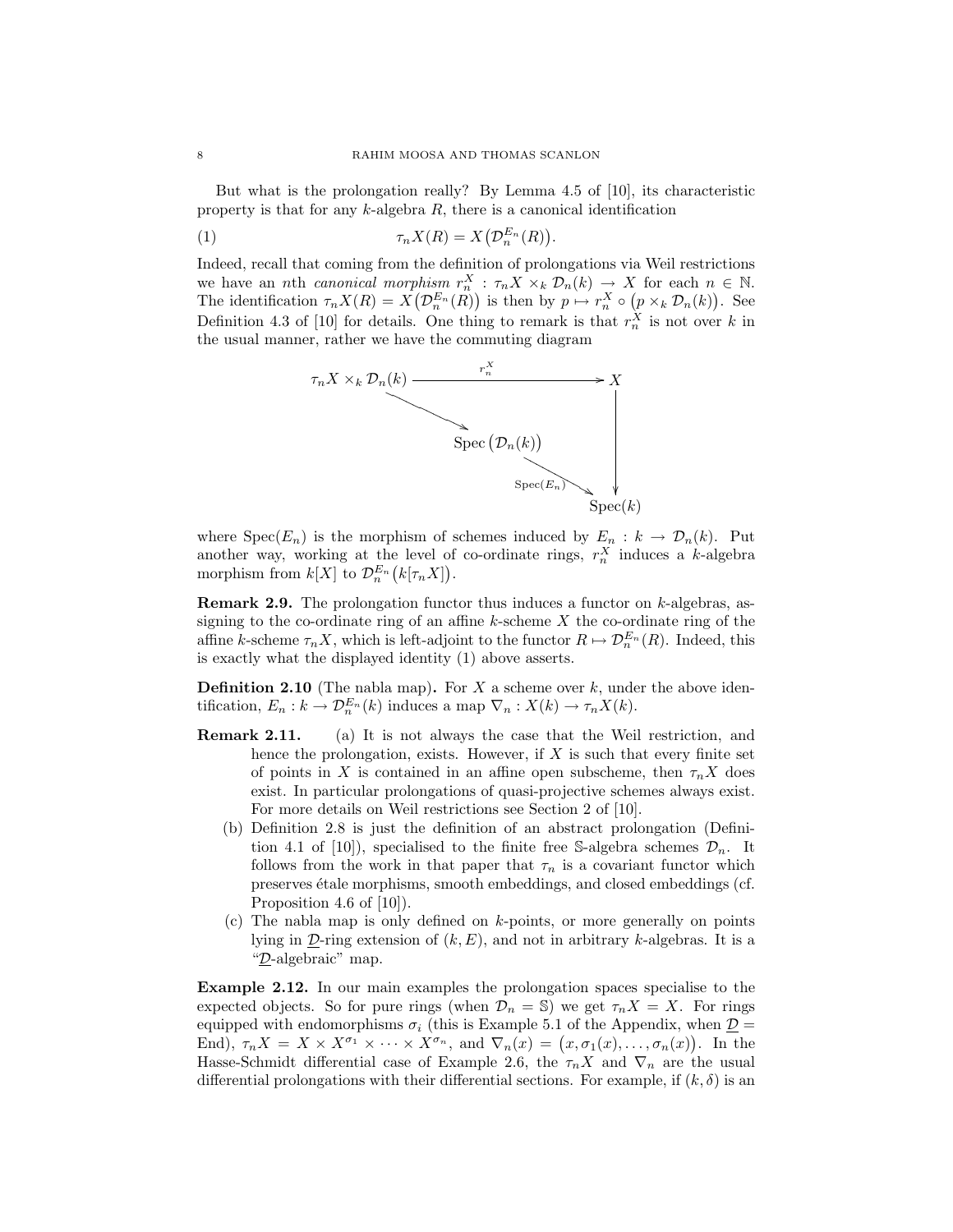ordinary differential field of characteristic zero, then  $\nabla_n(x) = (x, \delta(x), \ldots, \frac{\delta^n(x)}{n!})$  $\frac{f(x)}{n!}$ . See Example 4.2 of [10] for more details on these particular cases. It is also worth pointing out that if we take  $\delta = 0$  then  $\tau_n X$  is the nth arc space of X, Arc<sub>n</sub> X, and  $\nabla_n$  is the zero section. See [4] for a survey on arc spaces. (They are the higher tangent bundles;  $\text{Arc}_1 X$  is the tangent bundle of X.)

For  $m \geq n$ , the morphisms  $\pi_{m,n} : \mathcal{D}_m \to \mathcal{D}_n$  induce morphisms  $\hat{\pi}_{m,n} : \tau_m X \to$  $\tau_n X$ . Indeed, since k is a  $\underline{\mathcal{D}}$ -ring, we have that  $\pi_{m,n}^k : \mathcal{D}_m^{E_m}(k) \to \mathcal{D}_n^{E_n}(k)$  is a kalgebra homomorphism, and so, for any fixed  $k$ -algebra  $R$ , so is the corresponding  $\pi_{m,n}^R : \mathcal{D}_{m}^{E_m}(R) \to \mathcal{D}_{n}^{E_n}(R)$ . Now on R-points, using the identification (1) above,  $\hat{\pi}_{m,n}$  is just the map induced by  $\pi_{m,n}^R$ . See section 4.1 of [10] for more details on the morphism between prolongations induced by a morphism of finite free S-algebra schemes. Setting  $m = 0$  we see that the *n*th prolongation obtains the structure of a scheme over X; namely,  $\hat{\pi}_{n,0} : \tau_n X \to X$ .

**Lemma 2.13.** Suppose X is a scheme over k. For each  $n < \omega$ ,  $\nabla_n$  is a section to  $\hat{\pi}_{n,0}^k : \tau_n X(k) \to X(k)$  and satisfies  $\hat{\pi}_{n+1,n} \circ \nabla_{n+1} = \nabla_n$ .

Proof. Immediate from the definitions.

$$
\qquad \qquad \Box
$$

**Proposition 2.14.** Suppose  $k$  is a field and  $X$  is a variety (so reduced and of finite-type). For all  $m \geq n$ ,  $\hat{\pi}_{m,n} : \tau_m X \to \tau_n X$  is a dominant morphism.

Proof. This is well known in our main examples, including arc spaces (cf. [4]), difference- and differential prolongations. The usual proofs in those cases extend to this setting, but we nevertheless give some details.

Let  $K = k^{\text{alg}}$  be the algebraic closure of k. On K-points  $\hat{\pi}_{m,n}$  is the map  $X(\mathcal{D}_{m}^{E_m}(K)) \to X(\mathcal{D}_{n}^{E_n}(K))$  induced by  $\pi_{m,n} : \mathcal{D}_{m}^{E_m}(K) \to \mathcal{D}_{n}^{E_n}(K)$ . Hence the proposition will follow from the following general claim:

**Claim 2.15.** If  $\rho : R \to S$  is a surjective map of artinian K-algebras and  $P \in X(S)$ is a smooth S-point of X, then there is an R-point  $Q \in X(R)$  sent to P by the map induced by  $\rho$ .

*Proof of Claim 2.15.* First of all, we can decompose  $R$  and  $S$  as products of artinian K-algebras,  $R \cong \left(\prod_{i=1}^n A_i\right) \times C$  and  $S \cong \prod_{i=1}^n B_i$ , where the  $A_i$ s and  $B_i$ s are local, and there exist local surjective homomorphisms  $\rho_i$ :  $A_i \rightarrow B_i$ , such that for all  $x = (a_1, ..., a_n, c) \in R$ ,  $\rho(x) = (\rho_1(a_1), ..., \rho_n(a_n))$ . Now for each  $i \leq n$ , let  $P_i \in X(B_i)$  be the image of P under the map  $X(S) \to X(B_i)$  induced by the projection  $S \to B_i$ . Since  $A_i$  is artinian and  $\rho_i : A_i \to B_i$  is local,  $\ker(\rho_i)$  is nilpotent. Hence we can lift the smooth  $B_i$ -point  $P_i$  of X, to a point  $Q_i \in X(A_i)$ . Indeed, if ker( $\rho_i$ ) were square zero this would be the definition of smoothness; by induction it holds for nilpotent kernel also. As  $K$  is algebraically closed, we can find  $Q_C \in X(C)$ . Now, letting  $Q \in X(R)$  be the point which projects to  $Q_C \in X(C)$ and  $Q_i \in X(A_i)$  for  $i \leq n$ , we get that  $\rho$  maps  $Q$  to  $P$  as desired.

We complete the proof of Proposition 2.14. Using the functoriality of the prolongations, we may assume that  $X$  is irreducible over  $k$ . Now, by the claim, every smooth point of  $X(\mathcal{D}_n^{E_n}(K))$  is in the image of  $X(\mathcal{D}_m^{E_m}(K)) \to X(\mathcal{D}_n^{E_n}(K))$ . Let Y be the proper  $k$ -closed subvariety of singular points of  $X$ . Then under the identification  $X(\mathcal{D}_{n}^{E_n}(K)) = \tau_n X(K)$ , the set  $Y(\mathcal{D}_{n}^{E_n}(K))$  is identified with  $\tau_n Y(K)$ , which is a proper k-closed subset of  $\tau_n X(K)$ . Hence  $\hat{\pi}_{m,n} : \tau_m X \to \tau_n X$  is dominant, as desired.  $\Box$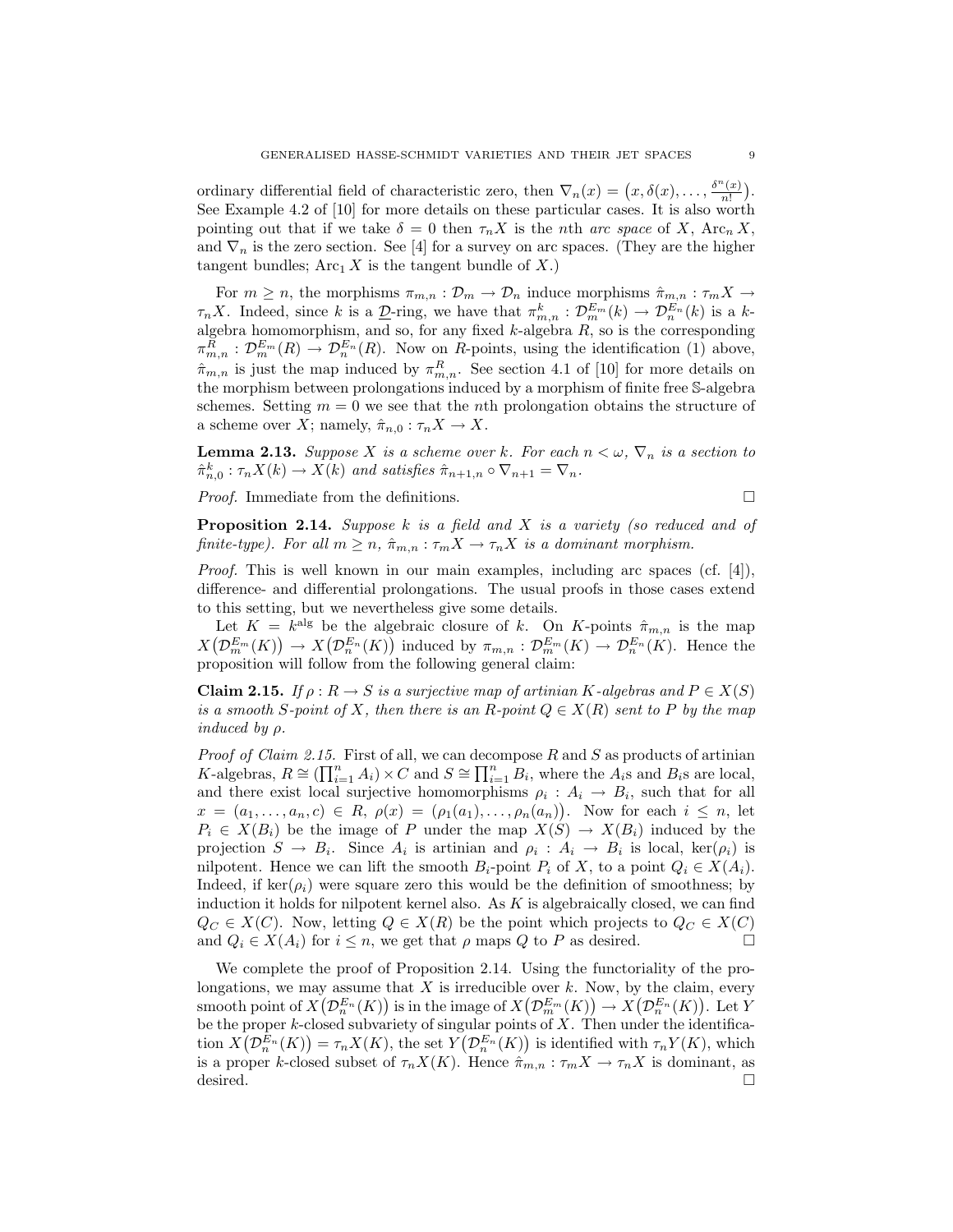We record the following fact from [10] for later use:

**Fact 2.16** (Proposition 4.7(b) of [10]). Suppose  $f : X \rightarrow Y$  is a morphism of schemes over k and  $a \in Y(k)$ . Then  $(\tau_n X)_{\nabla_n(a)}$ , the fibre of  $\tau_n(f) : \tau_n X \to \tau_n Y$ over  $\nabla_n(a)$ , is  $\tau_n(X_a)$ .

2.2. Iterativity. As explained in Section 4.2 of [10] we can compose finite free S-algebra schemes. Specialising to Hasse-Schmidt systems, for all  $m, n \in \mathbb{N}$  we get finite free S-algebra schemes  $\mathcal{D}_{(m,n)} := \mathcal{D}_m \mathcal{D}_n$ . So for any A-algebra  $R, \mathcal{D}_{(m,n)}(R) =$  $\mathcal{D}_m(\mathcal{D}_n(R))$  where the R-algebra structure is given by

$$
R \xrightarrow{\qquad s_n^R} \mathcal{D}_n(R) \xrightarrow{\qquad s_m^{\mathcal{D}_n(R)}} \mathcal{D}_m(\mathcal{D}_n(R)).
$$

By Remark 4.10 of [10] we know that  $\mathcal{D}_{(m,n)} = \mathcal{D}_m \mathcal{D}_n$  is canonically isomorphic to  $\mathcal{D}_m \otimes_{\mathbb{S}} \mathcal{D}_n$ . There are also the A-algebra homomorphisms  $E_{(m,n)} : k \to \mathcal{D}_{(m,n)}(k)$ , given by

$$
k \xrightarrow{E_m} \mathcal{D}_m(k) \xrightarrow{\mathcal{D}_m(E_n)} \mathcal{D}_m(\mathcal{D}_n(k)).
$$

What Proposition 4.12 of [10] tells us is that  $\tau_n(\tau_m X) = \tau(X, \mathcal{D}_{(m,n)}, E_{(m,n)})$  and  $\nabla_n \circ \nabla_m = \nabla_{\mathcal{D}_{(m,n)},E_{(m,n)}}$ . Note that in this context, for  $m' \leq m$  and  $n' \leq n$ , we have the ring scheme morphisms  $\pi_{(m,n),(m',n')} : \mathcal{D}_{(m,n)} \to \mathcal{D}_{(m',n')}$  given by the composition

$$
\mathcal{D}_m(\mathcal{D}_n(R)) \xrightarrow{\mathcal{D}_m(\pi_{n,n'}^R)} \mathcal{D}_m(\mathcal{D}_{n'}(R)) \xrightarrow{\pi_{m,m'}^{\mathcal{D}_{n'}(R)}} \mathcal{D}'_m(\mathcal{D}_{n'}(R)).
$$

It is a matter of fact that all the examples of Hasse-Schmidt rings corresponding to the various Hasse-Schmidt systems that we are particularly interested in satisfy some further relations not implied by the definition of being a Hasse-Schmidt ring. These further relations can be viewed as certain iterativity conditions relating  $E_{(m,n)}$  with  $E_{m+n}$ . We formalise this as follows.

**Definition 2.17.** An *iterative* Hasse-Schmidt system is a Hasse-Schmidt system  $D$ together with a sequence of closed embeddings of ring schemes

$$
\Delta = (\Delta_{(m,n)} : \mathcal{D}_{m+n} \to \mathcal{D}_{(m,n)})_{m,n \in \mathbb{N}}
$$

such that:

(a)  $\Delta$  is compatible with  $\pi$ . That is, for all  $m' \leq m$  and  $n' \leq n$ , the following diagram commutes:

$$
\mathcal{D}_{m+n} \xrightarrow{\Delta_{(m,n)}} \mathcal{D}_{(m,n)}
$$
\n
$$
\pi_{m+n,m'+n'} \downarrow \qquad \qquad \downarrow \qquad \qquad \downarrow \pi_{(m,n),(m',n')}
$$
\n
$$
\mathcal{D}_{m'+n'} \xrightarrow{\Delta_{(m',n')}} \mathcal{D}_{(m',n')}
$$

(b)  $\Delta$  is associative in the sense that for all  $\ell, m, n$ , and any A-algebra R,

$$
\mathcal{D}_{\ell}(\mathcal{D}_{m+n}(R)) \xrightarrow{\mathcal{D}_{\ell}(\Delta_{(m,n)}^R)} \mathcal{D}_{\ell}(\mathcal{D}_{m}(\mathcal{D}_{n}(R)))
$$
\n
$$
\Delta_{(\ell,m+n)}^R \downarrow \uparrow \uparrow
$$
\n
$$
\mathcal{D}_{\ell+m+n}(R) \xrightarrow{\Delta_{(\ell+m,n)}^R} \mathcal{D}_{\ell+m}(\mathcal{D}_{n}(R))
$$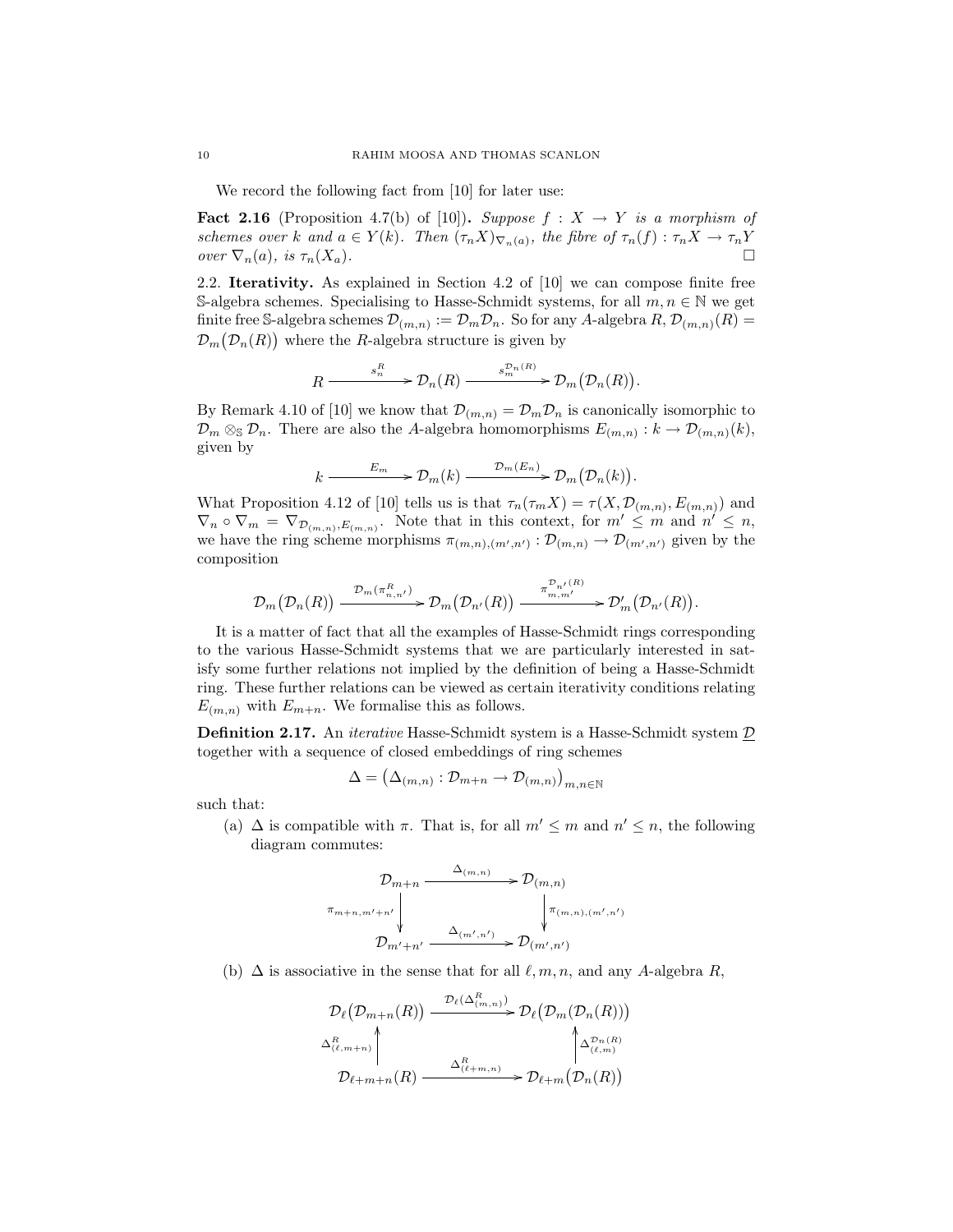commutes.

(c)  $\Delta_{(m,0)} = \Delta_{(0,n)} = \text{id}$  for all  $m, n \geq 0$ .

We say that  $(k, E)$  is an *iterative Hasse-Schmidt ring* (or more accurately  $\Delta$ iterative) if it is a  $D$ -ring and



commutes for all  $m, n \in \mathbb{N}$ . That is,  $\Delta_{(m,n)}^k : \mathcal{D}_{m+n}^{E_{m+n}}(k) \to \mathcal{D}_{(m,n)}^{E_{(m,n)}}(k)$  is a k-algebra map for all  $m, n \in \mathbb{N}$ .

Our definition of an iterative Hasse-Schmidt system was inspired by the presentation of the iteration rules for higher derivations in [8]. Other authors have considered similar (and in some cases even more general) notions. If one were to replace our system of ring functions by their projective limit  $\mathcal{D}_{\infty} := \lim_{n \to \infty} \mathcal{D}_n$  and the iteration system by a single natural transformation  $\Delta : \mathcal{D}_{\infty} \to \mathcal{D}_{\infty} \circ \mathcal{D}_{\infty}$ , then our axioms may be read as saying that  $\mathcal{D}_{\infty}$  is a comonad on the category of k-algebras and an iterative Hasse-Schmidt ring would be an Eilenberg-Moore  $\mathcal{D}_{\infty}$ -coalgebra. This point of view is taken, for example, in the work of Borger and Wieland on plethories [3] and of Keigher [6] in the study of algebraic D-modules. While there are some conceptual simplifications to be gained by passing to the inverse limit and using the theory of (co)monads, we have consciously avoided this move, partly for the sake on concreteness, and partly because for us it is very important that the prolongation spaces associated to finite type schemes be themselves of finite type.

**Remark 2.18.** For all schemes X over a  $\underline{\mathcal{D}}$ -ring  $(k, E)$ , the iteration maps induce morphisms  $\hat{\Delta}_{(m,n)} : \tau_{m+n} X \to \tau_n \tau_m X$  such that the following diagram commutes:



(cf. Propositions  $4.8(a)$  and  $4.12$  of [10]). Moreover, since the iteration maps are closed embeddings, these induced morphisms are also closed embeddings (cf. Proposition 4.8(c) of  $[10]$ ).

We will need the following lemma later:

**Lemma 2.19.** Suppose  $(\mathcal{D}, \Delta)$  is an iterative Hasse-Schmidt system. Then for all  $m, n \in \mathbb{N}$ , and all A-algebras R, the following diagram commutes:

$$
\mathcal{D}_{m}(\mathcal{D}_{n+1}(R)) \xrightarrow{\mathcal{D}_{m}(\pi_{n+1,n}^{R})} \mathcal{D}_{m}(\mathcal{D}_{n}(R))
$$
  

$$
\Delta_{(m,n+1)}^{R} \uparrow \uparrow_{m+n+1}^{R} (\mathcal{D}_{m+1}(R)) \xrightarrow{\Delta_{(m+1,n)}^{R}} \mathcal{D}_{m+1}(\mathcal{D}_{n}(R))
$$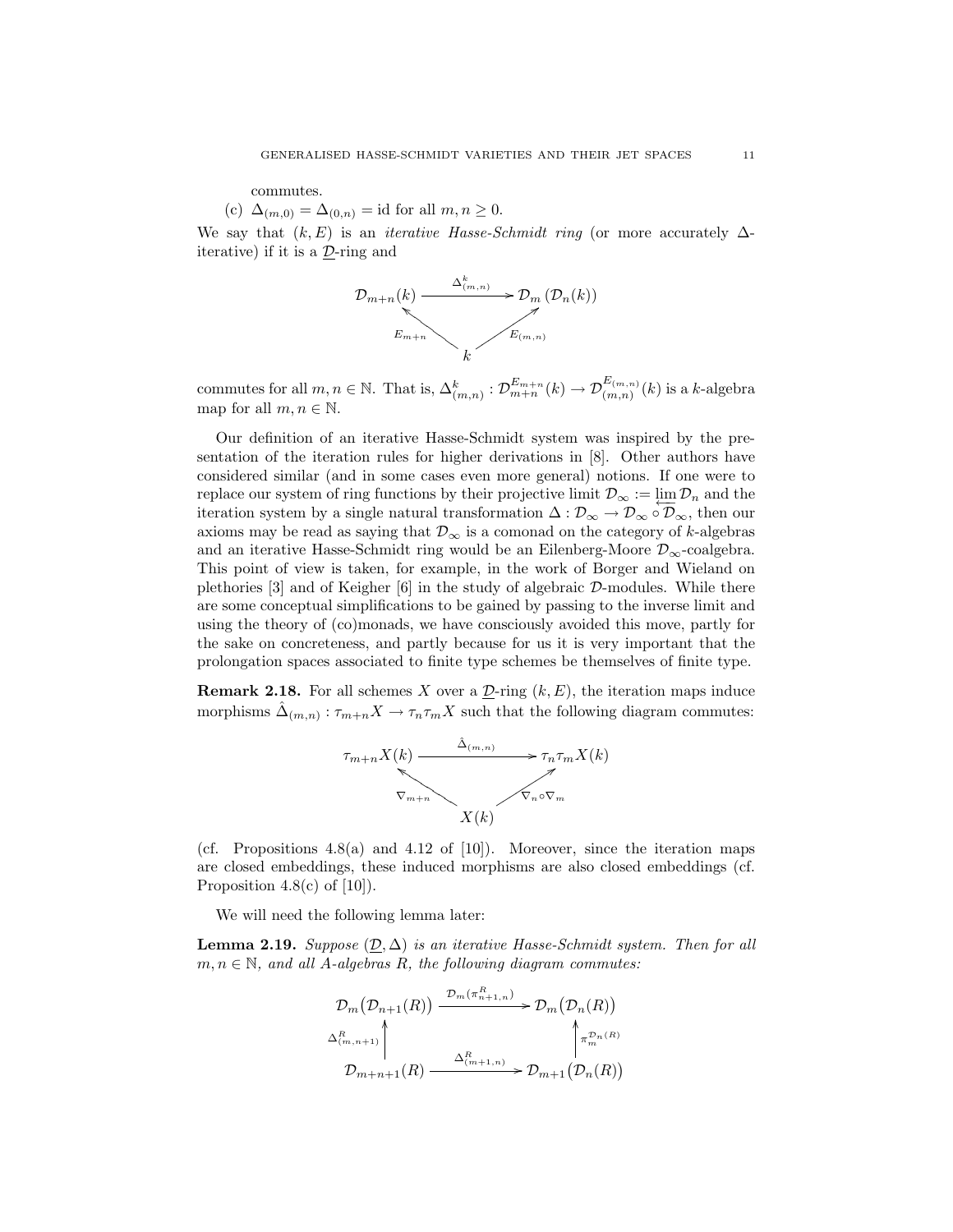*Proof.* This is a combination of the associativity of  $\Delta$  together with its compatibility with  $\pi$ . We will prove that the desired diagram commutes by proving that three other diagrams commute. First of all,

(2) 
$$
\mathcal{D}_{m}(\mathcal{D}_{n+1}(R)) \xrightarrow{\mathcal{D}_{m}(\Delta_{(1,n)}^R)} \mathcal{D}_{m}(\mathcal{D}_{1}(\mathcal{D}_{n}(R)))
$$

$$
\Delta_{(m,n+1)}^R \downarrow \wedge_{(m+1)}^R \downarrow \wedge_{(m,n)}^R \mathcal{D}_{m+n+1}(R) \xrightarrow{\Delta_{(m+1,n)}^R} \mathcal{D}_{m+1}(\mathcal{D}_{n}(R))
$$

commutes as it is an instance of Definition 2.17(b) (associativity). Next, note that the following diagram is an instance of Definition 2.17(a) with  $(1, n)$  and  $(0, n)$ , using also  $2.17(c)$ , and hence commutes:



Applying the functor  $\mathcal{D}_m$  we get that

(3) 
$$
\mathcal{D}_m(\mathcal{D}_{n+1}(R)) \xrightarrow{\mathcal{D}_m(\Delta_{(1,n)}^R)} \mathcal{D}_m(\mathcal{D}_1(\mathcal{D}_n(R)))
$$

$$
\mathcal{D}_m(\pi_{n+1,n}^R) \downarrow \longrightarrow \mathcal{D}_m(\pi_0^{\mathcal{D}_n(R)})
$$

$$
\mathcal{D}_m(\mathcal{D}_n(R)) \longrightarrow \mathcal{D}_m(\pi_0^{\mathcal{D}_n(R)})
$$

commutes. Finally, the following is also an instance of Definition 2.17(a) with  $(m, 1)$ and  $(m, 0)$  applied to the ring  $\mathcal{D}_n(R)$ , using also 2.17(c)

(4)  
\n
$$
\mathcal{D}_{m}\left(\pi_{0}^{\mathcal{D}_{n}(R)}\right) \xrightarrow{\mathcal{D}_{m}\left(\mathcal{D}_{1}\left(\mathcal{D}_{n}(R)\right)\right)} \mathcal{D}_{m}\left(\mathcal{D}_{1}\left(\mathcal{D}_{n}(R)\right)\right)
$$
\n
$$
\mathcal{D}_{m}\left(\mathcal{D}_{n}(R)\right) \xleftarrow{\mathcal{D}_{m}\left(\pi_{0}^{\mathcal{D}_{n}(R)}\right)} \mathcal{D}_{m+1}\left(\mathcal{D}_{n}(R)\right)
$$

Putting the commuting diagrams (2), (3), and (4) together proves the lemma.  $\Box$ 

We now point out that the Hasse-Schmidt system coming from our main example admits a natural iteration such that the corresponding iterative Hasse-Schmidt rings form exactly the intended class: rings equipped with commuting iterative Hasse-Schmidt derivations. See the appendix for a discussion of iterativity for other examples.

Consider the Hasse-Schmidt system  $HSD<sub>e</sub>$  from Example 2.6. So, for R any ring,  $\mathcal{D}_n(R) = R[\eta_1,\ldots,\eta_e]/(\eta_1,\ldots,\eta_e)^{n+1}$ . We define  $\Delta$  so that for all  $R, \Delta^R_{(m,n)}$  from

$$
\mathcal{D}_{m+n}(R) = R[\eta_1,\ldots,\eta_e]/(\eta_1,\ldots,\eta_e)^{m+n+1}
$$

to

$$
\mathcal{D}_m(\mathcal{D}_n(R)) = R[\zeta_1, \dots, \zeta_e, \epsilon_1, \dots, \epsilon_e] / (\zeta_1, \dots, \zeta_e)^{n+1} (\epsilon_1, \dots, \epsilon_e)^{m+1}
$$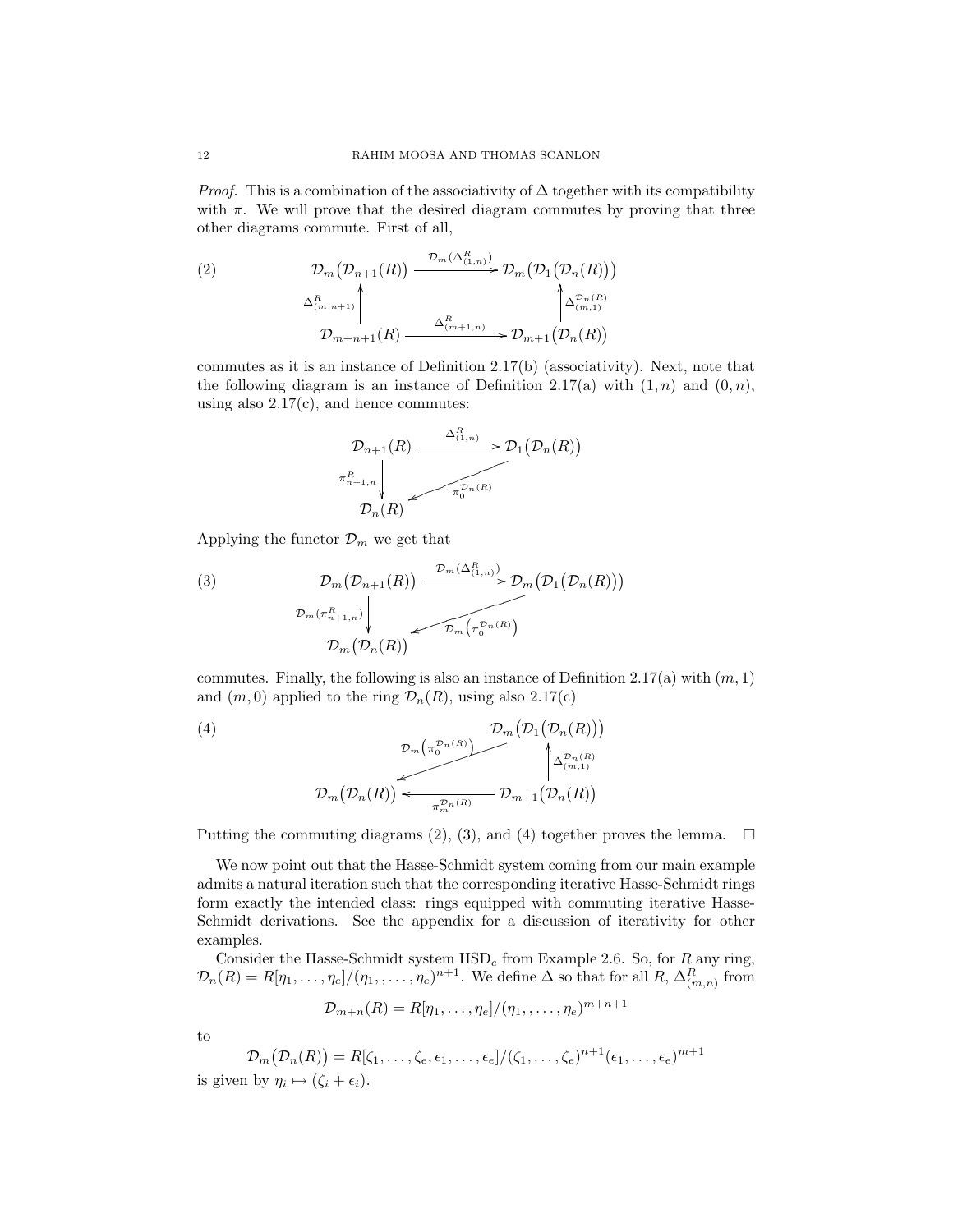**Proposition 2.20.** The system  $\Delta = (\Delta_{(m,n)} : m, n \in \mathbb{N})$ , above, makes  $\text{HSD}_e$  into an iterative Hasse-Schmidt system. The  $\Delta$ -iterative HSD<sub>e</sub>-rings in this case are exactly the rings equipped with e commuting Hasse-Schmidt derivations satisfying the additional identities

$$
D_a D_b = \left(\begin{array}{c} a+b \\ b \end{array}\right) D_{a+b}
$$

for all  $a, b \in \mathbb{N}$ . (Hasse-Schmidt derivations satisfying these identities are called iterative Hasse-Schmidt derivations.)

*Proof.* We first observe that  $(HSD_e, \Delta)$  is an iterative system. Indeed,  $\Delta_{m,n}$  is a closed embedding of ring schemes, it is compatible with  $\pi$ , and it is associative (the latter is just the associativity of +), and  $\Delta_{(m,0)} = \Delta_{(0,n)} = id$ .

Now suppose  $(k, E)$  is an HSD<sub>e</sub>-ring. For each n, write  $E_n(x) =$  $\alpha \in \mathbb{N}^e, |\alpha| \leq n$  $\partial_{\alpha}(x)\eta^{\alpha}$ .

Let  $D_{i,n} := \partial_{(0,\ldots,n,\ldots,0)}$ , where here the multi-index has n in the *i*th co-ordinate and 0 everywhere else. So  $\mathbf{D}_1 := (D_{1,0}, D_{1,1}, \ldots), \ldots, \mathbf{D}_e := (D_{e,0}, D_{e,1}, \ldots)$  form a sequence of e Hasse-Schmidt derivations. Now, writing out  $\Delta_{(m,n)} \circ E_{m+n}$  using the binomial coefficients, we see that  $\Delta$ -iterativity in this case is equivalent to

(5) 
$$
\partial_{\alpha}\partial_{\beta} = \begin{pmatrix} \alpha + \beta \\ \beta \end{pmatrix} \partial_{\alpha + \beta}
$$

for all multi-indices  $\alpha$  and  $\beta$ . In particular it implies that each  $\mathbf{D}_i$  is an iterative Hasse-Schmidt derivation and that they all commute (indeed all the  $\partial_{\alpha}$  commute). Conversely, suppose  $\partial_{\alpha} = D_{1,\alpha_1} \cdots D_{e,\alpha_e}$  for each  $\alpha$ , and  $\mathbf{D}_1, \ldots, \mathbf{D}_e$  form a sequence of e iterative commuting Hasse-Schmidt derivations. Then it is not hard to see that (5) holds and so  $(k, E)$  is  $\Delta$ -iterative.

2.3. Jets and interpolation for Hasse-Schmidt prolongations. For a scheme X over a ring k, by the *nth jet space of* X, denoted by  $\mathrm{Jet}^n X \to X$ , we mean the linear space<sup>1</sup> associated to the (coherent) sheaf of  $\mathcal{O}_X$ -modules  $\mathcal{I}/\mathcal{I}^{n+1}$ , where  $\mathcal I$  is the kernel of the map  $\mathcal{O}_X \otimes_k \mathcal{O}_X \to \mathcal{O}_X$  given on sections by  $f \otimes g \mapsto fg$ . This is a covariant functor, its action on morphisms  $f : X \to Y$  being the natural one induced by  $f^{\sharp}: f^{-1}\mathcal{O}_Y \to \mathcal{O}_X$ . More concretely, if k is a field and  $p \in X(k)$  then  $\mathrm{Jet}^n X_p(k) = \mathrm{Hom}_k \left( \mathfrak{m}_{X,p} / \mathfrak{m}_{X,p}^{n+1}, k \right), \text{ and } \mathrm{Jet}^n(f)_p : \mathrm{Jet}^n X_p \to \mathrm{Jet}^n Y_{f(p)}$  is given by precomposing with  $f_p^{\sharp}: \mathfrak{m}_{Y,f(p)}/\mathfrak{m}_{Y,f(p)}^{n+1} \to \mathfrak{m}_{X,p}/\mathfrak{m}_{X,p}^{n+1}$ . For details we refer the reader to section 5 of [10], which is dedicated to a review of the relevant properties of this functor.

Jet spaces serve to linearise algebraic varieties in the sense that they can be used to distinguish subvarieties of a given variety: Suppose  $Z$  and  $Z'$  are irreducible subvarieties of an algebraic variety X over a field k, and  $p \in Z(k) \cap Z'(k)$  with  $\mathrm{Jet}^n(Z)_p = \mathrm{Jet}^n(Z')_p$  for all n, then  $Z = Z'.$ 

One of the main purposes of our work in [10] was the introduction of a certain map between the jet space of an abstract prolongation and the prolongation of the jet space. In fact, a prototype for this map already appears in the work of Pillay and Ziegler (cf. Section 5 of [11]). We now recall the interpolating map specialised to our current setting. Fix an iterative Hasse-Schmidt system D, an iterative Dring  $(k, E)$ ,  $m \geq 1$ , and  $n \geq 0$ . Coming from the Weil restriction of scalars functor

<sup>&</sup>lt;sup>1</sup>The linear space associated to a coherent sheaf of  $\mathcal{O}_X$ -modules  $\mathcal F$  is Spec(Sym<sup>∗</sup>  $\mathcal F$ ). When  $\mathcal F$ is locally free the linear space associated to  $\mathcal F$  is *dual* to the vector bundle associated to  $\mathcal F$ .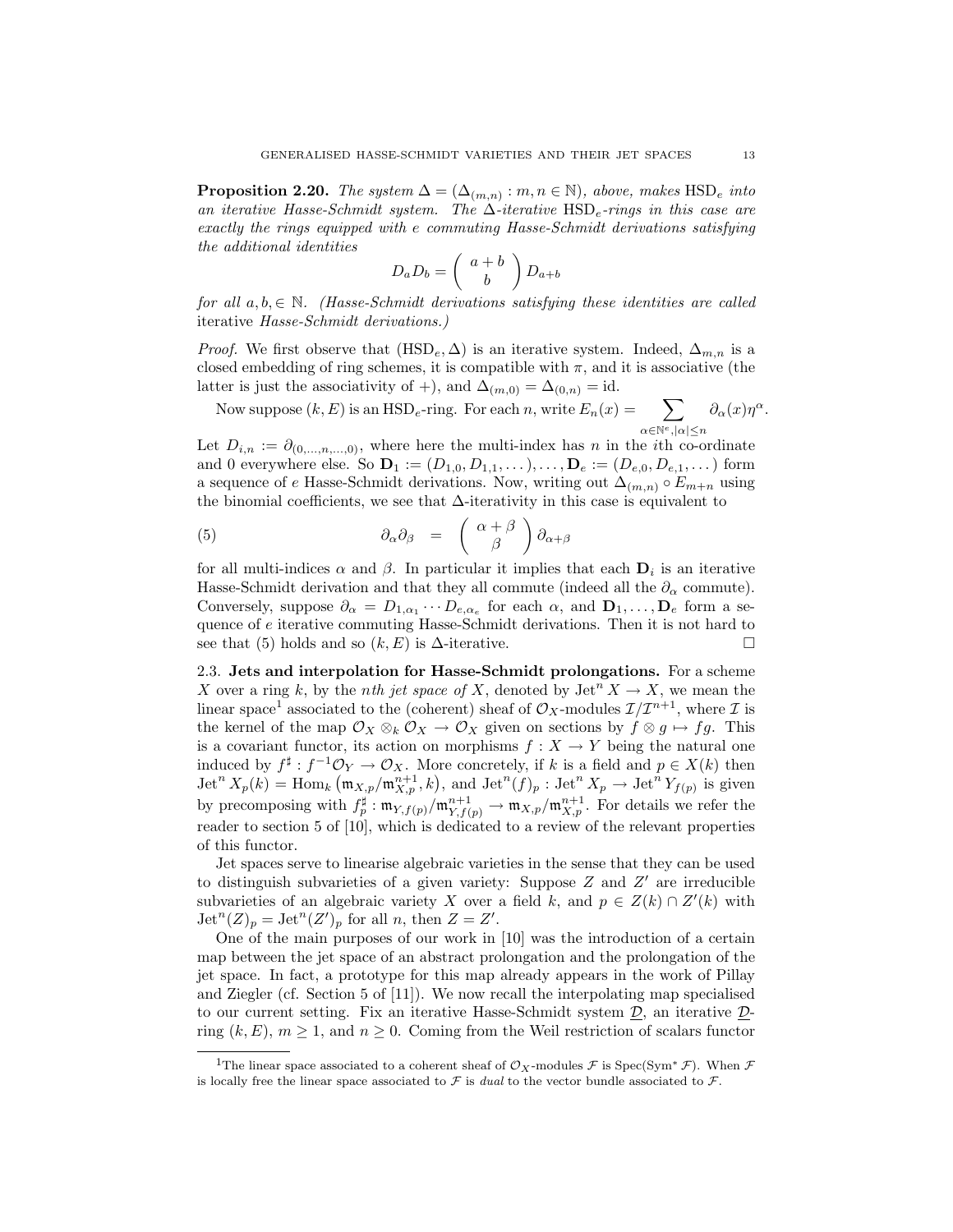there is a canonical morphism,  $r : \tau_n X \times_k \mathcal{D}_n(k) \to X \times_k \mathcal{D}_n^{E_n}(k)$ , of schemes over  $\mathcal{D}_n(k)$ . Applying the jet functor (which commutes with base change) we get

$$
Jet^{m}(r) : (Jet^{m} \tau_{n} X) \times_{k} \mathcal{D}_{n}(k) \to (Jet^{m} X) \times_{k} \mathcal{D}_{n}^{E_{n}}(k).
$$

Applying the restriction of scalars from  $\mathcal{D}_n(k)$  to k, we get

$$
\operatorname{Res}_{\mathcal{D}_n(k)/k} (\operatorname{Jet}^m(r)) : \operatorname{Res}_{\mathcal{D}_n(k)/k} (\operatorname{Jet}^m \tau_n X \times_k \mathcal{D}_n(k)) \to \tau_n \operatorname{Jet}^m X
$$

a morphism of schemes over k. Now for any scheme Y over k and any k-algebra  $R$ there is a natural "zero section"  $Y \to \text{Res}_{R/k} (Y \times_k R)$  coming from the identity morphism on  $Y \times_k R$ . Applying this to  $Y = \text{Jet}^m \tau_n X$  and  $R = \mathcal{D}_n(k)$  gives us a k-morphism  $\mathrm{Jet}^m \tau_n X \to \mathrm{Res}_{\mathcal{D}_n(k)/k} \left( \mathrm{Jet}^m \tau_n X \times_k \mathcal{D}_n(k) \right)$ . Composing this with  $\operatorname{Res}_{\mathcal{D}_n(k)/k} \left( \operatorname{Jet}^m(r) \right)$  yields a morphism

$$
\phi_{m,n}^X : \operatorname{Jet}^m \tau_n X \to \tau_n \operatorname{Jet}^m X
$$

of schemes over k. This is the *interpolating map* of section 6 of  $[10]<sup>2</sup>$  It is a morphism of linear spaces over  $\tau_n X$  and it satisfies the following properties:

**Proposition 2.21.** (a) The interpolating map is compatible with  $\pi$ . That is, for all  $n \geq n'$ , the following diagram commutes:

$$
\begin{aligned}\n\operatorname{Jet}^m\tau_nX &\xrightarrow{\operatorname{Jet}^m(\hat{\pi}_{n,n'})} \operatorname{Jet}^m\tau_{n'}X \\
\downarrow^{\phi_{m,n}} &\downarrow^{\phi_{m,n'}} \\
\tau_n\operatorname{Jet}^mX &\xrightarrow{\pi_{n,n'}X} \tau_{n'}\operatorname{Jet}^mX\n\end{aligned}
$$

(b) The interpolating map is compatible with  $\Delta$  in the sense that for all n, n' the following diagram commutes:

$$
\begin{aligned}\n\text{Jet}^m\,\tau_{n+n'}X &\xrightarrow{\text{Jet}^m(\hat\Delta_{(n,n')})} \text{Jet}^m\,\tau_{n'}\tau_nX \\
&\qquad \downarrow \phi_{m,n+n'}\quad\qquad \downarrow \phi_{m,\mathcal{D}_{(n,n')},E_{(n,n')}} \\
\tau_{n+n'}\,\text{Jet}^m\,X &\xrightarrow{\hat\Delta_{(n,n')}^{\text{Jet}^m\,X}} \tau_{n'}\tau_n\,\text{Jet}^m\,X\n\end{aligned}
$$

(c) The following diagram commutes for all  $n, n'$ 



*Proof.* Part (a) is Proposition 6.4(c) of [10], applied to  $\alpha = \pi_{n,n'}$ . Part (b) is Proposition 6.4(c) of [10], applied to  $\alpha = \Delta_{n,n'}$ . Part (c) is Proposition 6.4(b) of [10], applied to  $(\mathcal{E}, e) = (\mathcal{D}_n, E_n)$  and  $(\mathcal{F}, f) = (\mathcal{D}_{n'}, E_{n'})$ .

 ${}^{2}$ In fact the interpolating map was defined differently in [10] where we instead describe its action on points, but it is a straightforward exercise to see that the above description is an equivalent characterisation.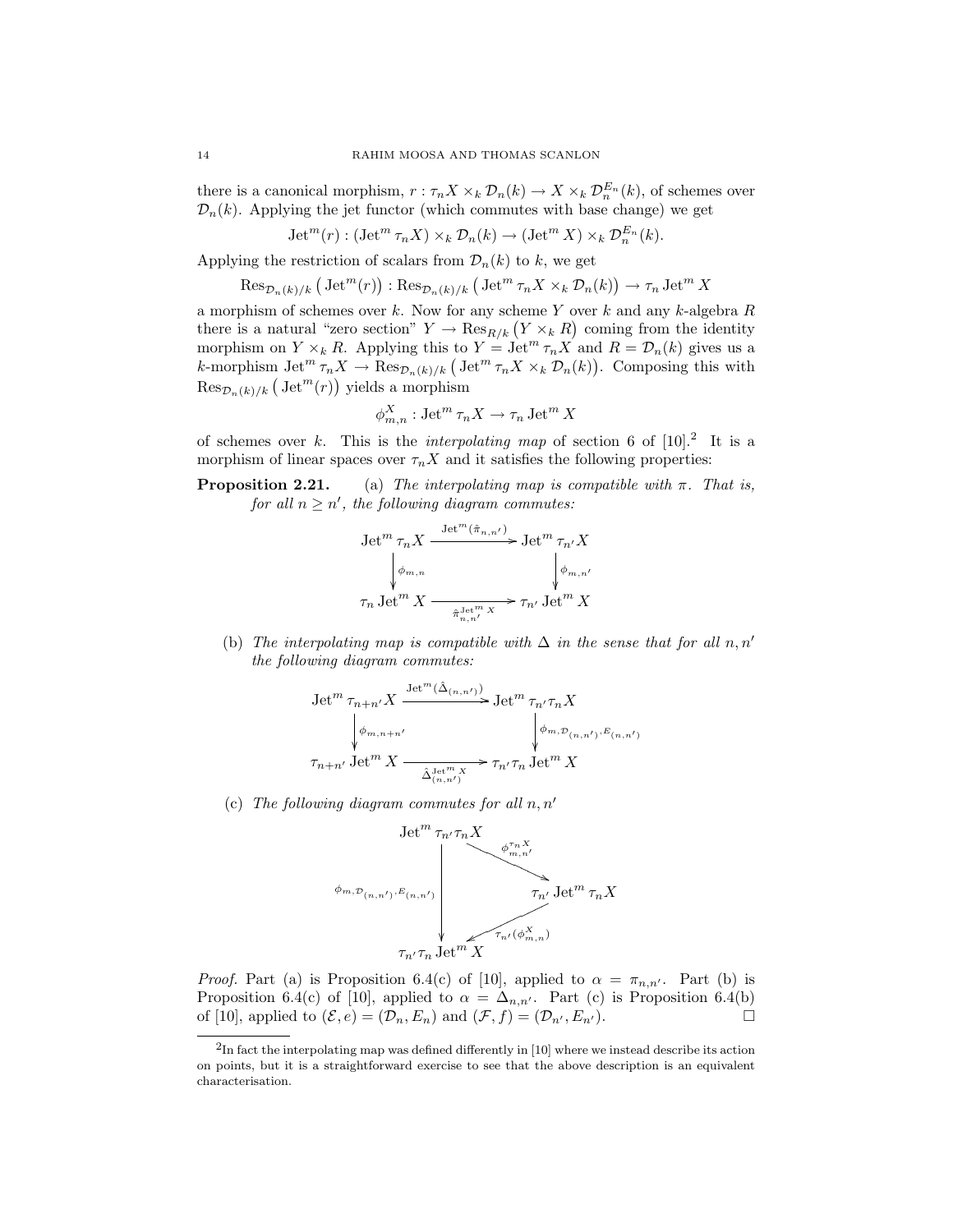Besides the above foundational properties of the interpolating map, the main observation from [10] is the following fact:

**Fact 2.22** (Corollary 6.8 of [10]). Suppose k is a field and X is of finite-type. If  $p \in X(k)$  is smooth, then for all  $m, n \in \mathbb{N}$ ,  $\phi_{m,n}^X$  restricts to a surjective linear map between the fibres of  $\mathrm{Jet}^m \tau_n X$  and  $\tau_n \mathrm{Jet}^m X$  over  $\nabla_n(p) \in \tau_n X(k)$ .

#### 3. Generalised Hasse-Schmidt subschemes

Fix an iterative Hasse-Schmidt system  $(\mathcal{D}, \Delta)$  over A and an iterative  $\mathcal{D}\text{-ring}(k, E)$ .

It is possible to develop a theory of  $D$ -schemes in analogy with algebraic schemes starting with a theory of sheaves of D-rings. This would generalise, for example, the approach taken by Kovacic in [7] and Benoist in [2] in differential-algebraic geometry. As their work exhibits, there are a number of subtle and interesting foundational problems that arise in doing so. Moreover, for the  $D$ -jet space theory we wish to develop here, it seems essential that our  $D$ -schemes come equipped with a fixed embedding in an algebraic scheme. So we will restrict ourselves to the following approach: we fix an algebraic scheme  $X$  over  $k$  and introduce only a theory of Hasse-Schmidt subschemes of X.

**Definition 3.1** (Generalised Hasse-Schmidt subschemes). Suppose  $X$  is a scheme over k. A  $D$ -subscheme of X over k is a collection of closed subschemes over k,

$$
\underline{Z} = (Z_n \subseteq \tau_n X : n \in \mathbb{N})
$$

such that:

- (1) For all  $n \in \mathbb{N}$ , the structure morphism  $\hat{\pi}_n : \tau_{n+1}X \to \tau_nX$  restricts to a morphism from  $Z_{n+1}$  to  $Z_n$ .
- (2) For all  $m \in \mathbb{N}$ , the morphism  $\hat{\Delta}_{(m,1)} : \tau_{m+1}X \to \tau(\tau_m X)$  induced by iterativity, restricts to a morphism from  $Z_{m+1}$  to  $\tau(Z_m)$ .

By the k-rational points of  $\underline{Z}$  we mean the subset of  $X(k)$  given by

$$
\underline{Z}(k) := \{ p \in X(k) : \nabla_n(p) \in Z_n(k), \text{ for all } n \in \mathbb{N} \}
$$

We will also utilise the following terminology:

- $\underline{Z}$  is dominant if each projection  $Z_{n+1} \to Z_n$  is dominant.
- $\underline{Z}$  is separable if each projection  $Z_{n+1} \to Z_n$  is separable.
- $\underline{Z}$  is *irreducible* if each  $Z_n$  is irreducible.
- If k is a field and each  $Z_n$  is reduced and of finite-type over k, then we say that  $Z$  is a Hasse-Schmidt *subvariety* of  $X$ .

Note that every closed subscheme  $Y \subseteq X$  can be viewed as a dominant Hasse-Schmidt subscheme by considering  $\underline{Y} := (\tau_n Y : n \in \mathbb{N})$ ; so that  $\underline{Y}(k) = Y(k)$ . (Domination is by Proposition 2.14.)

We now establish a few lemmas which clarify the definitions.

**Lemma 3.2.** Suppose Z is a D-subscheme of a scheme X over k. For all  $m, n \in \mathbb{N}$ , the morphism  $\hat{\Delta}_{(m,n)}$ :  $\tau_{m+n} X \to \tau_n \tau_m X$  induced by iterativity, restricts to a morphism from  $Z_{m+n}$  to  $\tau_n(Z_m)$ . In particular,  $Z_n \subseteq \tau_n(Z_0)$  for each  $n \in \mathbb{N}$ .

*Proof.* Note that part (2) of Definition 3.1 is just the  $n = 1$  case of this lemma. The 'in particular' clause follows from the  $m = 0$  case of the main clause using the fact that  $\Delta_{(0,n)} = id$ .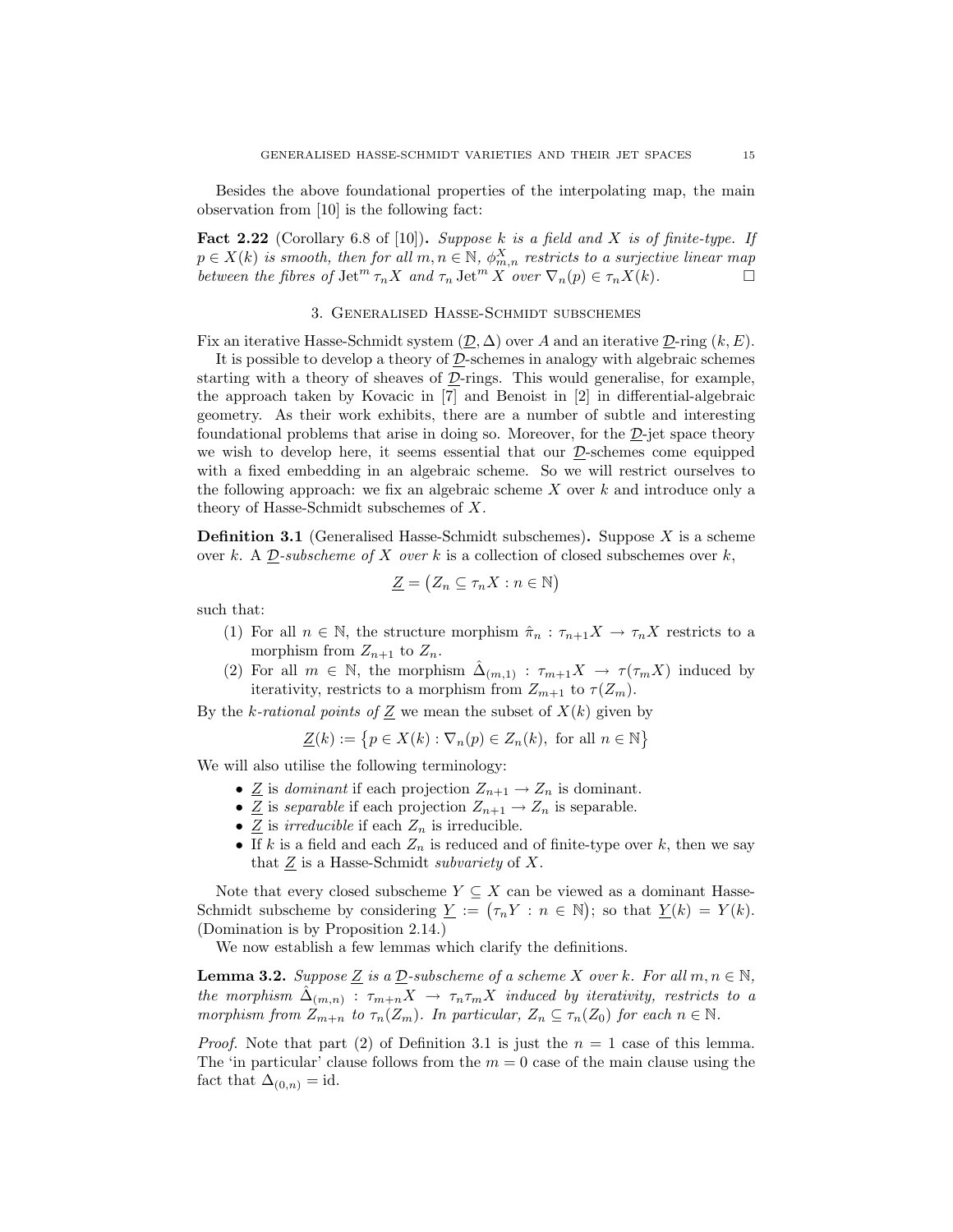We prove the lemma by induction on n, the case of  $n = 0$  being trivially true as  $\hat{\Delta}_{(m,0)} = id$ . Now, for any n, consider the following diagram which commutes by the associativity of  $\Delta$  (part (b) of Definition 2.17):

$$
\begin{array}{c}\n\tau_{m+n+1}X \xrightarrow{\hat{\Delta}_{m,n+1}^X} \tau_{n+1}\tau_m X \\
\hat{\Delta}_{m+n,1}^X \downarrow \tau_{m+n}X \xrightarrow{\tau(\hat{\Delta}_{m,n}^X)} \tau_{m+n}^X X\n\end{array}
$$

Let us chase  $Z_{m+n+1}$  from the top left to the bottom right, counter-clockwise. By part (2) of Definition 3.1,  $\Delta_{m+n,1}$  takes  $Z_{m+n+1}$  to  $\tau(Z_{m+n})$ . By the induction hypothesis,  $\hat{\Delta}_{(m,n)}$  takes  $Z_{m+n}$  to  $\tau_n(Z_m)$ . Applying the functor  $\tau$  we get that  $\tau(\hat{\Delta}_{m,n})$  takes  $\tau(Z_{m+n})$  to  $\tau\tau_n Z_m$ . So, counter-clockwise,  $Z_{m+n+1}$  gets sent to  $\tau \tau_n Z_m$ . So, from the above diagram, we get that  $\hat{\Delta}_{m,n+1}$  restricts to a morphism from  $Z_{m+n+1}$  to  $(\hat{\Delta}_{n,1}^{\tau_m X})^{-1}(\tau \tau_n Z_m)$ . Now, as  $\hat{\Delta}_{n,1}^{\tau_m X}$  is a closed embedding (Remark 2.18), and  $\hat{\Delta}_{n,1}^{\tau_m X}$  |  $\tau_{n+1} Z_m = \hat{\Delta}_{n,1}^{Z_m} : \tau_{n+1} Z_m \to \tau \tau_n Z_m$  (this is the functoriality of  $\hat{\Delta}$ , cf. Proposition 4.8(b) of [10]), we get that  $(\hat{\Delta}_{n,1}^{\tau_m X})^{-1}(\tau \tau_n Z_m) = \tau_{n+1} Z_m$ . So  $\hat{\Delta}_{m,n+1}$  restricts to a morphism from  $Z_{m+n+1}$  to  $\tau_{n+1}Z_m$ , as desired.

Hasse-Schmidt subschemes, as we have defined them, are given by a compatible sequence of algebraic conditions on the prolongation spaces. It might be more natural to consider arbitrary algebraic conditions. The following lemma describes how to produce an iterative  $\underline{\mathcal{D}}$ -subscheme from a given system of  $\underline{\mathcal{D}}$ -equations.

**Lemma 3.3.** Suppose X is a scheme over k and  $Y_n \subseteq \tau_n X$  is a sequence of closed subschemes. Then there exists a dominant Hasse-Schmidt subscheme  $Z = (Z_n)$ such that for any  $\underline{\mathcal{D}}$ -ring k' extending k,

$$
\underline{Z}(k') = \{ p \in X(k') : \nabla_n(p) \in Y_n(k'), n < \omega \}.
$$

*Proof.* Let C be the set of all sequences of closed subschemes  $W_n \subseteq \tau_n X$  such that for all  $\underline{\mathcal{D}}$ -ring extensions  $k'$  of  $k$ ,

 $\{p \in X(k') : \nabla_n(p) \in W_n(k'), n < \omega\} = \{p \in X(k') : \nabla_n(p) \in Y_n(k'), n < \omega\}.$ 

Note that if  $(W_n)$  and  $(W'_n)$  are in C then so is  $(W_n \cap W'_n)$ . So C has a least element  $(Z_n)$ . We claim that  $\underline{Z} := (Z_n)$  is a dominant Hasse-Schmidt subscheme of X.

Fixing m we show that  $\hat{\pi}_{m+1,m}$  restricts to a map from  $Z_{m+1}$  to  $Z_m$ . Indeed let  $(W_n)$  be defined by  $W_n := Z_n$  for  $n \neq m+1$  and  $W_{m+1} := \hat{\pi}_{m+1,m}^{-1}(Z_m) \cap Z_{m+1}$ . Then, since by Lemma 2.13  $\hat{\pi}(\nabla_{m+1}(p)) = \nabla_m(p)$ ,  $(W_n)$  is again in C and  $(W_n) \subseteq$  $(Z_n)$ . By minimality we have  $W_m = Z_m$ . So  $\hat{\pi}_{m+1,m}$  restricts to a map from  $Z_{m+1}$ to  $Z_m$ , as desired.

Next, we show that  $\hat{\pi}_{m+1,m}$  restricts to a dominant map from  $Z_{m+1}$  to  $Z_m$ . Let  $W_m := \hat{\pi}_{m+1,m}(Z_{m+1})$  and  $W_n := Z_n$  for all  $n \neq m$ . Again Lemma 2.13 implies that  $(W_n)$  is in C and so by minimality  $W_m = Z_m$ , as desired.

Finally, fixing m we need to show that  $\hat{\Delta}_{(m,1)}$  restricts to a morphism from  $Z_{m+1}$  to  $\tau(Z_m)$ . Define  $(W_n)$  so that  $W_n = Z_n$  for each  $n \neq m+1$  and  $W_{m+1} :=$  $Z_{m+1} \cap \hat{\Delta}_{(m,1)}^{-1}(\tau(Z_m)).$  Since  $\hat{\Delta}_{(m,1)}(\nabla_{m+1}(p)) = \nabla(\nabla_m(p))$  by Remark 2.18,  $(W_n)$  is in C. By minimality we get  $W_{m+1} = Z_{m+1}$ , which means that  $\hat{\Delta}_{(m,1)}$ restricts to a morphism from  $Z_{m+1}$  to  $\tau(Z_m)$ , as desired.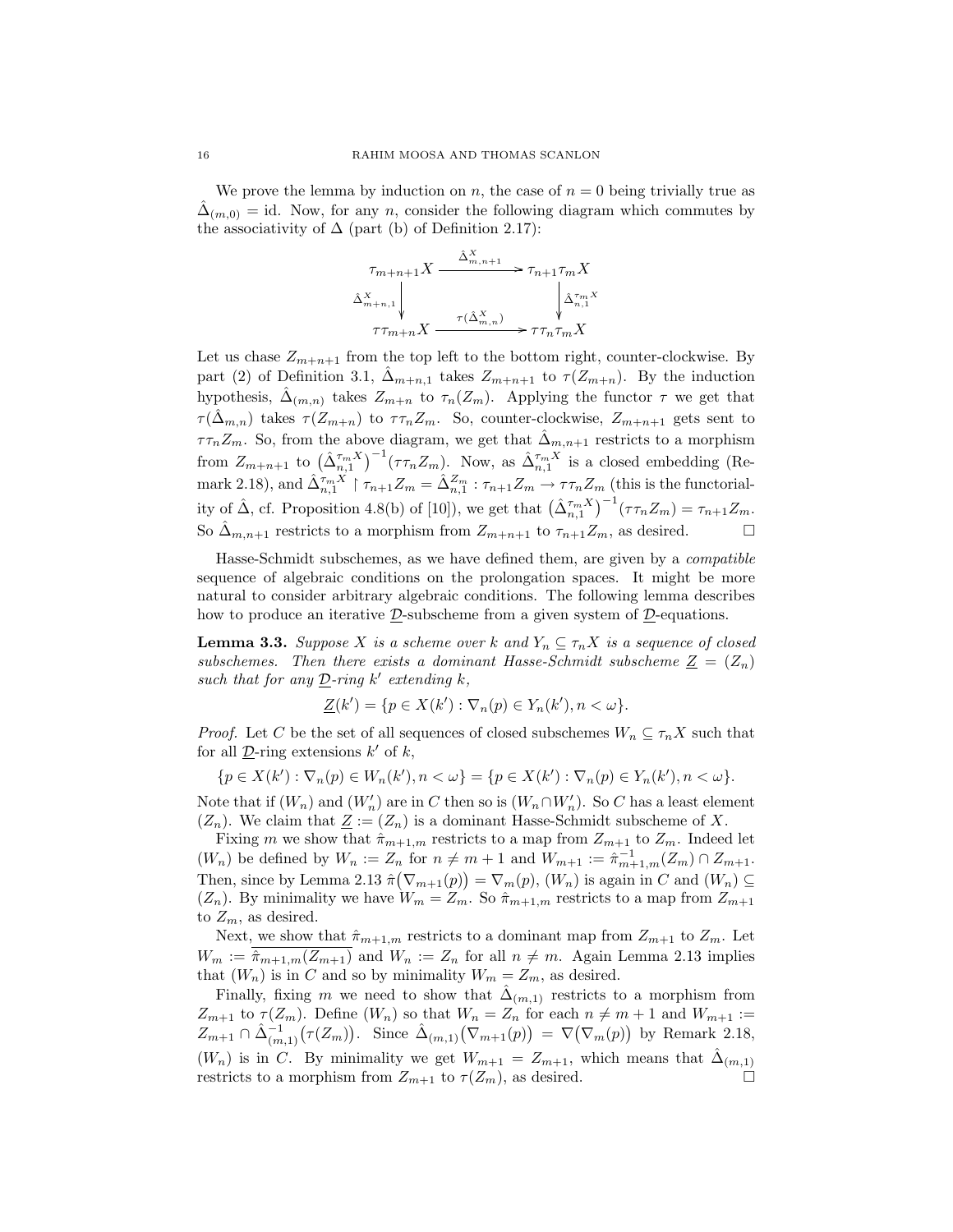Example 3.4 (Kolchin closed sets). Consider the iterative Hasse-Schmidt system HSD<sub>e</sub> of Example 2.6 and Proposition 2.20. If  $(k, \partial_1, \ldots, \partial_e)$  is a (partial) differential field of characteristic zero (viewed in the natural way as an iterative  $HSD<sub>e</sub>$ -field) then every system of differential-polynomial equations over k, in say  $\ell$  differential variables, gives rise to a dominant  $\text{HSD}_e$ -subscheme of  $\mathbb{A}^{\ell}$  whose k-points are exactly the solutions to the system in  $k^{\ell}$ . Indeed, such differential-polynomial equations correspond to algebraic conditions on the prolongation spaces – and thus give rise to a system of closed subschemes  $Y_n \subseteq \tau_n(\mathbb{A}^{\ell})$ . Now apply Lemma 3.3. So our D-subschemes generalise Kolchin closed sets from differential algebra.

Before moving on, let us briefly discuss the issue of irreducibility for Hasse-Schmidt subvarieties. The definition we have given, namely that each  $Z_n$  is irreducible, is rather strong. For example, one cannot expect that every Hasse-Schmidt subvariety can be written as a finite union of irreducible Hasse-Schmidt subvarieties. However, we do have the following:

**Lemma 3.5.** Suppose k is a field and X is a variety (so reduced and of finitetype) over k, and Z is a dominant Hasse-Schmidt subvariety of X over k. Then for each  $N < \omega$  there exists finitely many dominant Hasse-Schmidt subvarieties  $\underline{Y}^1, \ldots, \underline{Y}^{\ell} \subseteq \underline{Z}$  such that

- for any  $\underline{\mathcal{D}}$ -ring k' extending k,  $\underline{\mathcal{Z}}(k') = \underline{Y}^1(k') \cup \cdots \cup \underline{Y}^{\ell}(k')$ , and
- for all  $m \leq N$ ,  $Y_m^i$  is k-irreducible for  $i = 1, \ldots, \ell$ .

*Proof.* The proof is by Noetherian induction on  $Z_N$ . If  $Z_N$  is k-irreducible then so are all the  $Z_m$  for  $m \leq N$  by dominance – and hence we are done. Suppose we can decompose  $Z_N$  as a union of two proper k-closed sets, say U and V. Replacing  $Z_N$  by U and then by V in the sequence  $(Z_n)$ , and then applying Lemma 3.3 to the these two sequences, we get dominant Hasse-Schmidt subvarieties  $\underline{Z}^U$  and  $\underline{Z}^V$  over k such that  $\underline{Z}(k') = \underline{Z}^U(k') \cup \underline{Z}^V(k')$  for any  $\underline{D}$ -ring extension k' of k. Now  $Z_N^U \subseteq U \subsetneq Z_N$  and  $Z_N^V \subseteq V \subsetneq Z_N$ . By induction there exists  $\underline{Y}^1, \ldots, \underline{Y}^{\ell}$ satisfying the lemma for  $\underline{Z}^U$ , and  $\underline{W}^1, \ldots, \underline{W}^s$  satisfying the lemma for  $\underline{Z}^V$ . But then  $\{\underline{Y}^i, \underline{W}^j : i = 1, \ldots, \ell, j = 1, \ldots, s\}$  works for  $\underline{Z}$ .

Iterating the above construction, every dominant Hasse-Schmidt subvariety can be written as a union of  $2^{\aleph_0}$ -many k-irreducible Hasse-Schmidt subvarieties.

3.1. Some D-algebra. While it is our intention to avoid developing the algebraic side of this theory in detail, we will now present the "D-co-ordinate ring" associated to an (affine) D-subscheme.

The  $\mathcal{D}$ -co-ordinate ring that we will define will be an iterative  $\mathcal{D}$ -ring extension of  $(k, E)$ ; that is, a k-algebra  $a : k \to R$  with an iterative D-ring structure E' on R such that the following diagram commutes:



for all  $n \in \mathbb{N}$ . Equivalently, each  $E'_n : R \to \mathcal{D}_n^{E_n}(R)$  will be a k-algebra homomorphism. Given a  $k$ -algebra  $R$ , the following proposition explains how to recognise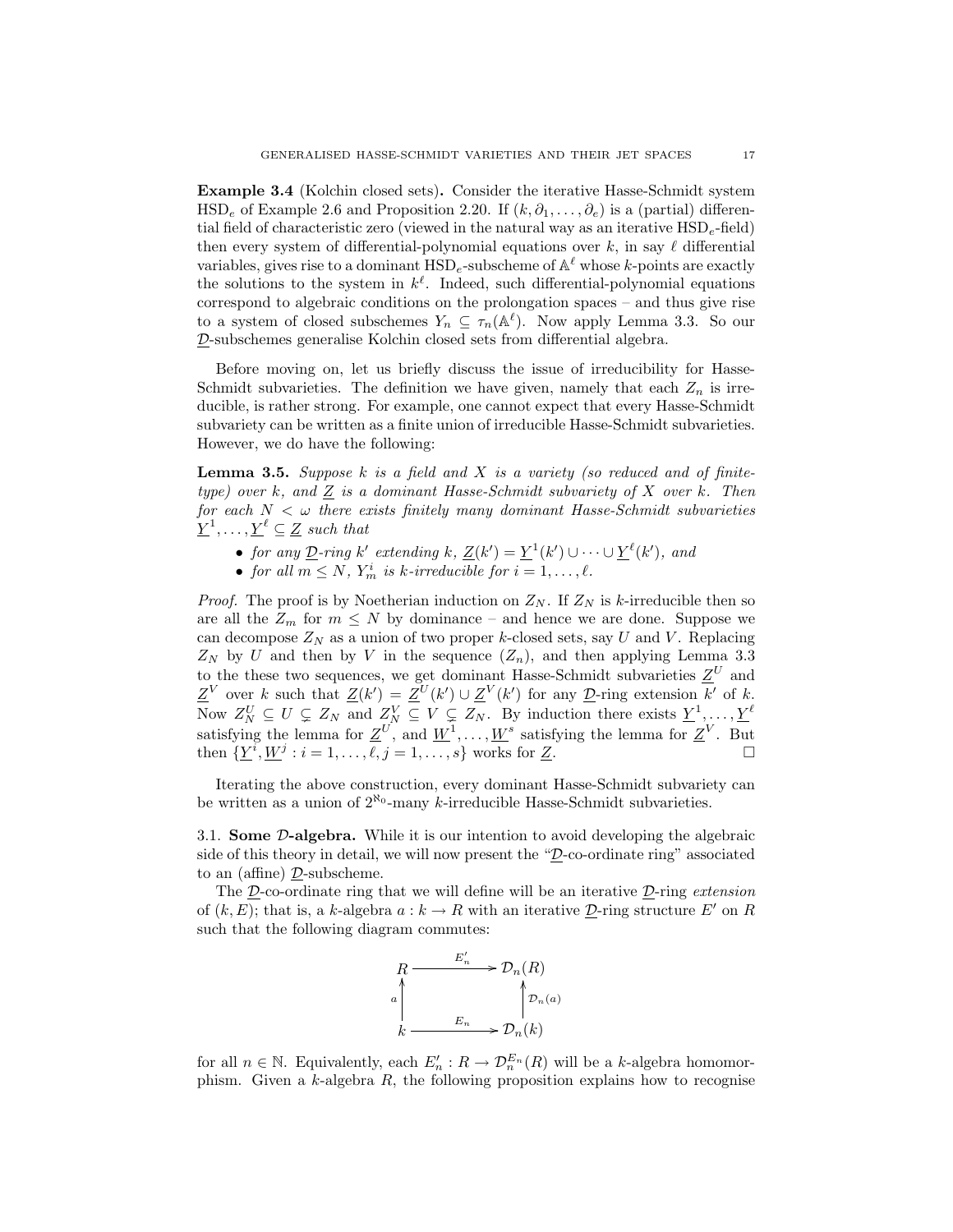an iterative D-ring structure E' on R extending  $(k, E)$ , in terms of the morphism on spectra induced by  $E'.<sup>3</sup>$ 

**Proposition 3.6.** Suppose R is a k-algebra,  $Y := \text{Spec}(R)$ , and we are given a sequence of morphisms over R,  $u = (u_n : Y \to \tau_n Y \mid n \in \mathbb{N})$ , satisfying the following properties:

- (i)  $u_0 = \mathrm{id}$
- (ii) u is compatible with  $\pi$ . That is, for all  $m \geq n \in \mathbb{N}$ , the following commutes:



(iii) u is compatible with  $\Delta$ . That is, for all  $m, n \in \mathbb{N}$ , the following commutes:



Note that  $u_n \in \tau_n Y(R)$  for each  $n \in \mathbb{N}$ . Let  $\tilde{u}_n$  be the corresponding  $\mathcal{D}_n^{E_n}(R)$ -point of Y, and let  $E'_n : R \to \mathcal{D}_n^{E_n}(R)$  be the corresponding k-algebra homomorphism. Then,  $E' := (E_n' \mid n \in \mathbb{N})$  makes R into an iterative  $\underline{\mathcal{D}}$ -ring extension of  $(k, E)$ .

*Proof.* First of all, let us recall that the identification  $\tau_n Y(R) = Y(D_n^{E_n}(R))$  is by  $p \mapsto r_n^Y \circ (p \times_k \mathcal{D}_n(k)),$  where  $r_n^Y : \tau_n Y \times_k \mathcal{D}_n(k) \to Y$  is the canonical morphism associated to a prolongation, viewed as a morphism over  $k$  in the appropriate way. See the discussion on page 8.

The fact that  $E'_n$  is a k-algebra homomorphism from R to  $\mathcal{D}_n^{E_n}(R)$  says exactly that it is an A-algebra homomorphism from R to  $\mathcal{D}_n(R)$  extending  $E_n : k \to \mathcal{D}_n(k)$ . So it suffices to check that  $(R, E')$  is an iterative  $\mathcal{D}$ -ring. That  $(R, E')$  is a  $\mathcal{D}$ -ring is more or less immediate from conditions  $(i)$  and  $(ii)$  on  $u$ . That condition  $(iii)$ implies iterativity of  $E'$  requires a little more work; namely, we need to show that the  $\mathcal{D}_{m}^{E_m}(\mathcal{D}_{n}^{E_n}(R))$ -point of Y corresponding to  $\tau_n(u_m) \circ u_n$  agrees with  $E'_{(m,n)} =$  $E'_m \circ \mathcal{D}_m(E'_n) : R \to \mathcal{D}_m(\mathcal{D}_n(R)).$  In terms of u, what we need to prove is the commuting of the following diagram:

(6) 
$$
Y \times_k \mathcal{D}_m(k) \xrightarrow{u_m \times_k \mathcal{D}_m(k)} \tau_m Y \times_k \mathcal{D}_m(k)
$$
\n
$$
\tau_n Y \times_k \mathcal{D}_m \mathcal{D}_n(k) \xrightarrow{\tau_n^Y \times_k \mathcal{D}_m \mathcal{D}_n(k)} \tau_n^Y \times_k \mathcal{D}_m \mathcal{D}_n(k) \xrightarrow{\tau_m^Y \times_k \mathcal{D}_m \mathcal{D}_n(k)} Y \xrightarrow{\tau_n^Y \times_k \mathcal{D}_m \mathcal{D}_n(k)} Y
$$

Here, strictly speaking,  $r_n^Y \times_k \mathcal{D}_m(k)$  is the isomorphism from  $\tau_n Y \times_k \mathcal{D}_m \mathcal{D}_n(k)$  to  $\tau_n Y \times_k \mathcal{D}_n(k) \times_k \mathcal{D}_m(k)$  followed by  $r_n^Y$  base changed up from k to  $\mathcal{D}_m(k)$ .

 $3W$ e are grateful to the referee for suggesting this formulation, which substantially clarifies our original exposition.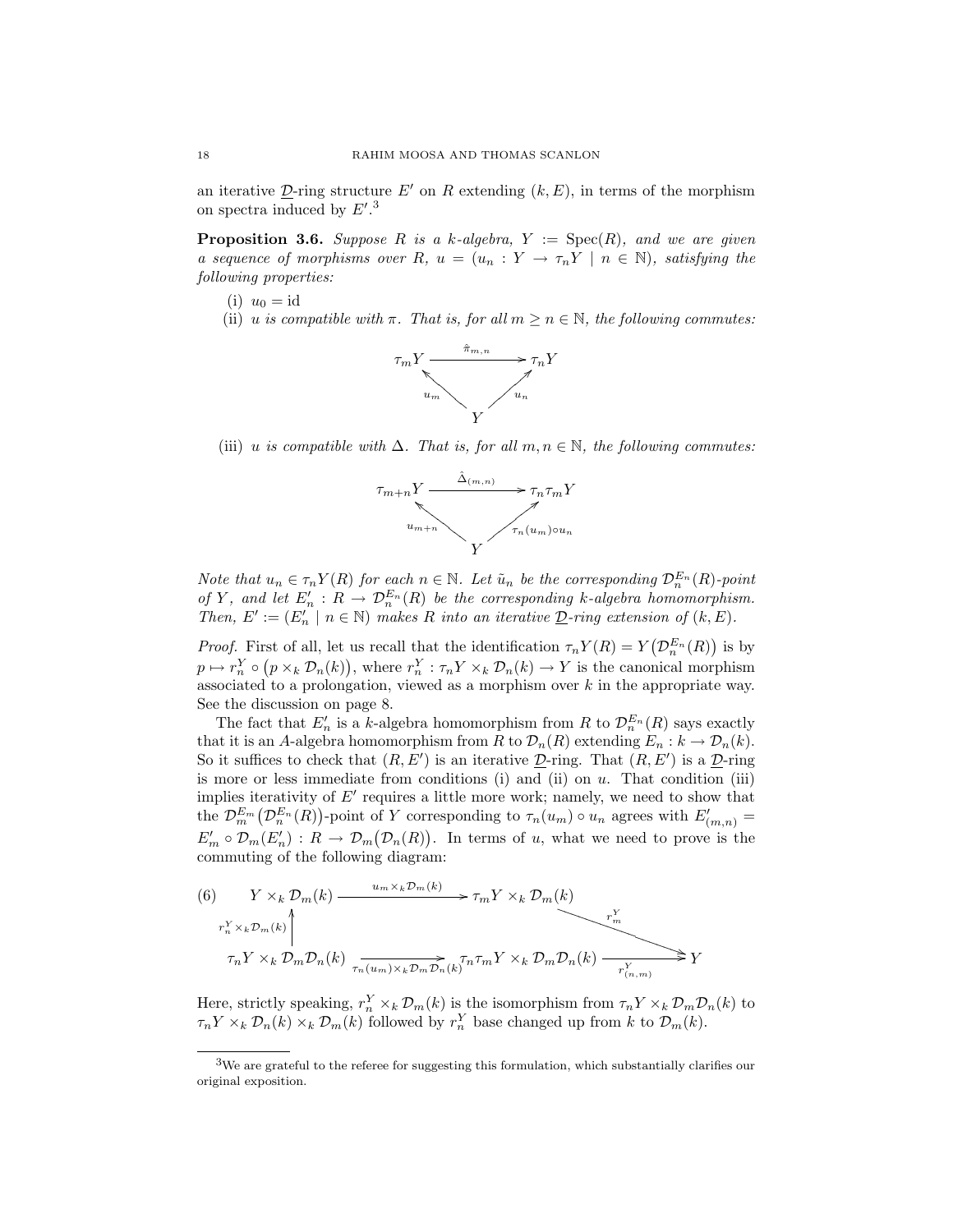Now, Lemma 4.14 of [10] tells us how the canonical morphisms compose, allowing us to reduce the commuting of (6) to that of

$$
Y \times_k \mathcal{D}_m(k) \xrightarrow{u_m \times_k \mathcal{D}_m(k)} \tau_m Y \times_k \mathcal{D}_m(k)
$$
  

$$
\tau_n^Y \times_k \mathcal{D}_m(k) \qquad \qquad \downarrow \tau_n^{\tau_m Y} \times_k \mathcal{D}_m(k)
$$
  

$$
\tau_n Y \times_k \mathcal{D}_m \mathcal{D}_n(k) \xrightarrow[\tau_n(u_m) \times_k \mathcal{D}_m \mathcal{D}_n(k) \tau_n^{\tau_m Y} \times_k \mathcal{D}_m \mathcal{D}_n(k)]
$$

Dropping the final base change to  $\mathcal{D}_m(k)$  everywhere, we further reduce the problem to verifying the commutativity of

$$
\begin{array}{ccc}\nY & \xrightarrow{u_m} & \rightarrow \tau_m Y \\
\downarrow^{r_n^Y} & & \uparrow^{r_m^Y} \\
\tau_n Y \times_k \mathcal{D}_n(k) & \xrightarrow[\tau_n(u_m) \times_k \mathcal{D}_n(k) & \tau_n \tau_m Y \times_k \mathcal{D}_n(k)\n\end{array}
$$

which is just the functoriality of the prolongations and the associated canonical morphisms.  $\Box$ 

**Remark 3.7.** We pointed out in Remark 2.9 that the functor on  $k$ -algebras that takes the co-ordinate ring of an affine k-scheme to the co-ordinate ring of its nth prolongation is left-adjoint to  $\mathcal{D}_{n}^{E_{n}}$ . For any k-algebra R, the adjoint transpositions witnessing the above fact take  $\hat{\Delta}_{(m,n)}^R$  to the R-dual of  $\Delta_{(m,n)}^R$ . From this point of view, Proposition 3.6 becomes the adjoint version of the definition of a ∆-iterative  $\mathcal{D}\text{-ring}$  (Definition 2.17). In particular, while we will not make use of it, the converse of Proposition 3.6 is also true and similarly verified: all iterative  $\mathcal{D}\text{-ring structures}$ on R extending  $(k, E)$  are obtained from such a sequence u.

Suppose X is an affine scheme over  $(k, E)$ . Let  $k\langle X\rangle$  denote the direct limit of the co-ordinate rings  $k[\tau_m X]$  under the homomorphisms induced by  $\hat{\pi}_{m+1,m}$ :  $\tau_{m+1}X \to \tau_mX$ . Proposition 3.6 gives us a natural  $\underline{\mathcal{D}}$ -ring structure on  $k\langle X\rangle$ : Let  $Y := \mathrm{Spec} (k \langle X \rangle)$  and set  $u_n : Y \to \tau_n Y$  to be the inverse limit of the morphism  $\hat{\Delta}_{(m,n)}$ :  $\tau_{m+n}X \to \tau_n\tau_mX$  as m goes to infinity. The defining properties of  $\Delta$ ensure that the hypotheses of Proposition 3.6 are satisfied by the sequence  $u =$  $(u_n | n \in \mathbb{N})$ . The main point is that  $\Delta$  is compatible with itself; the associativity of ∆ expressed by part (b) of Definition 2.17 implies condition (iii) is true of the sequence u. We thus obtain an iterative  $\mathcal{D}$ -ring  $(k\langle X\rangle, E^X)$  extending  $(k, E)$ . This is the  $D$ -co-ordinate ring of the affine scheme X.

Now let  $\underline{Z}$  be a  $\underline{D}$ -subscheme of X over k, and denote by  $k\langle \underline{Z} \rangle$  be the direct limit of the  $k[Z_m]$ . Then since  $\hat{\Delta}_{m,n}^X$  restricts to a morphism from  $Z_{m+n}$  to  $\tau_n Z_m$  (by definition of  $\underline{\mathcal{D}}$ -subscheme), taking inverse limits shows that  $u_n$  restricts to a morphism from Spec  $(k\langle \underline{Z}\rangle) \to \tau_n$  Spec  $(k\langle \underline{Z}\rangle)$  also satisfying the hypotheses of Proposition 3.6. Hence  $E^X$  induces an iterative  $\underline{\mathcal{D}}$ -ring structure on  $k\langle \underline{Z} \rangle$  extending  $(k, E)$ . We denote the  $\underline{\mathcal{D}}$ -ring structure by  $E^{\underline{\mathcal{Z}}},$  and call  $(k\langle \underline{Z}\rangle, E^{\underline{\mathcal{Z}}})$  the  $\underline{\mathcal{D}}$ -co-ordinate ring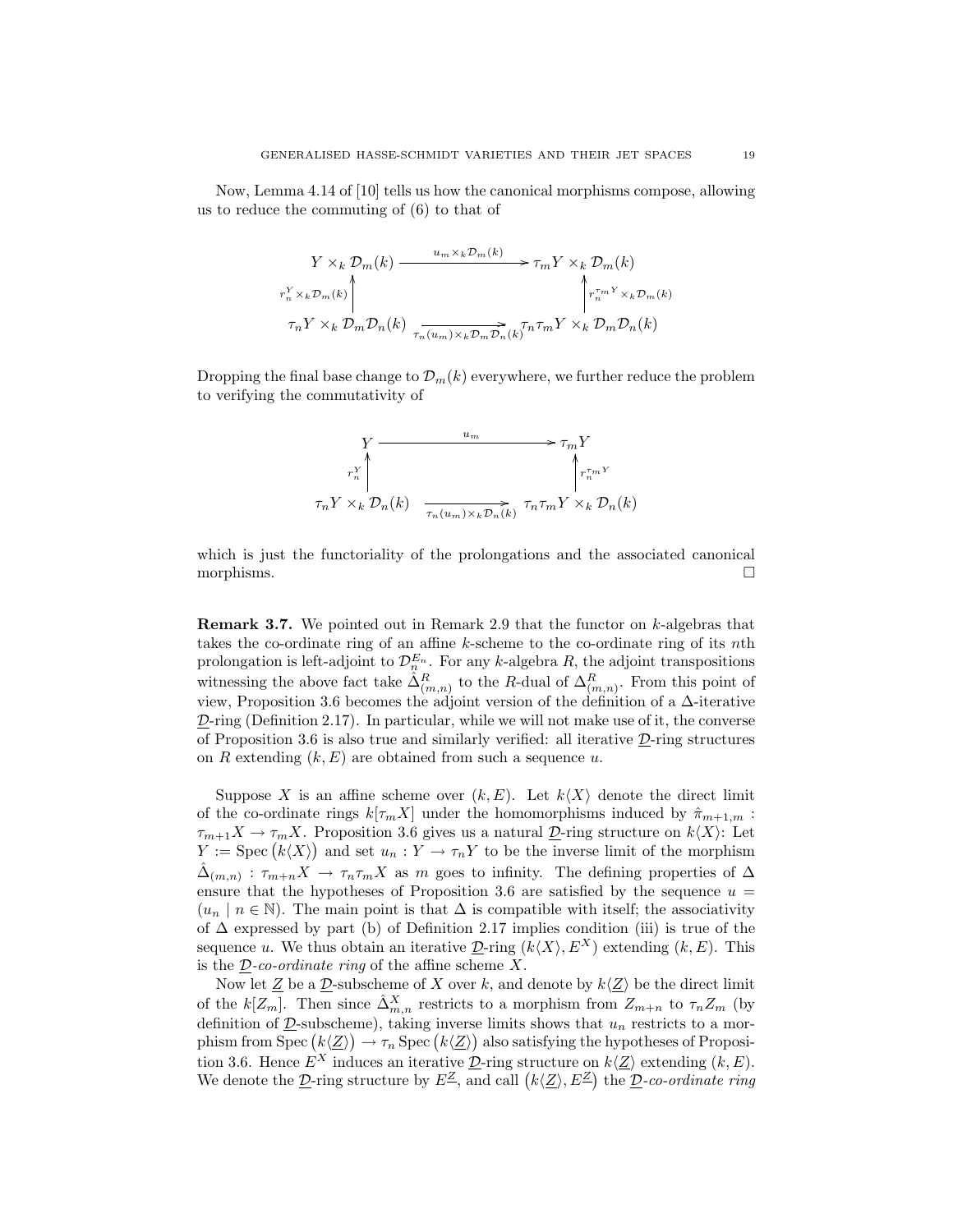of Z. Note that the quotient map  $\rho : k\langle X\rangle \to k\langle Z\rangle$  is a  $\underline{\mathcal{D}}$ -homomorphism; that is,

$$
k\langle X\rangle \xrightarrow{E_n^X} \mathcal{D}_n(k\langle X\rangle)
$$

$$
\downarrow \rho \qquad \qquad \downarrow \mathcal{D}_n(\rho)
$$

$$
k\langle \underline{Z}\rangle \xrightarrow{E_n^Z} \mathcal{D}_n(k\langle \underline{Z}\rangle)
$$

commutes for each n.

**Remark 3.8.** The maps  $E_n^X : k\langle X\rangle \to \mathcal{D}_n(k\langle X\rangle)$  can also be seen as the direct limit as  $m$  goes to infinity of certain  $k$ -algebra homomorphisms

$$
E_n^{X,m}: k[\tau_m X] \to \mathcal{D}_n^{E_n}\big(k[\tau_{m+n} X]\big)
$$

The  $E_n^{X,m}$  are the maps on co-ordinate rings associated to the morphisms

$$
r_n^{\tau_m X} \circ (\hat{\Delta}_{m,n} \times_k \mathcal{D}_n(k)) : \tau_{m+n} X \times_k \mathcal{D}_n(k) \to \tau_m X
$$

Similarly,  $E_n^{\underline{Z}}$  on  $k\langle \underline{Z} \rangle$  is the direct limit as m goes to infinity of the k-algebra homomorphisms

$$
E_n^{\underline{Z},m}:k[Z_m]\to \mathcal{D}_n^{E_n}\big(k[Z_{m+n}]\big)
$$

induced by  $r_n^{\tau_m X} \circ (\hat{\Delta}_{(m,n)} \times_k \mathcal{D}_n(k))$  restricted to  $Z_{m+n} \times_k \mathcal{D}_n(k)$ .

3.2. Generic points in fields. Let us now specialise to the case when  $k$  is a field. The geometric theory of  $D$ -subvarieties over k goes much more smoothly if we can be guaranteed that in some D-field extension our D-subvariety has a generic point. This will not always be the case. In this section we introduce a condition on the Hasse-Schmidt system which will guarantee us the existence of generic points in D-field extensions.

**Definition 3.9.** Suppose  $(R, E)$  is an iterative  $D$ -ring and  $S \subseteq R \setminus \{0\}$  is a multiplicatively closed set. We say that E localises to  $S^{-1}R$  if for every  $n \in \mathbb{N}$ ,  $E_n: R \to \mathcal{D}_n(R)$  extends to a ring homomorphism  $\tilde{E}_n$  such that



commutes. We say that the Hasse-Schmidt system  $\mathcal D$  extends to fields if whenever  $(R, E)$  is an iterative  $D$ -integral domain, and K is the fraction field, then E localises to K.

**Remark 3.10.** Suppose E localises to  $S^{-1}R$ . Then each  $\tilde{E}_n$  is uniquely determined and  $(S^{-1}R, \tilde{E} := (\tilde{E}_n : n \in \mathbb{N}))$  is an iterative D-ring. Indeed, if  $\frac{\iota a}{\iota b} \in S^{-1}R$  then as  $\tilde{E}_n$  is a ring homomorphism,  $\tilde{E}_n(\iota b)$  is a unit in  $\mathcal{D}_n(S^{-1}R)$  and  $\tilde{E}_n(\frac{\iota a}{\iota b}) = \frac{E_n(\iota a)}{E_n(\iota b)} =$  $\mathcal{D}_n(\iota)\big(E_n(a)\big)$  $\frac{\partial P_n(v)}{\partial P_n(v)} \left( E_n(b) \right)$ . This gives uniqueness. Two straighforward diagram chases now show

that  $\tilde{E} := (\tilde{E}_n : n \in \mathbb{N})$  is compatible with  $\pi$  and  $\Delta$  (since E is), hence making  $S^{-1}R$  into an iterative  $\underline{\mathcal{D}}$ -ring.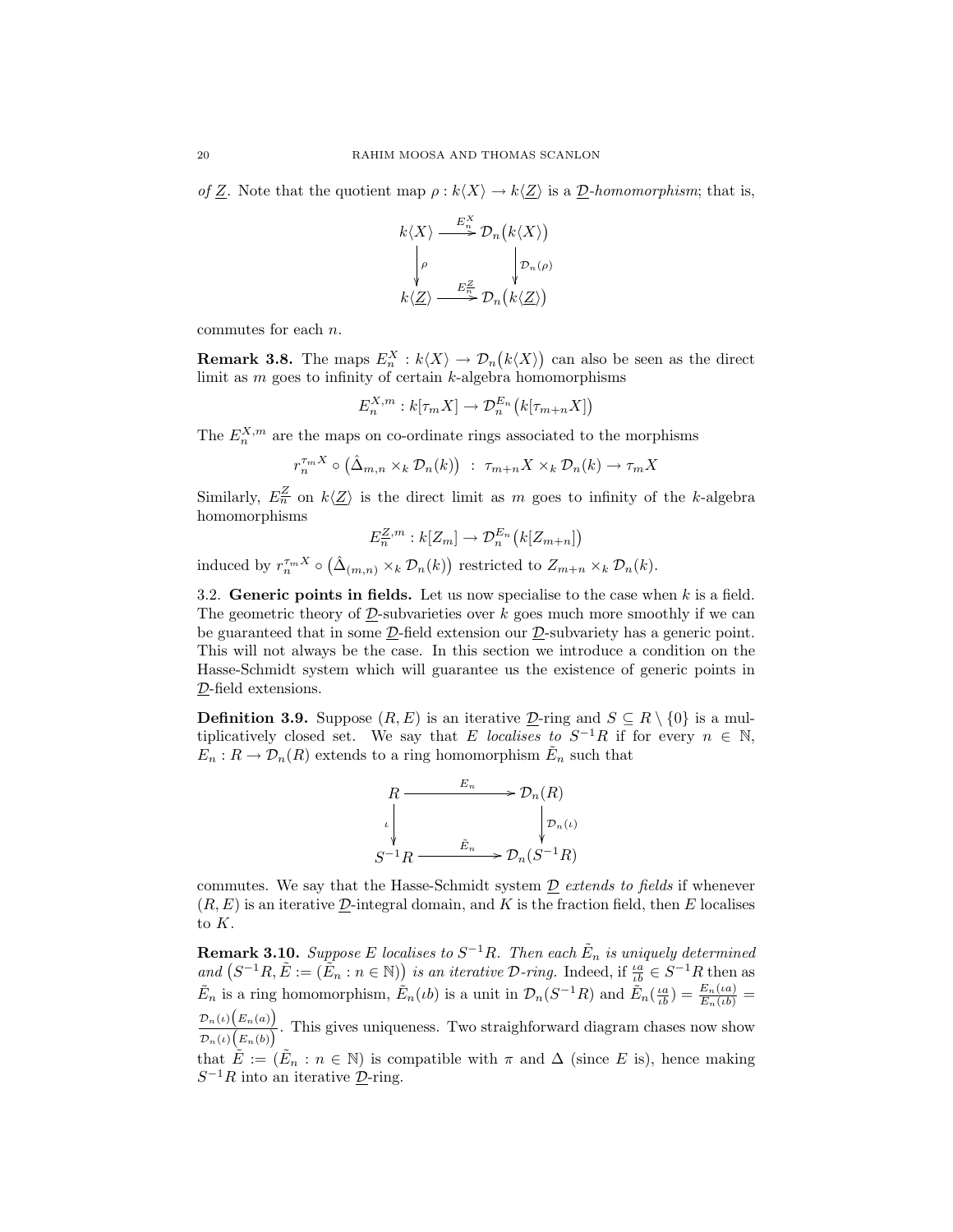**Proposition 3.11.** Suppose that for all  $n \in \mathbb{N}$ , the kernel of  $\pi_{n,0} : \mathcal{D}_n(A) \to$ A is a nilpotent ideal. Then for any iterative  $D$ -ring  $(R, E)$  over A, and any multiplicatively closed set  $S \subseteq R \setminus \{0\}$ , E localises to  $S^{-1}R$ . In particular,  $\underline{\mathcal{D}}$ extends to fields.

*Proof.* Fix  $n \in \mathbb{N}$  and let  $I_n \subseteq \mathcal{D}_n(A)$  be the kernel of  $\pi_{n,0}$ .

By the universal property of localisations, the existence of such  $\tilde{E}_n$  will follow once we show that  $\mathcal{D}_n(\iota)(E_n(s))$  is a unit in  $\mathcal{D}_n(S^{-1}R)$ , for each  $s \in S$ . Consider the commuting square



Now, the kernel of the surjective homomorphism  $\pi_{n,0} : \mathcal{D}_n(S^{-1}R) \to S^{-1}R$  is the nilpotent ideal  $S^{-1}R \otimes_A I_n$ , and hence the units of  $\mathcal{D}_n(S^{-1}R)$  are just the pullbacks of the units of  $S^{-1}R$ . In particular, as  $\pi_{n,0}(\mathcal{D}_n(\iota)(E_n(s))) = \iota(s)$  is a unit in  $S^{-1}R$ , we get that  $\mathcal{D}_n(\iota)(E_n(s))$  is a unit in  $\mathcal{D}_n(S^{-1}R)$ , as desired. So the required extensions  $\tilde{E}_n : S^{-1}R \to \mathcal{D}_n(S^{-1}R)$  exist.

Corollary 3.12. The iterative Hasse-Schmidt system  $HSD<sub>e</sub>$  used to study Hasse-Schmidt differential rings in Example 2.6 extends to fields.  $\Box$ 

Let us return to our study of Hasse-Schmidt subvarieties over the iterative  $D$ -field  $(k, E)$ . The following proposition ensures that if  $\mathcal{D}$  extends to fields then Hasse-Schmidt varieties over k will always have many rational points in  $\mathcal{D}\text{-field extensions}$ of  $(k, E)$ . More precisely,

**Proposition 3.13.** Suppose  $\underline{\mathcal{D}}$  extends to fields. Let X be an algebraic variety over k and  $Z$  a dominant irreducible Hasse-Schmidt subvariety of  $X$  over k. Then there exists an iterative  $D$ -field extension  $(K, E)$  of  $(k, E)$  and a point  $b \in Z(K)$  such that  $\nabla_n(b)$  is k-generic in  $Z_n$  for all  $n \in \mathbb{N}$ . We say that b is k-generic in  $\underline{Z}$ .

*Proof.* Suppose  $Z$  is a dominant irreducible Hasse-Schmidt subvariety of X over k. We construct a D-extension K of k such that  $Z(K)$  contains a "k-generic" point. By irrreducibility each  $k[Z_n]$ , and hence the  $\underline{\mathcal{D}}$ -co-ordinate ring  $k(\underline{Z})$ , is an integral domain. Let K be the fraction field of  $k\langle Z \rangle$ , the Hasse-Schmidt rational function field of Z. Since  $\mathcal{D}$  extends to fields, the iterative  $\mathcal{D}$ -ring structure on  $k\langle Z\rangle$  extends to an iterative D-field structure on K.

Let  $f : k\langle \underline{Z} \rangle \to K$  be the inclusion of the integral domain in its fraction field. For each  $n \in \mathbb{N}$ , let  $f_n : k[Z_n] \to K$  be the homomorphism obtained from a by precomposing with the direct limit map from  $k|Z_n|$  to  $k\langle Z\rangle$ . The dominance of the maps  $Z_{m+1} \to Z_m$  imply that  $f_n$  factors through  $k(Z_n)$ , the rational function field of  $Z_n$ . That is, the point  $a_n = \text{Spec}(f_n) \in Z_n(K)$  is k-generic in  $Z_n$ .

We prove that for each  $n \in \mathbb{N}$ ,  $\nabla_n(a_0) = a_n$ . This will suffice as it implies that  $a_0$  is the k-generic point of  $Z(K)$  that we want. Under the standard identification,  $\nabla_n(a_0)$  is a  $\mathcal{D}_n^{E_n}(K)$  point of  $Z_0$ . As  $Z_n \subseteq \tau_n Z_0$ , we can also view  $a_n$  as a  $\mathcal{D}_n^{E_n}(K)$ point of  $Z_0$ . It is as such that we prove they agree.

From the fact that  $E_n$  on K extends  $E_n$  on  $k\langle Z \rangle$ , and taking spectra, we get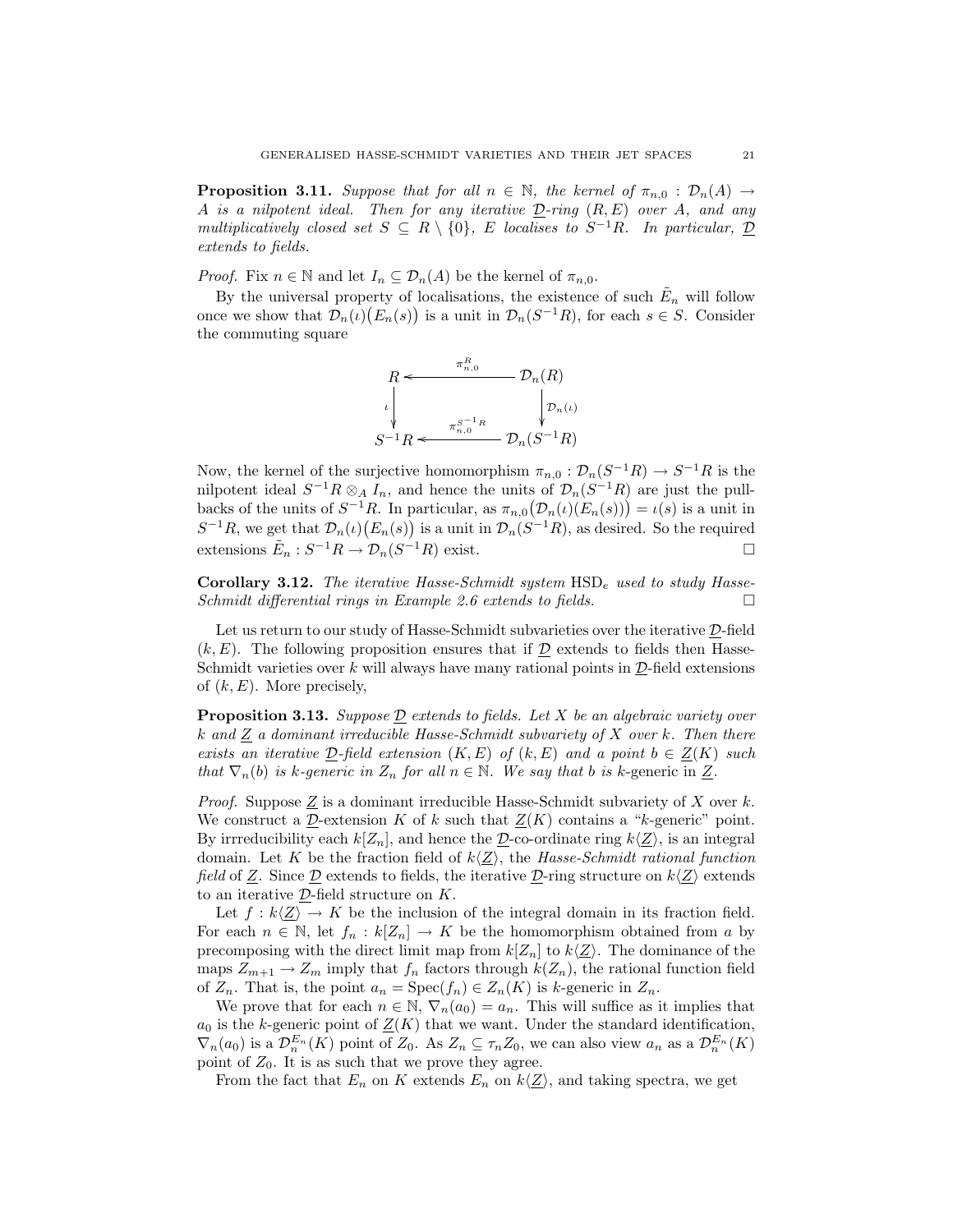$$
\operatorname{Spec}(K) \leftarrow \operatorname{Spec}(E_n) \operatorname{Spec}(K) \times_k \mathcal{D}_n(k)
$$
  
\n
$$
\operatorname{Spec}(f) \downarrow \qquad \qquad \downarrow \operatorname{Spec}(E_n)
$$
  
\n
$$
\operatorname{Spec}(k \langle \underline{Z} \rangle) \leftarrow \operatorname{Spec}(E_n) \operatorname{Spec}(k \langle \underline{Z} \rangle) \times_k \mathcal{D}_n(k)
$$

On the other hand we know that  $E_n$  on  $k\langle Z\rangle$  is the direct limit as m goes to infinity of the k-algebra homomorphisms  $E_n^{\mathbb{Z},m}: k[\mathbb{Z}_m] \to \mathcal{D}_n^{E_n}(k[\mathbb{Z}_{m+n}])$  induced by  $r_n^{\tau_m X} \circ (\hat{\Delta}_{(m,n)} \times_k \mathcal{D}_n(k)) : \tau_{m+n} X \times_k \mathcal{D}_n(k) \to \tau_m X$  restricted to  $Z_{m+n} \times_k \mathcal{D}_n(k)$ – see Remark 3.8. It follows, setting  $m = 0$ , that

$$
\operatorname{Spec}(k\langle \underline{Z}\rangle) \leftarrow \operatorname{Spec}(E_n) \operatorname{Spec}(k\langle \underline{Z}\rangle) \times_k \mathcal{D}_n(k)
$$
\n
$$
\downarrow \qquad \qquad \downarrow
$$
\n
$$
Z_0 \leftarrow \begin{array}{c} \n r_x^X|_{Z_n \times_k \mathcal{D}_n(k)} & \downarrow \\ \n T_n & \downarrow \\ \n T_n & \downarrow \\ \n T_n & \downarrow \\ \n T_n & \downarrow \\ \n T_n & \downarrow \\ \n T_n & \downarrow \\ \n T_n & \downarrow \\ \n T_n & \downarrow \\ \n T_n & \downarrow \\ \n T_n & \downarrow \\ \n T_n & \downarrow \\ \n T_n & \downarrow \\ \n T_n & \downarrow \\ \n T_n & \downarrow \\ \n T_n & \downarrow \\ \n T_n & \downarrow \\ \n T_n & \downarrow \\ \n T_n & \downarrow \\ \n T_n & \downarrow \\ \n T_n & \downarrow \\ \n T_n & \downarrow \\ \n T_n & \downarrow \\ \n T_n & \downarrow \\ \n T_n & \downarrow \\ \n T_n & \downarrow \\ \n T_n & \downarrow \\ \n T_n & \downarrow \\ \n T_n & \downarrow \\ \n T_n & \downarrow \\ \n T_n & \downarrow \\ \n T_n & \downarrow \\ \n T_n & \downarrow \\ \n T_n & \downarrow \\ \n T_n & \downarrow \\ \n T_n & \downarrow \\ \n T_n & \downarrow \\ \n T_n & \downarrow \\ \n T_n & \downarrow \\ \n T_n & \downarrow \\ \n T_n & \downarrow \\ \n T_n & \downarrow \\ \n T_n & \downarrow \\ \n T_n & \downarrow \\ \n T_n & \downarrow \\ \n T_n & \downarrow \\ \n T_n & \downarrow \\ \n T_n & \downarrow \\ \n T_n & \downarrow \\ \n T_n & \downarrow \\ \n T_n & \downarrow \\ \n T_n & \downarrow \\ \n T_n & \downarrow \\ \n T_n & \downarrow \\ \n T_n & \downarrow \\ \n T_n & \downarrow \\ \n T_n & \downarrow \\ \n T_n & \downarrow \\ \n T_n &
$$

commutes. Note that  $r_n^X|_{Z_n\times_k \mathcal{D}_n(k)}$  is the restriction of  $r_n^{Z_0}$ :  $\tau_n Z_0 \times_k \mathcal{D}_n(k) \to Z_0$ to  $Z_n \times_k \mathcal{D}_n(k)$ . Putting the two diagrams together we get

$$
\operatorname{Spec}(K) \leftarrow \operatorname{Spec}(E_n) \qquad \operatorname{Spec}(K) \times_k \mathcal{D}_n(k)
$$
\n
$$
a_0 \qquad \qquad a_n \otimes_k \mathcal{D}_n(k)
$$
\n
$$
Z_0 \leftarrow \begin{array}{c} r_n^Z_0 \\ \vdots \\ r_n^Z_0 \times_k \mathcal{D}_n(k) \end{array} \right) \xrightarrow{r_n^Z_0} T_n Z_0 \times_k \mathcal{D}_n(k) \leftarrow \begin{array}{c} \mathbb{P}(K) \\ \vdots \\ \mathbb{P}(K) \end{array}
$$

Top-right to bottom-left counter-clockwise is exactly  $\nabla(a_0)$  viewed as a  $\mathcal{D}_n^{E_n}(K)$ point of  $Z_0$ , whereas top-right to bottom-left clockwise is  $a_n$  viewed as a  $\mathcal{D}_n^{E_n}(K)$ point of  $Z_0$  Hence  $\nabla_n(a_0) = a_n$ .

We have shown that  $a_0 \in \underline{Z}(K)$  and that it is k-generic in  $\underline{Z}$ .

**Definition 3.14.** We say that  $(k, E)$  is *rich* if whenever X is an algebraic variety over k and Z is a dominant irreducible Hasse-Schmidt subvariety of X over k, then  $\nabla_n(\underline{Z}(k))$  is Zariski-dense in  $Z_n$  for all  $n \in \mathbb{N}$ .

**Corollary 3.15.** Suppose  $D$  extends to fields. Then every iterative  $D$ -field extends to a rich iterative D-field.

*Proof.* Suppose  $(k, E)$  is an iterative  $D$ -field. We build a rich  $D$ -field, L, as a direct limit of an  $\omega_1$ -chain of  $\underline{\mathcal{D}}$ -field extensions of k. Start with  $L_0 = k$ . Given  $L_m$ , list all of the dominant irreducible  $\underline{\mathcal{D}}$ -varieties over  $L_m$ ,  $(\underline{Z}_{\alpha}: \alpha < \kappa)$ . We build  $L_{m+1,\beta}$ by transfinite recursion on  $\beta < \kappa$ . At stage  $\beta$ , if  $\beta > 0$  then let  $M = M_{m,\beta}$  be the union of  $L_{m+1,\gamma}$  for  $\gamma < \beta$ . If  $\beta = 0$  then let  $M = L_m$ . Let  $\underline{Z}$  be an M-irreducible component of  $Z_{\beta}$ . Let  $L_{m+1,\beta} \supseteq M$  and  $a = a_{m,\beta} \in \underline{Z}_{\beta}(L_{m+1,\beta})$  be an M-generic point of  $\underline{Z}$ , as given by Proposition 3.13. We then let  $L_{m+1}$  be the union of the  $L_{m+1,\alpha}$ ,  $\alpha < \kappa$ . At limit stages we take unions, and we set  $L := L_{\omega_1}$ .

Suppose now that  $\underline{Z} = (Z_n)$  is a dominant irreducible Hasse-Schmidt variety over L and W a proper subvariety of some  $Z_n$ . Then Z and W are defined over some countable subfield of  $L$  and as such are defined over (and irreducible over)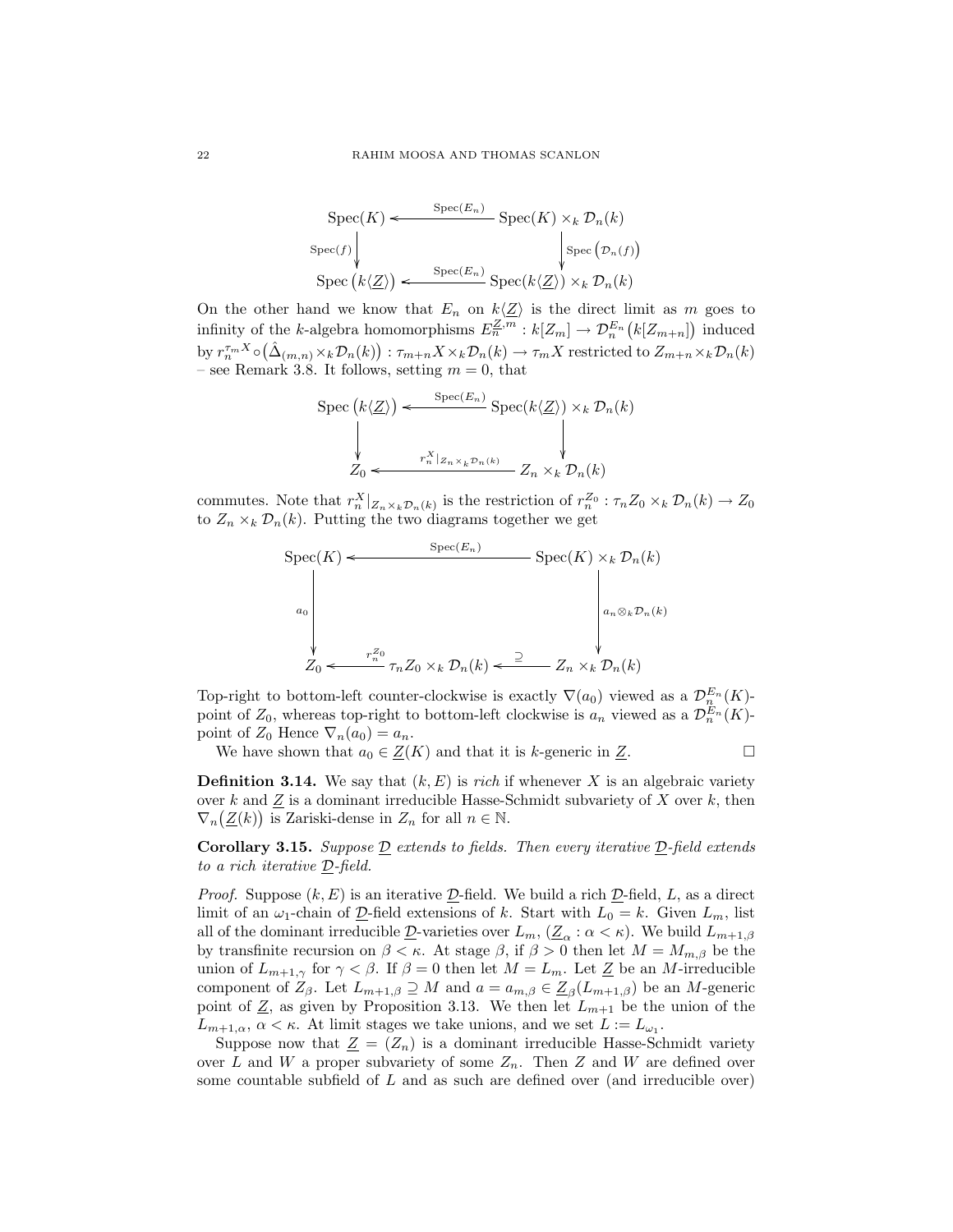some  $L_m$ . So, for some  $\beta$ ,  $\underline{Z} = \underline{Z}_{\beta}$  for the listing of the dominant irreducible Hasse-Schmidt varieties over  $L_m$ . We have  $L_m \subseteq M_{m,\beta} \subseteq L_{m+1,\beta} \subseteq L_{m+1} \subseteq L$ . As  $\underline{Z}$  is irreducible over L, it was already irreducible over  $M_{m,\beta}$ . Thus,  $a_{m,\beta} \in \underline{Z}(L_{m+1,\beta})$ is  $M_{m,\beta}$ -generic, and hence  $L_m$ -generic. In particular,  $\nabla_n(a_{m,\beta})$  is not an element of W. Thus,  $\nabla_n(\underline{Z}(L))$  is not contained in  $W(L)$ . We have shown that  $\nabla_n(\underline{Z}(L))$ is Zariski-dense in  $Z_n$ , for all  $n \in \mathbb{N}$ .

We make immediate use of the existence of sufficiently many rational points in the following proposition, which we will need later, and which says that applying  $\nabla$ to the rational points of a Hasse-Schmidt subvariety produces the rational points of another Hasse-Schmidt subvariety.

**Proposition 3.16.** Suppose  $(k, E)$  is a rich  $D$ -field, X is a variety over k, and Z is a dominant irreducible Hasse-Schmidt subvariety of X over k. Then for each  $m \in \mathbb{N}$ there exists a dominant Hasse-Schmidt subvariety  $\underline{Y}$  of  $Z_m$  with  $\nabla_m(\underline{Z}(k)) = \underline{Y}(k)$ . We denote this Hasse-Schmidt subvariety by  $\nabla_m \underline{Z}$ .

*Proof.* There is an obvious candidate for  $\underline{Y}$ : set  $\underline{Y} = (Y_n)$  where  $Y_n$  is the image of  $Z_{m+n}$  in  $\tau_n(Z_m)$  under  $\hat{\Delta}_{(m,n)}$ . Since  $\hat{\Delta}_{(m,n)}$  is a closed embedding  $Y_n$  is a closed subvariety of  $\tau_n(Z_m)$ .

We first show that  $\underline{Y}$  is a dominant Hasse-Schmidt subvariety. For the first condition we need to check that  $\tau_{n+1}(Z_m) \to \tau_n(Z_m)$  induces a dominant map from  $Y_{n+1}$  to  $Y_n$ . But this follows from the fact that  $\tau_{m+n+1}X \to \tau_{m+n}X$  induces a dominant map from  $Z_{m+n+1}$  to  $Z_{m+n}$ , and from the compatibility of  $\Delta$  with  $\pi$ (cf. the commuting diagram in Definition 2.17(a)). The second condition requires us to confirm that  $\hat{\Delta}_{(n,1)}^{Z_m}$ :  $\tau_{n+1}(Z_m) \to \tau(\tau_n(Z_m))$  induces a map from  $Y_{n+1}$  to  $\tau(Y_n)$ . Unravelling definitions we see that it suffices to show that the following diagram commutes:

$$
\begin{array}{c}\n\tau_{m+n+1}X \xrightarrow{\hat{\Delta}_{(m+n,1)}} \tau \tau_{m+n}X \\
\hat{\Delta}_{(m,n+1)}^X \downarrow \tau_{m+1} \tau_m X \xrightarrow{\hat{\Delta}_{(n,1)}^{\tau_{m}}} \tau(\hat{\Delta}_{(m,n)}^X)\n\end{array}
$$

Reading the above diagram at the level of rings we see that it is a case of the associativity of  $\Delta$  (cf. the commuting diagram in part (b) of Definition 2.17). Therefore,  $Y$  so defined is a dominant Hasse-Schmidt subvariety of  $Z_m$ .

Next we need to show that  $\nabla_m(\underline{Z}(k)) = \underline{Y}(k)$ . First fix  $p \in \underline{Z}(k)$ . Then  $\nabla_m(p) \in Z_m \subseteq \tau_m X$  and so  $\nabla_n(\nabla_m(p)) \in \tau_n \tau_m X$  for all n. But  $\nabla_n(\nabla_m(p)) =$  $\hat{\Delta}_{(m,n)}(\nabla_{m+n}(p))$ . Since  $\nabla_{m+n}(p) \in Z_{m+n}$ ,  $\nabla_n(\nabla_m(p)) \in Y_n$  for all n. Hence  $\nabla_m(p) \in \underline{Y}(k)$ . We have shown that  $\nabla_m(\underline{Z}(k)) \subseteq \underline{Y}(k)$ .

So far we have not used the assumption that  $Z$  has many k-rational points. One consequence of this assumption is that  $Y_n$  is the Zariski closure of  $\nabla_n(\nabla_m \underline{Z}(k)),$ for all *n*. Indeed,  $Y_n$  is the image of  $Z_{m+n}$  under the closed embedding  $\hat{\Delta}_{(m,n)}$ ,  $\nabla_n(\nabla_m(\underline{Z}(k)))$  is the image of  $\nabla_{m+n}(\underline{Z}(k))$  under the same map, and  $\nabla_{m+n}(\underline{Z}(k))$ is Zariski-dense in  $Z_{m+n}$  by assumption.

It remains to show that if  $q \in \underline{Y}(k)$  then  $q \in \nabla_m(\underline{Z}(k))$ . First note that it suffices to show that  $q \in \nabla_m(X(k))$ . Indeed, if  $q = \nabla_m(p)$  then  $\hat{\Delta}_{(m,n)}(\nabla_{m+n}(p)) =$  $\nabla_n(q) \in Y_n$  for all n, so that  $\nabla_{m+n}(p) \in Z_{m+n}$  for all n, which implies that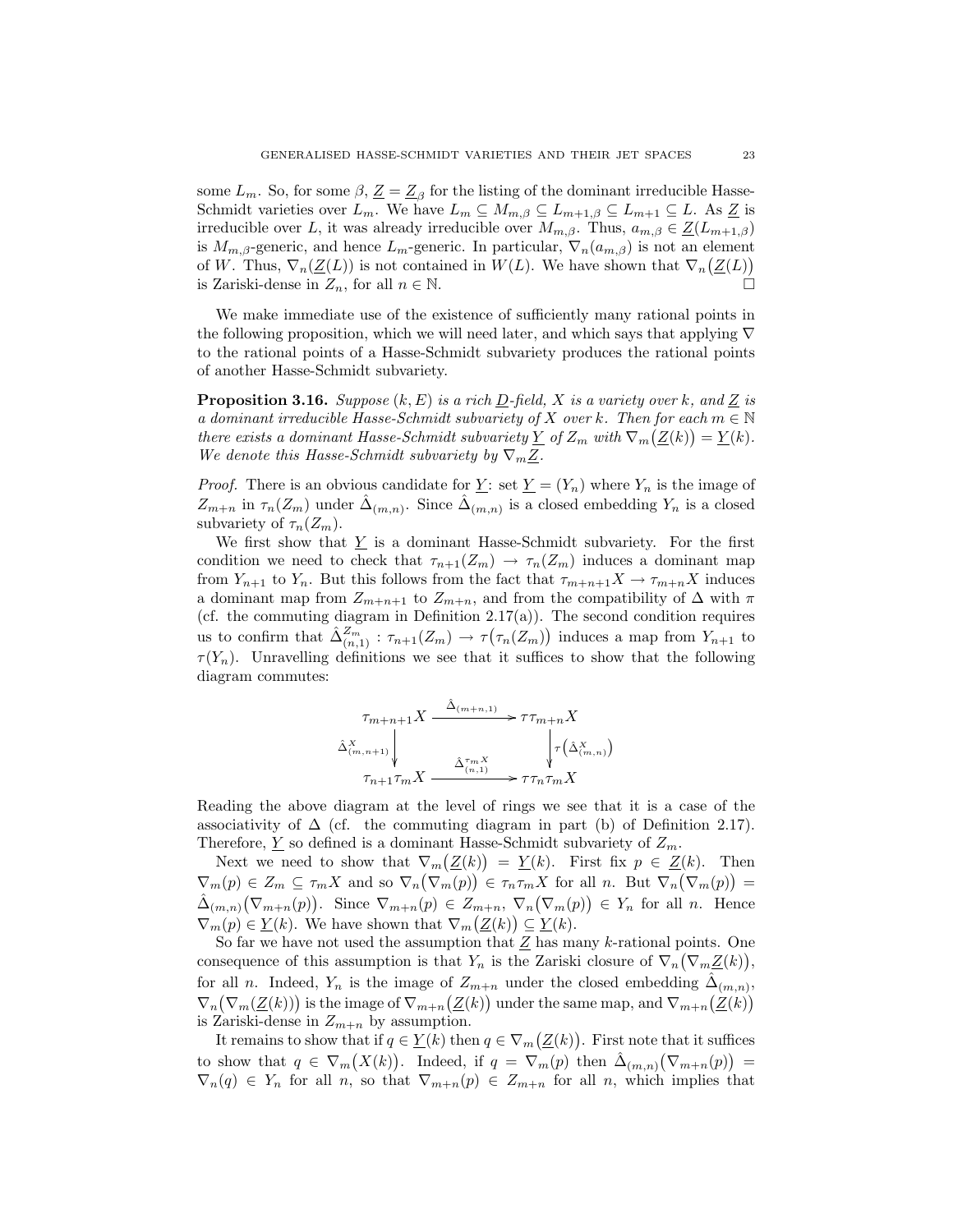$p \in \underline{Z}(k)$ . So we need to find  $p \in X(k)$  such that  $\nabla_m(p) = q$ . This will follow from the following claim

**Claim 3.17.** If  $q \in \tau_m X(k)$  has the property that  $\nabla_m(q)$  is contained in the Zariski closure of  $\nabla_m(\nabla_m(X(k)))$ , then  $q = \nabla_m(p)$  for some  $p \in X(k)$ .

Proof. Consider the commuting diagram



By the functoriality of  $\nabla$  (cf. Proposition 4.7(a) of [10]) we have that  $\tau_m(\hat{\pi}_{m,0}^X)(\nabla_m(q))$  =  $\nabla_m(\hat{\pi}_{m,0}^X(q))$ . So  $q \in \nabla_m(X(k))$  if and only if  $\tau_m(\hat{\pi}_{m,0}^X)(\nabla_m(q)) = q$ . But the latter identity says that  $\nabla_m(q)$  satisfies a certain Zariski closed condition on  $\tau_m(\tau_m X)$ , namely the condition

$$
\tau_m(\hat{\pi}_{m,0}^X)(u) = \hat{\pi}_{m,0}^{\tau_m X}(u).
$$

Since this condition is satisfied by all  $u \in \nabla_m(\nabla_m(X(k)))$ , and since  $\nabla_m(q)$  is in the Zariski closure of  $\nabla_m(\nabla_m(X(k)))$ , we get that  $q \in \nabla_m(X(k))$ , as desired.  $\Box$ 

Now fix  $q \in \underline{Y}(k)$ . So  $\nabla_m(q) \in Y_m$ , and the latter is in the Zariski closure of  $\nabla_m(\nabla_m(X(k)))$  – as it is the Zariski closure of  $\nabla_m(\nabla_m(\underline{Z}(k)))$ . So by the claim,  $\nabla_m(p) = q$  for some  $p \in X(k)$ , as desired. This completes the proof of Proposition 3.16.

# 4. Generalised Hasse-Schmidt jet spaces

We intend to define a "jet space" associated to a point in a Hasse-Schmidt subscheme; it will be a linear Hasse-Schmidt subscheme of the jet space of the ambient algebraic variety at that point. In the differential case, for finite-dimensional subvarieties, this was done by Pillay and Ziegler [11], but their construction does not extend to infinite-dimensional differential varieties. Staying with the differential setting for the moment, one might consider imitating the algebraic construction by defining the *n*th differential jet space of a differential variety at a point  $p$  as the "differential dual" to the maximal differential ideal at p modulo the  $(n + 1)$ st power of that ideal. This approach fails however, first because such a space is not naturally represented by a definable set in the langauge of differential rings, but also because they can be too small: they may not determine the differential variety. This latter difficulty stems from non-noetherianity, or more specifically from the fact that there exist differential varieties with points that have the the property that the intersection of all the powers of the maximal ideal at the point is not trivial.<sup>4</sup> So neither the algebraic construction, nor the finite-dimensional differential construction of Pillay-Ziegler suggest extensions. Our approach is to take the algebraic jet spaces of the sequence of algebraic schemes that define the Hasse-Schmidt subscheme, and then use this sequence to define a Hasse-Schmidt jet space. In order to do so we make essential use of the interpolating map, which we discussed in Section 2.3, and which was developed in [10].

<sup>&</sup>lt;sup>4</sup>Phyllis Cassidy communicated to us the example of  $x\delta^2 x - \delta x = 0$  at  $x = 0$ .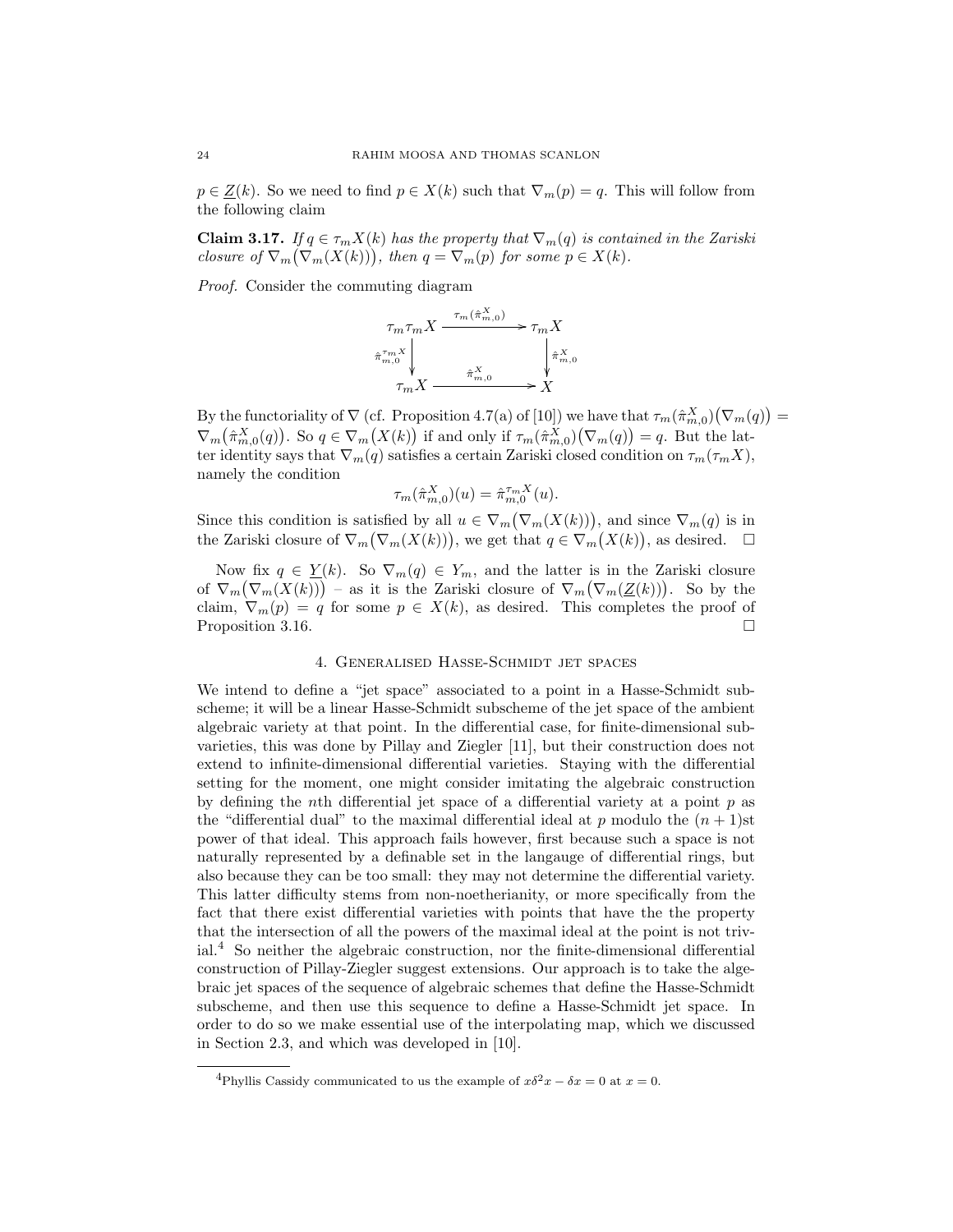Fix an iterative Hasse-Schmidt system  $\underline{\mathcal{D}}$ , an iterative  $\underline{\mathcal{D}}$ -ring  $(k, E)$ , a scheme X of finite-type over k, a Hasse-Schmidt subscheme  $Z = (Z_n)$  of X over k, and a natural number m. For each  $n \in \mathbb{N}$ , note that  $\text{Jet}^m Z_n$  is a closed subscheme of Jet<sup>m</sup>  $\tau_n X$ , and hence we can consider its scheme-theoretic image in  $\tau_n$  (Jet<sup>m</sup> X) under the interpolating map, which we denote by  $T_n := \overline{\phi_{m,n}^X(\mathrm{Jet}^m Z_n)}$ . Recall that the scheme-theoretic image is just the smallest (with respect to closed embeddings) closed subscheme of the target through which the morphism factors. Our "overline" notation is justified by the fact that when dealing with reduced schemes the schemetheoretic image coincides with the induced reduced closed subscheme structure on the topological closure of the set-theoretic image.

**Lemma 4.1.**  $\underline{T} := (T_n := \overline{\phi_{m,n}^X(\text{Jet}^m Z_n)} : n \in \mathbb{N})$  is a Hasse-Schmidt subscheme of  $\mathrm{Jet}^m X$ .

*Proof.* By functoriality,  $\mathrm{Jet}^m(\hat{\pi}_{n+1,n})$ :  $\mathrm{Jet}^m(\tau_{n+1}X) \to \mathrm{Jet}^m(\tau_nX)$  restricts to a map  $\mathrm{Jet}^m(Z_{n+1}) \to \mathrm{Jet}^m Z_n$ . Transforming this by the interpolating map (cf. part (a) of Proposition 2.21) yields that  $\hat{\pi}_{n+1,n}^{\text{Jet}^m X}$  :  $\tau_{n+1}$  Jet<sup>m</sup> X  $\rightarrow \tau_n$  Jet<sup>m</sup> X restricts to a map from  $T_{n+1}$  to  $T_n$ . This proves the first condition of being a Hasse-Schmidt subscheme.

It remains to prove that for all  $n \in \mathbb{N}$ ,  $\hat{\Delta}_{n,1}^{\mathrm{Jet}^m X}$  :  $\tau_{n+1} \mathrm{Jet}^m X \to \tau \tau_n \mathrm{Jet}^m X$ restricts to a map from  $T_{n+1}$  to  $\tau(T_n)$ . Parts (b) and (c) of Corollary 2.21 together give us the following compatibility of the interpolating map with  $\Delta$ :

$$
\hat{\Delta}_{n,1}^{\mathrm{Jet}^mX}\circ \phi_{m,n+1}^X=\tau(\phi_{m,n}^X)\circ \phi_{m,1}^{\tau_nX}\circ \mathrm{Jet}^m(\hat{\Delta}_{n,1}^X).
$$

Hence, to see where  $\hat{\Delta}_{n,1}^{\text{Jet}^m X}$  takes  $T_{n+1} = \overline{\phi_{m,n+1}^X(\text{Jet}^m Z_{n+1})}$ , we can apply the right-hand-side of the above equality to  $\text{Jet}^m Z_{n+1}$ . We have

$$
\operatorname{Jet}^m(\hat{\Delta}_{n,1}^X): \operatorname{Jet}^m Z_{n+1} \to \operatorname{Jet}^m \tau Z_n.
$$

By functoriality of the interpolating map (Proposition 6.4(a) of  $[10]$ ),

$$
\phi_{m,1}^{\tau_n X} : \operatorname{Jet}^m \tau Z_n \to \tau \operatorname{Jet}^m Z_n.
$$

Finally, since  $\phi_{m,n}^X : \text{Jet}^m Z_n \to T_n$ ,

$$
\tau(\phi_{m,n}^X): \tau \det^m Z_n \to \tau T_n.
$$

Hence,  $\hat{\Delta}_{n,1}^{\text{Jet}^m X}: T_{n+1} \to \tau T_n$ , as desired.

**Definition 4.2** (Hasse-Schmidt jet space). Suppose  $Z$  is a Hasse-Schmidt subscheme of X. The mth Hasse-Schmidt jet space (or  $D$ -jet space) of Z is the Hasse-Schmidt subscheme of  $\mathrm{Jet}^m X$  given by Lemma 4.1. That is,

$$
\operatorname{Jet}_{\underline{\mathcal{D}}}^m(\underline{Z}) := \left( \overline{\phi_{m,n}^X(\operatorname{Jet}^m Z_n)} : n \in \mathbb{N} \right).
$$

Given  $a \in \underline{Z}(k)$  the mth Hasse-Schmidt jet space of  $\underline{Z}$  at a is the Hasse-Schmidt subscheme of  $\mathrm{Jet}^m(X)_a$  given by

$$
\operatorname{Jet}_{\underline{\mathcal{D}}}^m(\underline{Z})_a := \left( \overline{\phi_{m,n}^X} (\operatorname{Jet}^m \overline{Z_n})_{\nabla_n(a)} : n \in \mathbb{N} \right).
$$

Let us point out that for  $a \in \underline{Z}(k)$ ,  $\text{Jet}_{\mathcal{D}}^{m}(\underline{Z})_a$  is indeed a Hasse-Schmidt subscheme of Jet<sup>m</sup> $(X)_a$ . As before, let  $T_n := \overline{\phi_{m,n}^X(\text{Jet}^m Z_n)}$  and let  $(T_n)_{\nabla_n(a)}$  be the fibre over  $\nabla_n(a)$  of  $\tau_n \operatorname{Jet}^m X \to \tau_n X$  restricted to  $T_n$ . So  $\operatorname{Jet}^m_{\mathcal{D}}(\underline{Z})_a$  is given by the sequence  $((T_n)_{\nabla_n(a)} : n \in \mathbb{N})$ . First of all,  $(\tau_n \operatorname{Jet}^m X)_{\nabla_n(a)} = \tau_n(\operatorname{Jet}^m(X)_a)$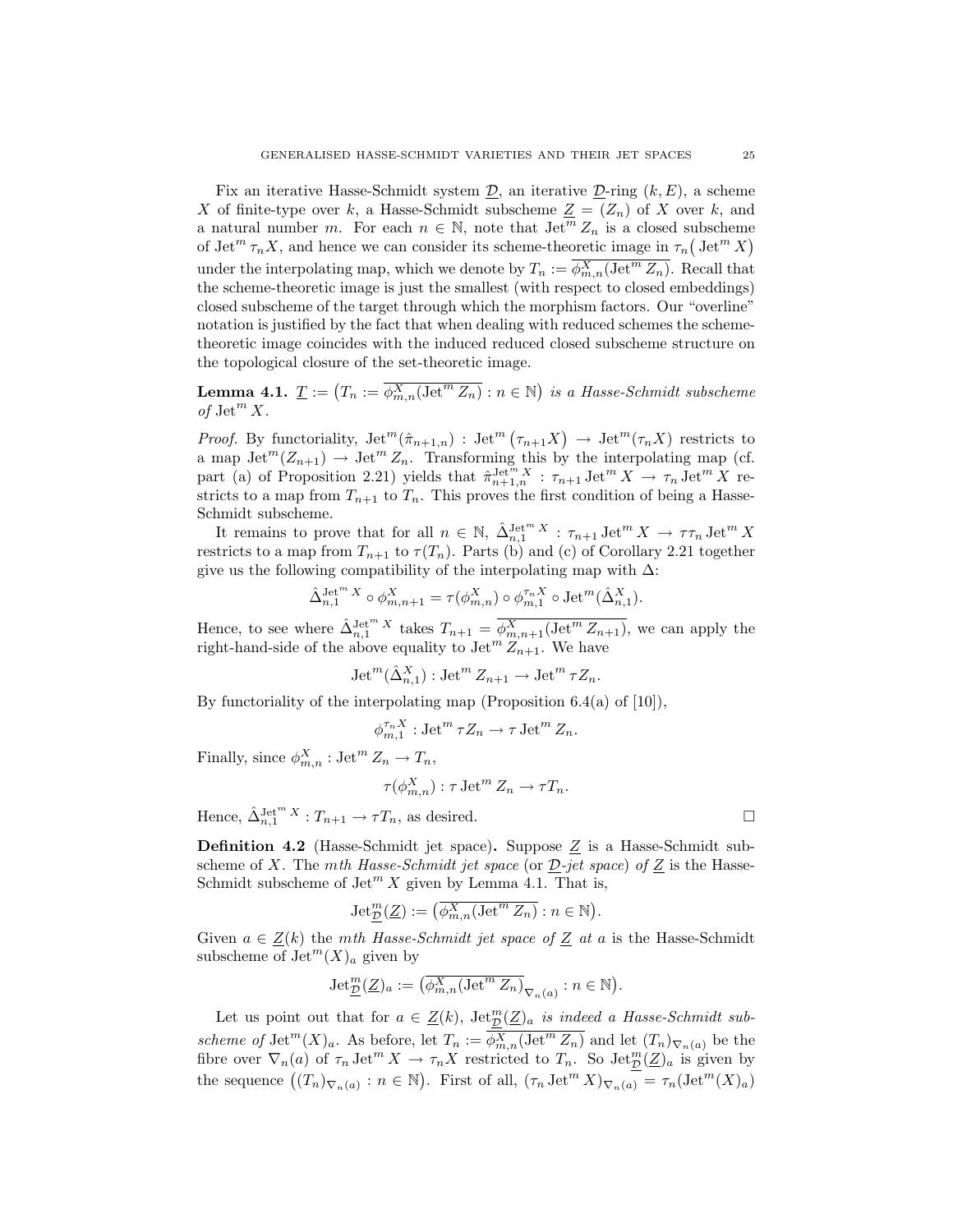by Fact 2.16, and so  $(T_n)_{\nabla_n(a)}$  is a closed subscheme of the *n*th prolongation of  $\mathrm{Jet}^m(X)_a$ . Moreover, the structure morphism  $\tau_{n+1}(\mathrm{Jet}^m(X)_a) \to \tau_n(\mathrm{Jet}^m(X)_a)$ is just the restriction of  $\hat{\pi}_{n+1,n} : \tau_{n+1} \text{Jet}^m X \to \tau_n \text{Jet}^m X$ . Hence, as we have already shown that  $T_{n+1}$  is sent to  $T_n$ , it follows from the functoriality of  $\hat{\pi}$  (this is Proposition 4.8(b) of [10]) that  $(T_{n+1})_{\nabla_{n+1}(a)}$  is sent to  $(T_n)_{\nabla_n(a)}$ . A similar argument shows that  $((T_n)_{\nabla_n(a)} : n \in \mathbb{N})$  satisfies the second condition of being a Hasse-Schmidt subscheme, namely that  $(T_{n+1})_{\nabla_{n+1}(a)}$  is sent to  $\tau((T_n)_{\nabla_n(a)})$  under the iterativity map  $\hat{\Delta}_{(n,1)}$ .

Remark 4.3. Suppose  $a \in \underline{Z}(k)$ .

(a)  $\mathrm{Jet}_{\mathcal{D}}^m(\mathcal{Z})_a(k)$  is the fibre of  $\mathrm{Jet}_{\mathcal{D}}^m(\mathcal{Z})(k)$  over a. That is  $\operatorname{Jet}_{\mathcal{D}}^m(\mathcal{Z})_a(k) = \left\{ \lambda \in \operatorname{Jet}^m(X)_a(k) : (a, \lambda) \in \operatorname{Jet}_{\mathcal{D}}^m(\mathcal{Z})(k) \right\}.$ 

Indeed,  $\nabla_n(a,\lambda) \in T_n(k)$  if and only if  $\nabla_n(\lambda) \in (T_n)_{\nabla_n(a)}(k)$ .

- (b)  $\mathrm{Jet}_{\mathcal{D}}^{m}(\mathcal{Z})_a$  is an irreducible Hasse-Schmidt subvariety of  $\mathrm{Jet}^m(X)_a$ . Indeed, note that as  $\operatorname{Jet}^m Z_n$  is a linear subspace of  $(\operatorname{Jet}^m \tau_n X)|_{Z_n}$  over  $Z_n$ , and  $\phi_{m,n}^X$  is a morphism of linear spaces over  $\tau_n X$ , the scheme-theoretic image  $\overline{\phi_{m,n}^X(\mathrm{Jet}^m Z_n)}$  is a linear subspace of  $(\tau_n \mathrm{Jet}^m X)|_{Z_n}$  over  $Z_n$ . It follows that even though  $\text{Jet}^m Z_n$  and  $\overline{\phi_{m,n}^X(\text{Jet}^m Z_n)}$  are not necessarily reduced or irreducible, their fibres above points in  $Z_n$ , being vector groups, are necessarily reduced and irreducible.
- (c) If k is a field and  $a \in X(k)$  is smooth, then  $\text{Jet}_{\mathcal{D}}^{m}(X)_a = \text{Jet}^{m}(X)_a$ . Or more precisely,  $\mathrm{Jet}_{\mathcal{D}}^m(\underline{X})_a = \mathrm{Jet}^m(X)_a$ . Indeed, by definition  $\mathrm{Jet}_{\mathcal{D}}^m(\underline{X})_a =$  $(\overline{\phi_{m,n}^X(\mathrm{Jet}^m(\tau_nX))}_{\nabla_n(a)} : n \in \mathbb{N}).$  But  $\overline{\phi}_{m,n}^X \big( \operatorname{Jet}^m\tau_n X\big)_{\nabla_n(a)} = (\tau_n \operatorname{Jet}^m X)_{\nabla_n(a)} = \tau_n \big( \operatorname{Jet}^m(X)_a \big)$

where the first equality is by the surjectivity of the interpolating map at smooth points of  $X$  (Fact 2.22) and the second is Fact 2.16.

4.1. Main results. We establish in this section some fundamental properties of Hasse-Schmidt jet spaces, and prove also that they can be used to linearise Hasse-Schmidt subvarieties. For these results we specialise to the case of varieties over fields and fix the following data: an iterative Hasse-Schmidt system  $D$ , an iterative  $\mathcal{D}$ -field  $(k, E)$ , an algebraic variety X over k, a Hasse-Schmidt subvariety  $\underline{Z} = (Z_n)$ of X over k, and  $m \geq 1$ .

**Lemma 4.4.** For sufficiently general  $a \in \underline{Z}(k)$ , and all  $n \geq 0$ ,  $\phi_{m,n}^X$  restricts to a surjective (linear) morphism from  $\text{Jet}^m(Z_n)_{\nabla_n(a)}$  to  $\overline{\phi_{m,n}^X(\text{Jet}^m Z_n)}_{\nabla_n(a)}$ . More precisely, there exists a sequence of dense Zariski-open subsets  $U_r \subseteq Z_r$ , such that the above holds if  $\nabla_r(a) \in U_r(k)$  for all r.

In particular, for such  $a \in \underline{Z}(k)$ ,

$$
\operatorname{Jet}_{\underline{\mathcal{D}}}^m(\underline{Z})_a(k) = \left\{ \lambda \in \operatorname{Jet}^m(X)_a(k) : \nabla_n(\lambda) \in \phi_{m,n}^X \big( \operatorname{Jet}^m(Z_n)_{\nabla_n(a)}(k) \big), \forall n \in \mathbb{N} \right\}.
$$

*Proof.* As discussed earlier, the set of  $k^{alg}$ -points of  $\overline{\phi_{m,n}^X(\text{Jet}^m Z_n)}$  is the Zariskiclosure of  $\phi_{m,n}^X(\mathrm{Jet}^m Z_n(k^{\mathrm{alg}}))$ . As the latter is a constructible set, the  $U_n$  can be chosen so as to ensure that  $\overline{\phi_{m,n}^X(\mathrm{Jet}^m Z_n)}_{\nabla_n(a)}(k^{\mathrm{alg}})$  is the Zariski closure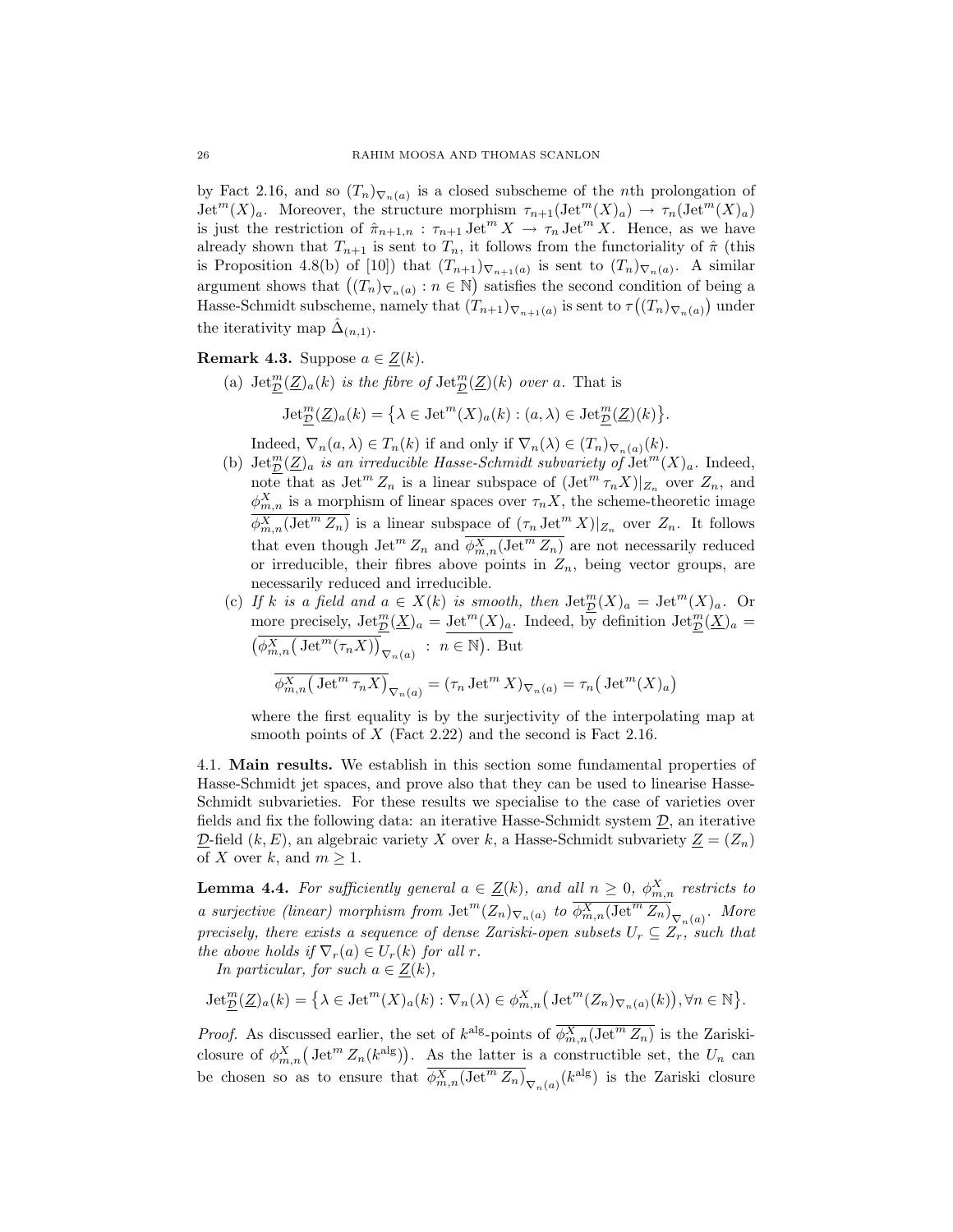of  $\phi_{m,n}^X(\mathrm{Jet}^m(Z_n)_{\nabla_n(a)}(k^{\mathrm{alg}}))$ . But  $\phi_{m,n}^X(\mathrm{Jet}^m(Z_n)_{\nabla_n(a)}(k^{\mathrm{alg}}))$  is already Zariskiclosed since  $\phi_{m,n}^X$  is linear on Jet<sup>m</sup>  $(\tau_n X)_{\nabla_n(a)}$  and Jet<sup>m</sup> $(Z_n)_{\nabla_n(a)}$  is a linear subvariety of  $\mathrm{Jet}^m(\tau_nX)_{\nabla_n(a)}$ . We thus have

$$
\overline{\phi_{m,n}^X(\operatorname{Jet}^m Z_n)}_{\nabla_n(a)}(k^{\operatorname{alg}}) = \phi_{m,n}^X\big(\operatorname{Jet}^m(Z_n)_{\nabla_n(a)}(k^{\operatorname{alg}})\big).
$$

As these are reduced schemes, this means that  $\phi_{m,n}^X$  restricts to a surjective morphism from  $\mathrm{Jet}^m(Z_n)_{\nabla_n(a)}$  to  $\overline{\phi_{m,n}^X(\mathrm{Jet}^m Z_n)}_{\nabla_n(a)}$ , as desired. Moreover, by linearity over k,  $\phi_{m,n}^X$  restricts to a surjective map between their sets of k-rational points also, so that

$$
\overline{\phi_{m,n}^X(\operatorname{Jet}^m Z_n)}_{\nabla_n(a)}(k) = \phi_{m,n}^X(\operatorname{Jet}^m(Z_n)_{\nabla_n(a)}(k)).
$$

Now the "in particular" clause follows since

$$
\operatorname{Jet}_{\underline{\mathcal{D}}}^m(\underline{Z})_a(k) = \left\{ \lambda \in \operatorname{Jet}^m(X)_a(k) : \nabla_n(\lambda) \in \overline{\phi_{m,n}^X(\operatorname{Jet}^m Z_n)}_{\nabla_n(a)}(k), \forall n \in \mathbb{N} \right\}
$$
  
by definition

It is convenient at this point to formalise what we mean by "sufficiently general".

**Definition 4.5** (Good locus). By the *good locus* of  $Z(k)$  let us mean those points  $a \in Z(k)$  satisfying the following three properties:

- (1)  $a$  is smooth point of  $X$ ,
- (2) for all  $n \geq 0$ ,  $\hat{\pi}_{n+1,n}^X$  restricted to  $Z_{n+1}$  is smooth at  $\nabla_{n+1}(a)$ , and
- (3) the conclusion of Lemma 4.4 holds.

Our jet spaces are only (provably) well-behaved at points in the good locus. Loosely speaking, at least in the well-behaved contexts that we are most interested in, a "generic" point on a "generic" Hasse-Schmidt subvariety of X will be in the good locus. To make this precise, note first of all that as long as  $Z_0$  has nonempty intersection with the smooth locus of  $X$ , there exists a sequence of dense Zariskiopen subsets  $U_r \subseteq Z_r$  such that  $a \in X(k)$  is in the good locus of  $Z(k)$  if and only if  $\nabla_r(a) \in U_r(k)$  for all  $r \geq 0$ . So, if in addition  $(k, E)$  is rich (Definition 3.14), then the good locus is not empty. Recall that if  $\mathcal D$  extends to fields then we can achieve richness by passing to an extension (Corollary 3.15).

We have not yet dealt with the question of when the Hasse-Schmidt jet space is a dominant Hasse-Schmidt subvariety. Without dominance our jet spaces may not have enough rational points in any extension of  $(k, E)$ . Unfortunately, Hasse-Schmidt jet spaces of dominant Hasse-Schmidt subvarieties need not themselves be dominant, as the following example demonstrates.

Example 4.6. We consider (ordinary) iterative Hasse-Schmidt differential fields. That is, we are working in the Hasse-Schmidt system  $HSD<sub>1</sub>$  and we have an iterative Hasse-Schmidt differential field  $(k, \mathbf{D} = (D_0, D_1, \dots))$ . (See Example 2.6 and Proposition 2.20). Suppose  $char(k) = p > 0$  and consider the Hasse-Schmidt subvariety of the affine line defined by  $(D_1(x))^p = x$ . That is, let Z be the dominant Hasse-Schmidt subvariety of  $\mathbb{A}^1$  obtained by applying Lemma 3.3 to the sequence  $(Y_n)$  where  $Y_1$  is given by  $y^p = x$  in  $\tau_1(\mathbb{A}^1) = \text{Spec}(k[x, y])$ , and  $Y_i = \tau_i(\mathbb{A}^1)$  for all  $i \neq 1$ . Then  $Z_0 = Y_0 = \text{Spec}(k[x])$  and  $Z_1 = Y_1 = \text{Spec}(k[x, y]/(y^p - x))$ . Note that  $Z_1 \rightarrow Z_0$  is inseparable. Now, since the algebraic tangent space coincides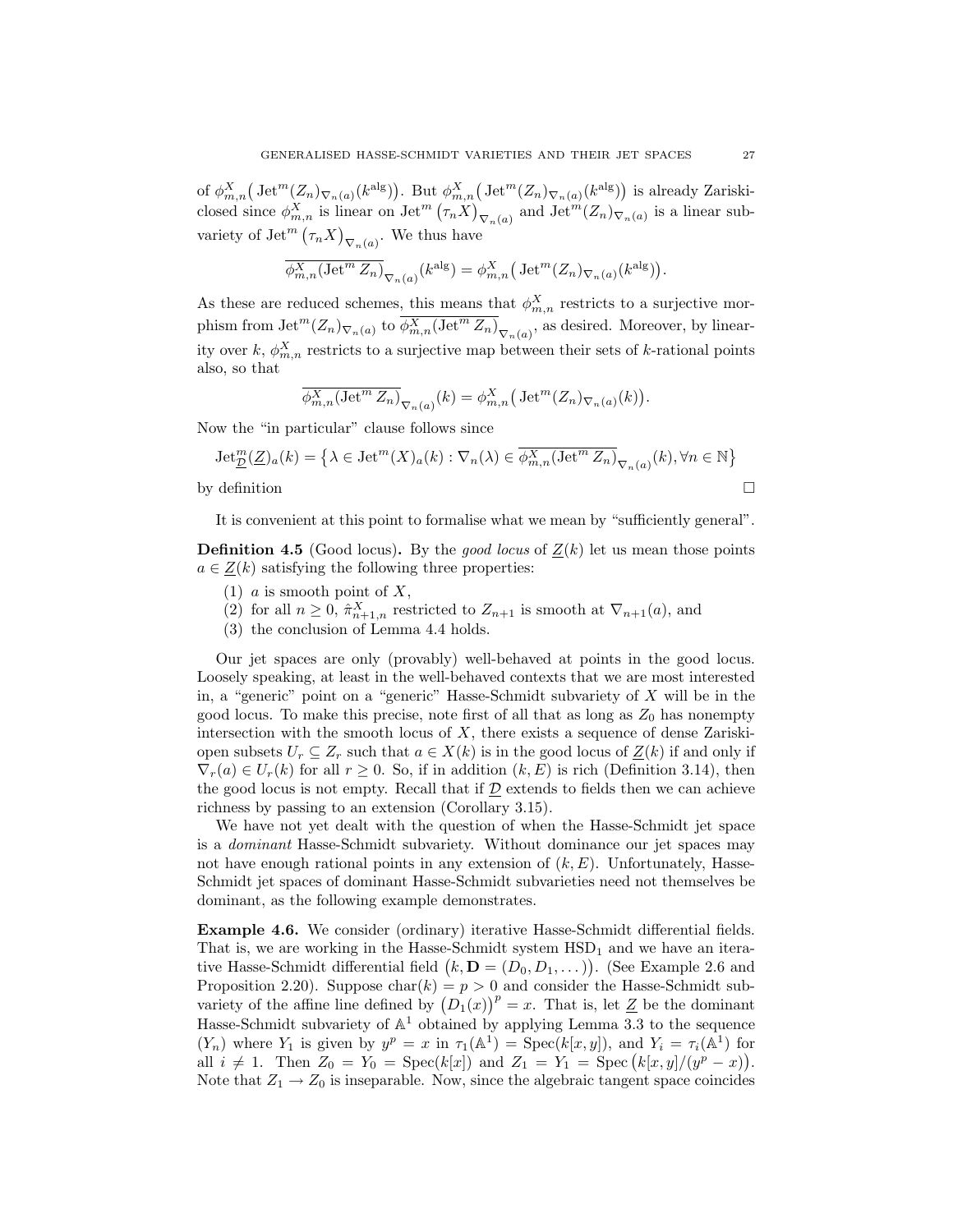with the first algebraic jet space, and since the interpolating map from the prolongation of a tangent space to the tangent space of a prolongation is the identity (i.e. prolongations commute with tangent spaces), we get that  $\mathrm{Jet}_{\mathcal{D}}(\underline{Z})$  is given by the sequence of tangent spaces  $(TZ_n : n < \omega)$ . A straightforward calculation shows that  $TZ_1 \rightarrow TZ_0$  is not dominant, and so  $\mathrm{Jet}_\mathcal{D}^1(\underline{Z})$  is not a dominant Hasse-Schmidt subvariety of  $TA^1$ . In fact, for any nonzero  $a \in k$ , the Hasse-Schmidt jet space at a,  $\text{Jet}_\mathcal{D}^1(\underline{Z})_a$ , is not a dominant Hasse-Schmidt subvariety of  $(T\mathbb{A}^1)_a$ . This is ultimately due to the inseparability of the morphism  $\hat{\pi}_{1,0} : Z_1 \to Z_0$ . The following proposition explains that such inseparability is the only obstacle.

**Proposition 4.7.** Suppose  $\underline{Z}$  is a dominant and separable  $\underline{D}$ -subvariety over k. Then  $\mathrm{Jet}_{\mathcal{D}}^m(\underline{Z})$  is dominant. Moreover, for  $a \in \underline{Z}(k)$  in the good locus,  $\mathrm{Jet}_{\mathcal{D}}^m(\underline{Z})_a$  is dominant.

*Proof.* As before let  $T_n := \overline{\phi_{m,n}^X(\text{Jet}^m Z_n)}$  be the scheme-theoretic image of  $\text{Jet}^m Z_n$ under  $\phi_{m,n}^X$ . The commuting diagram in part (a) of Corollary 2.21 restricts to

$$
\begin{aligned} \operatorname{Jet}^m Z_{n+1} &\xrightarrow{\operatorname{Jet}^m(\hat{\pi}_{n+1,n}^X)} \operatorname{Jet}^m Z_n\\ &\downarrow^{\phi^X_{m,n+1}} \qquad \qquad \downarrow^{\phi^X_{m,n+1}}\\ T_{n+1} &\xrightarrow{\hat{\pi}_{n+1,n}^{\operatorname{Jet}^mX}} T_n \end{aligned}
$$

Now  $\hat{\pi}_{n+1,n}: Z_{n+1} \to Z_n$  is dominant and separable by assumption. It follows that  $\mathrm{Jet}^m(\hat{\pi}_{n+1,n}) : \mathrm{Jet}^m Z_{n+1} \to \mathrm{Jet}^m Z_n$  is dominant (cf. Lemma 5.9 of [10]). As the two vertical arrows are also dominant by definition, so is  $T_{n+1} \to T_n$ , as desired.

For the "moreover" clause, we restrict the above diagram to  $a \in \underline{Z}(k)$ :

$$
\operatorname{Jet}^m(Z_{n+1})_{\nabla_{n+1}(a)} \xrightarrow{\operatorname{Jet}^m(\hat{\pi}_{n+1,n}^X)} \operatorname{Jet}^m(Z_n)_{\nabla_n(a)}
$$

$$
\downarrow^{\phi^X_{m,n+1}}_{\phi^{m,n+1}_{m+1,n}} \qquad \qquad \downarrow^{\phi^X_{m,n}}_{\phi^{m,n}_{m+1,n}}_{\phi^{m,n}_{m+1,n}} \qquad \qquad
$$

$$
(T_{n+1})_{\nabla_{n+1}(a)} \xrightarrow{\hat{\pi}_{n+1,n}^{1}} (T_n)_{\nabla_n(a)}
$$

Now, the separability and dominance of  $\hat{\pi}_{n+1,n} : Z_{n+1} \to Z_n$  imply not only the dominance of  $\mathrm{Jet}^m(\hat{\pi}_{n+1,n})$  :  $\mathrm{Jet}^m Z_{n+1} \to \mathrm{Jet}^m Z_n$ , but also the surjectivity of that map restricted to fibres above smooth points of  $\hat{\pi}_{n+1,n}$  (see for example the proof of Lemma 5.9 of [10]). This smoothness is also guaranteed by being in the good locus (condition (2) of Definition 4.5). So the top horizontal arrow is surjective. On the other hand, Lemma 4.4 tells us that the two vertical arrows are also surjective. Hence  $(T_{n+1})_{\nabla_{n+1}(a)} \to (T_n)_{\nabla_n(a)}$  is surjective for all n, implying that  $\text{Jet}_{\mathcal{D}}^m(\underline{Z})_a$  is a dominant Hasse-Schmidt subvariety.  $\hfill \square$ 

The following theorem says that the Hasse-Schmidt jet spaces do indeed accomplish the task for which they were constructed.

Theorem 4.8. Hasse-Schmidt subvarieties are determined by their jets: Suppose

- $(k, E)$  is a rich iterative D-field,
- $X$  is an algebraic variety over  $k$ ,
- $\underline{Z}$  and  $\underline{Z}'$  are irreducible separable dominant  $\underline{D}$ -subvarieties of X over k,
- and  $a \in \underline{Z}(k) \cap \underline{Z}'(k)$  is in the good locus of both  $\underline{Z}$  and  $\underline{Z}'$ .

If  $\mathrm{Jet}_{\mathcal{D}}^m(\nabla_r \underline{Z})_{\nabla_r(a)}(k) = \mathrm{Jet}_{\mathcal{D}}^m(\nabla_r \underline{Z}')_{\nabla_r(a)}(k)$  for all  $m \geq 1$  and  $r \geq 0$ , then  $\underline{Z} = \underline{Z}'$ .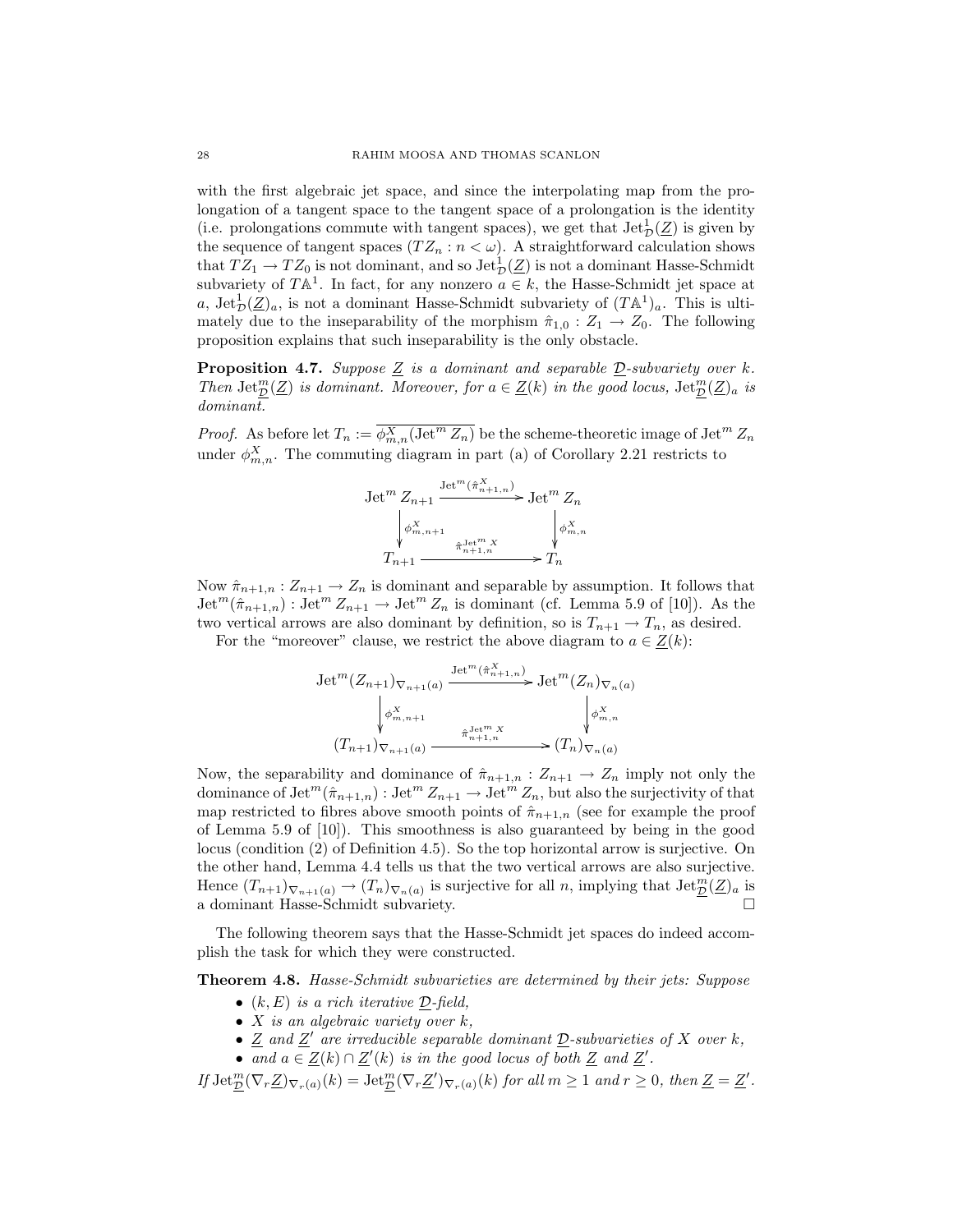Note that if  $\mathcal D$  extends to fields, as it does in the differential and difference cases (cf. Corollary 3.12 and Proposition 5.1), then by Corollary 3.15 the hypothesis of richness in the above theorem can always be satisfied by passing to an extension.

*Proof of Theorem 4.8.* Recall that  $\nabla_r \underline{Z}$  is a dominant Hasse-Schmidt subvariety of  $\tau_r X$  whose k-points are  $\nabla_r(\underline{Z}(k))$ . Its existence and dominance is ensured by Proposition 3.16 (this already requires richness of  $(k, E)$  and dominance of  $Z$ ), and by construction it's defining sequence is  $(\hat{\Delta}_{(r,n)}(Z_{r+n}) \subseteq \tau_n \tau_r X : n \in \mathbb{N}).$ These subvarieties, together with the morphisms obtained by restricting  $\hat{\pi}_{n+1,n}^{\tau_r X}$ , are isomorphic to  $(Z_{r+n}: n \in \mathbb{N})$  with the restrictions of  $\hat{\pi}_{r+n+1,r+n}^X$ . Hence  $\nabla_r \underline{Z}$ is also separable, and  $\nabla_r(a)$  is also in the good locus of  $\nabla_r \underline{Z}$ .

Fixing r and taking jet spaces at  $\nabla_r(a)$ , we have that  $\text{Jet}_{\mathcal{D}}^m(\nabla_r \underline{Z})_{\nabla_r(a)}$  is a dominant Hasse-Schmidt subvariety by Proposition 4.7. We have already pointed out, in Remark 4.3(b), that it is irreducible. Hence,  $k$  being rich, the  $k$ -points of  $\mathrm{Jet}_{\mathcal{D}}^m(\nabla_r \underline{Z})_{\nabla_r(a)}$  are Zariski-dense in

$$
\begin{array}{rcl} \left[ \,\text{Jet}_{\underline{\mathcal{D}}}^{m}(\nabla_{r}\underline{Z})_{\nabla_{r}(a)} \right]_{0} & = & \text{Jet}^{m} \left( (\nabla_{r}\underline{Z})_{0} \right)_{\nabla_{r}(a)} \\ & = & \text{Jet}^{m}(Z_{r})_{\nabla_{r}(a)} \end{array}
$$

where the first equality is by definition of the Hasse-Schmidt jet space (as  $\phi_{m,0}^{\tau_r X}$  = id). So  $\mathrm{Jet}_{\mathcal{D}}^m(\nabla_r \underline{Z})_{\nabla_r(a)}(k)$  is Zariski-dense in  $\mathrm{Jet}^m(Z_r)_{\nabla_r(a)}$ . Similarly for  $\underline{Z}'$ . Since  $\mathrm{Jet}_{\mathcal{D}}^m(\overline{\nabla}_r \underline{Z})_{\nabla_r(a)}(k) = \mathrm{Jet}_{\mathcal{D}}^m(\nabla_r \underline{Z}')_{\nabla_r(a)}(k)$  by assumption, taking Zariskiclosures, we get  $\text{Jet}^m(Z_r)_{\nabla_r(a)} = \text{Jet}^m(Z'_r)_{\nabla_r(a)}$ , for all  $m \in \mathbb{N}$ . Since the (algebraic) jet spaces of an irreducible algebraic subvariety at a point determine that subvariety,  $Z_r = Z'_r$  for all  $r \in \mathbb{N}$ . Hence  $\underline{Z} = \underline{Z}'$ .

Question 4.9. Can the assumption that a lies in the good locus be dropped?

4.2. Canonical bases in differentially closed fields. Let us specialise to the differential context and extract the model-theoretic content of the above theorem. For this section we assume familiarity with basic notions and notations from stability theory such as those of canonical bases and definable closure.

First recall the setting. We work with the generalised Hasse-Schmidt system  $HSD<sub>e</sub>$  of Example 2.6, which extends to fields by Corollary 3.12. As a modeltheoretic structure an iterative  $HSD<sub>e</sub>$ -field is just a field equipped with e commuting iterative Hasse-Schmidt derivations (Proposition 2.20). Note that if  $K$  is such a field, then the Kolchin closed subsets of  $K<sup>n</sup>$ , or rather the countable intersections of such, are exactly the sets of the form  $Z(K)$  where Z is a dominant affine HSD<sub>e</sub>variety (see Example 3.4). The class of existentially closed iterative Hasse-Schmidt differential fields of characteristic  $p$  is elementary, and is axiomatised by the complete theory  $\text{SCH}_{p,e}$  (see [14]). We allow the possibility of  $p = 0$ , in which case this is just the theory of differentially closed fields of characteristic zero in  $e$  commuting (usual) derivations. It is not hard to see that if  $K \models \text{SCH}_{p,e}$  is an  $\aleph_1$ -saturated model then it is rich, and so dominant  $\text{HSD}_e$ -subvarieties are uniquely determined by their K-points. If  $k \subseteq K$  is an  $HSD_e$ -subfield and  $a \in K^n$ , then the  $HSD_e$ -locus of a over k is the irreducible dominant  $\text{HSD}_e$ -subvariety  $\underline{Z} = (Z_r)$  of  $\mathbb{A}_K^n$  where  $Z_r$  is the Zariski-locus of  $\nabla_r(a)$  over k. By quantifier elimination,  $tp(a/k)$  just says that a is in  $Z(K)$  but not in any proper Kolchin closed subset over k. If k is relatively algebraically closed in  $K$  then this type is stationary, and the stability-theoretic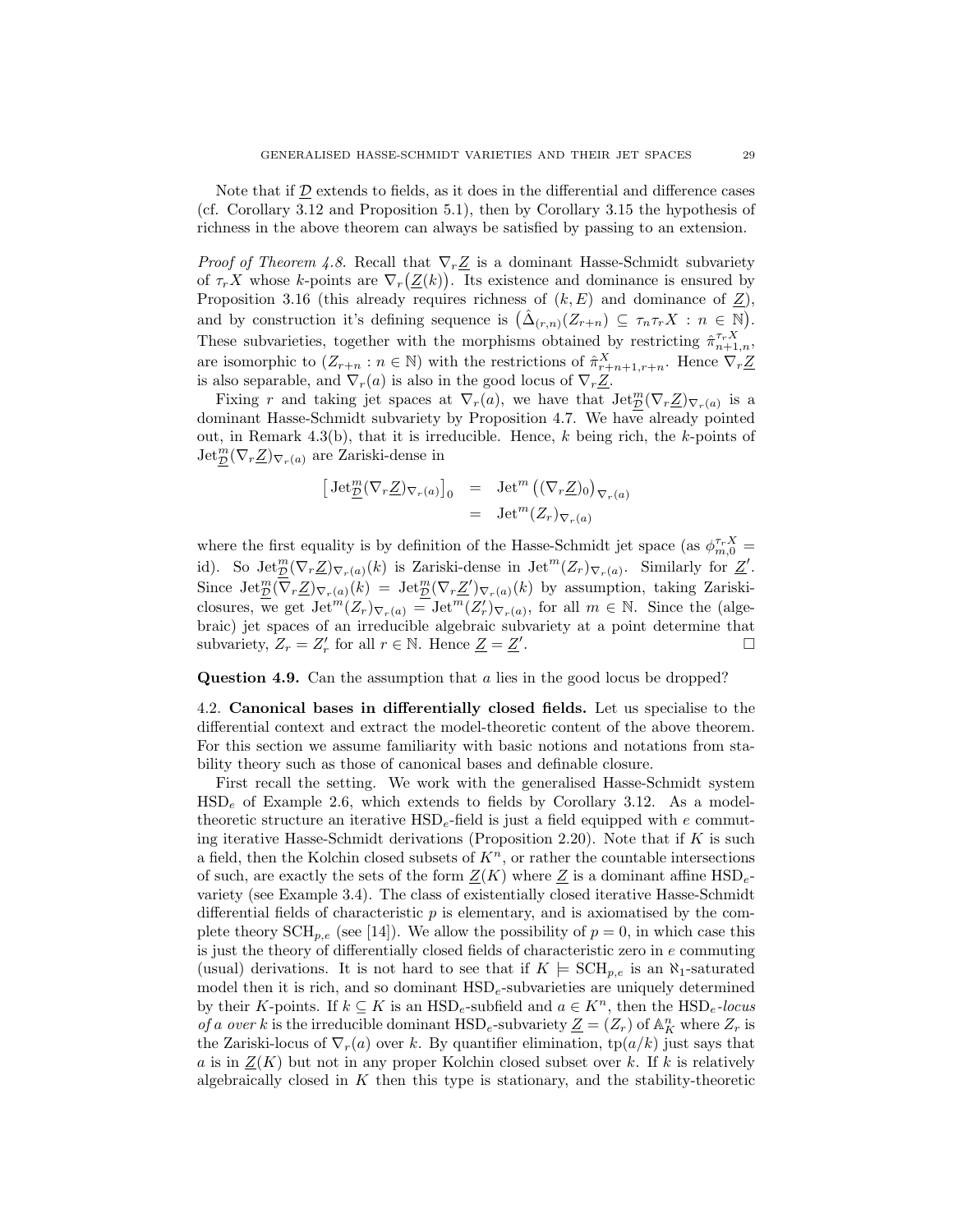canonical base of  $tp(a/k)$  is nothing other than the  $HSD_e$ -subfield of k generated by the minimal fields of definition of all the  $Z_r$ .

Corollary 4.10. Suppose  $K \models \text{SCH}_{p,e}$  is saturated,  $k \subseteq K$  is a relatively algebraically closed HSD<sub>e</sub>-subfield of cardinality less than |K|,  $a \in K^n$ , and  $\underline{Z} =$  $HSD_e$ -locus $(a/k) \subseteq \mathbb{A}_{K}^{n}$ . If  $\underline{Z}$  is separable then

$$
\mathrm{Cb}(a/k)\subseteq\mathrm{dcl}\left(\{a\}\cup\bigcup_{m\geq 1,r\geq 0}\mathrm{Jet}_{\mathrm{HSD}_e}^m(\nabla_r\underline{Z})_{\nabla_r(a)}(K)\right)
$$

When  $p = 0$  only one jet space is required: there exist  $m \ge 1$  and  $r \ge 0$  such that  $\mathrm{Cb}(a/k)\subseteq \mathrm{dcl}(a,\mathrm{Jet}_{\mathrm{HSD}_e}^m(\nabla_r \underline{Z})_{\nabla_r(a)}(K)).$ 

*Proof.* We work in the rich iterative  $HSD<sub>e</sub>$ -field K. Note first of all that a is in the good locus of  $Z(K)$ ; indeed, being in the good locus is a k-definable Zariski-dense open condition on each  $Z_r$ , a condition which is therefore met by the k-generic point  $\nabla_r(a) \in Z_r$ . Note also that automorphisms of K (as an iterative Hasse-Schmidt differential field) act on  $HSD_e$ -subvarieties by acting on their K-points, and they preserve irreducibility, separability, dominance, and the good locus. It follows that, if  $Z'$  is a conjugate of Z over a, that is if  $Z' := \sigma(Z)$  where  $\sigma$  is an automorphism of K fixing a, then  $\underline{Z}'$  is also an irreducible separable dominant  $\text{HSD}_e$ -subvariety of  $\mathbb{A}^n_K$  with a in its good locus. We may therefore apply Theorem 4.8. That is, if  $\underline{Z}'$  is any conjugate of  $\underline{Z}$  over a with  $\mathrm{Jet}_{\mathrm{HSD}_e}^m(\nabla_r \underline{Z})_{\nabla_r(a)}(K) = \mathrm{Jet}_{\mathrm{HSD}_e}^m(\nabla_r \underline{Z}')_{\nabla_r(a)}(K)$ , for all  $m \geq 1$  and  $r \geq 0$ , then  $Z = Z'$ . So all automorphisms fixing a and each  $\mathrm{Jet}^m_{\mathrm{HSD}_e}(\nabla_r \underline{Z})_{\nabla_r(a)}(K)$  also fix  $\underline{Z}$ , and hence, by the discussion preceding the statement of the corollary, must fix  $\text{Cb}(a/k)$ . It follows (using saturation and stability) that  $\mathrm{Cb}(a/k)\subseteq \mathrm{dcl}\left(\{a\}\cup\bigcup_{m\geq 1,r\geq 0}\mathrm{Jet}_{\mathrm{HSD}_e}^m(\nabla_r \underline{Z})_{\nabla_r(a)}(K)\right)$ .

When the characteristic is zero the canonical base is in fact a finitely generated differential field (by  $\omega$ -stability), and so only finitely many jet spaces are needed. But then by choosing m and r sufficiently large, we get  $\text{Cb}(a/k) \subseteq$ dcl  $(a, \text{Jet}_{\text{HSD}_e}^m(\nabla_r \underline{Z})_{\nabla_r(a)}(K))$  in that case.

The above corollary generalises to possibly infinite-rank types the main results of Pillay and Ziegler on canonical bases of finite-rank types in  $\text{SCH}_{p,e}$  (see Theorem 1.1) and Proposition 6.3 of [11] for the characteristic zero and positive characteristic cases respectively). Indeed, as we will see in the next section, if  $tp(a/k)$  is of finiterank then our jet spaces  $\mathrm{Jet}^m_{\mathrm{HSD}_e}(\nabla_r \underline{Z})_{\nabla_r(a)}(K)$  agree with the ones constructed by Pillay and Ziegler, and are thus finite-dimensional vector spaces over the constants of K. Hence, in the finite-rank case, Corollary 4.10 says that if  $c = \text{Cb}(a/k)$  then  $tp(c/a)$  is internal to the constants.

4.3. Hasse-Schmidt jets via D-modules. The differential jet spaces of finitedimensional differential varieties constructed by Pillay and Ziegler [11] were given explicitly in terms of the  $\delta$ -module structure on the algebraic jet space of the ambient algebraic variety. Their description uses the finite-dimensionality in an essential manner, and no exact analogue can be expected in our setting. Nevertheless, it is possible to give a characterisation of the Hasse-Schmidt jets that is of a similar flavour, and that is the goal of this final subsection. The characterisation, Theorem 4.17 below, also shows that for finite-dimensional Kolchin closed sets our jet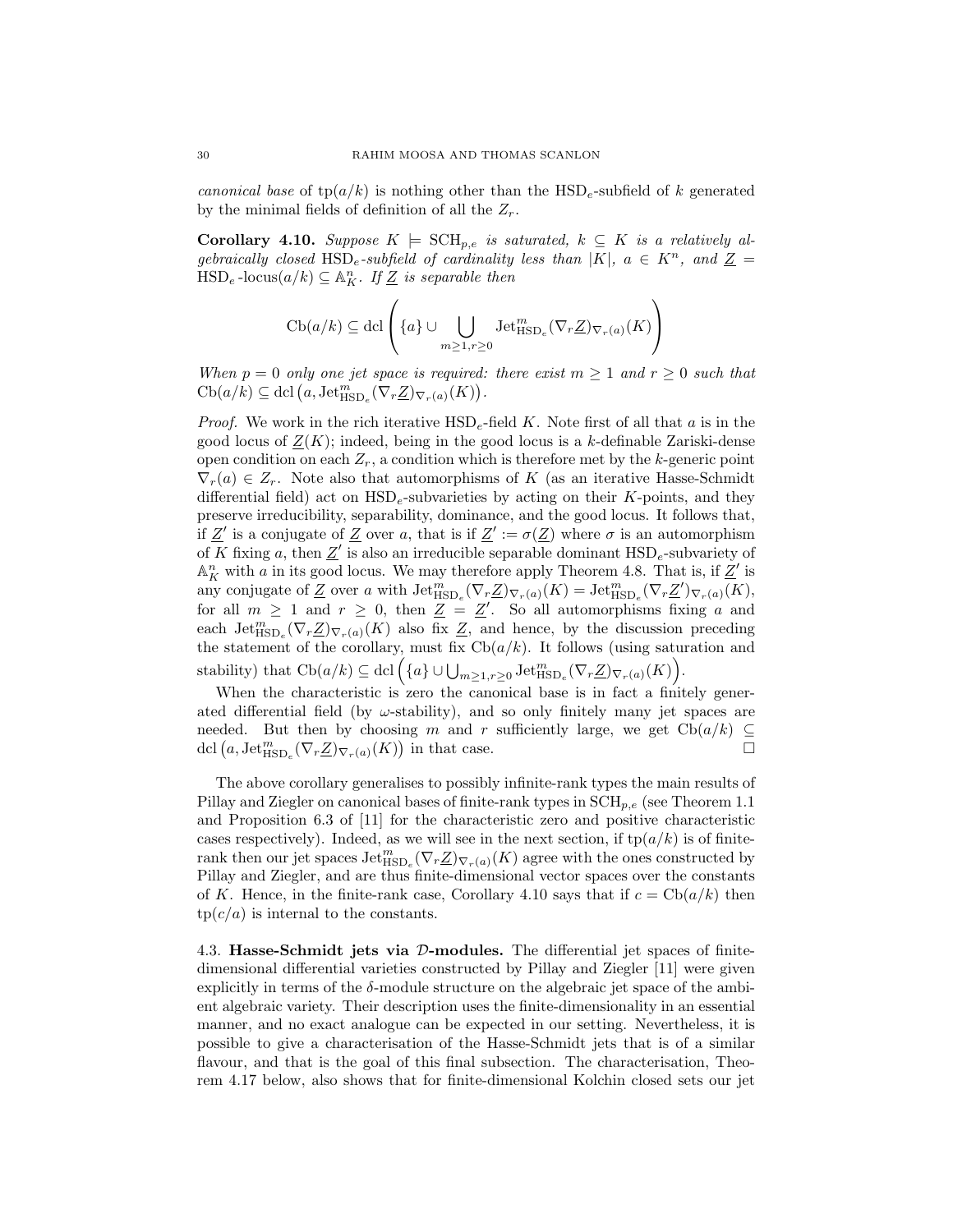spaces coincide with those of Pillay and Ziegler (at least at points in the good locus). The use of the term "D-modules" in the title of this subsection is meant to be suggestive; we do not formally develop the theory of  $D$ -modules here.

Let us fix an iterative Hasse-Schmidt system  $D$  over A, a rich  $D$ -field  $(k, E)$ , a variety  $X$  over  $k$ , and a Hasse-Schmidt subvariety  $Z$  of  $X$  over  $k$ . Fix also a point  $a \in \underline{Z}(k)$  and  $m \in \mathbb{N}$ .

For each  $r \geq 0$  the morphism  $\hat{\pi}_r : Z_{r+1} \to Z_r$  induces a k-linear map

$$
\mathfrak{m}_{Z_r,\nabla_r(a)}/\mathfrak{m}_{Z_r,\nabla_r(a)}^{m+1}\rightarrow \mathfrak{m}_{Z_{r+1},\nabla_{r+1}(a)}/\mathfrak{m}_{Z_{r+1},\nabla_{r+1}(a)}^{m+1}.
$$

Setting  $V_r := \mathfrak{m}_{Z_r, \nabla_r(a)}/\mathfrak{m}_{Z_r, \nabla_r(a)}^{m+1}$  for brevity, we obtain a directed system

$$
V_0 \to V_1 \to V_2 \to \cdots
$$

Taking k-duals we have a corresponding inverse system of restriction maps

$$
V_0^* = \text{Jet}^m(Z_0)_a(k) \leftarrow V_1^* = \text{Jet}^m(Z_1)_{\nabla(a)}(k) \leftarrow V_2^* = \text{Jet}^m(Z_2)_{\nabla_2(a)}(k) \leftarrow \cdots
$$

**Lemma 4.11.** For each  $r \ge 0$ , the canonical morphism  $r_r^{Z_0}$  :  $\tau_r Z_0 \times_k \mathcal{D}_r(k) \to Z_0$ induces an additive map  $e_r : V_0 \to V_r \otimes_k \mathcal{D}_r(k)$ .

*Proof.* Since  $Z_r \subseteq \tau_r Z_0$ ,  $r^{Z_0}$  restricts to a morphism  $Z_r \times_k \mathcal{D}_r(k) \to Z_0$ . On the other hand, we have

$$
\operatorname{Spec}(k) \longrightarrow Z_0
$$
  
\n
$$
\underline{E}_r \downarrow \qquad \qquad r_r^{\mathbb{Z}_0} \downarrow
$$
  
\n
$$
\operatorname{Spec}(\mathcal{D}_r^{E_r}(k)) \xrightarrow{\nabla_r(a) \times_k \mathcal{D}_r(k)} \tau_r Z_0 \times_k \mathcal{D}_r(k)
$$

Indeed,  $\nabla_r(a)$  is by definition the unique morphism that makes the above square commute. So  $r_r^{Z_0}$  maps  $\nabla_r(a) \times_k \mathcal{D}_r(k)$  to a. Hence it induces  $V_0 \to V_r \otimes_k \mathcal{D}_r(k)$ .  $\Box$ 

The maps  $e_r : V_0 \to V_r \otimes_k \mathcal{D}_r(k)$  endow  $V_0$  with something resembling a "Hasse-Schmidt module" structure. For example, while these maps are not  $k$ -linear they do satisfy

$$
e_r(a \cdot \alpha) = E_r(a) \cdot e_r(\alpha)
$$

for all  $a \in k$  and  $\alpha \in V_0$ .

**Remark 4.12.** Note that in the case when X is affine,  $e_r$  is just the map induced by the homomorphism  $E_r^{Z_0,0}: k[Z_0] \to k[\tau_r Z_0] \otimes_k \mathcal{D}_r(k)$  discussed in section 3.1.

**Proposition 4.13.** Suppose  $\lambda \in \mathrm{Jet}^m(Z_0)_a(k) = V_0^*$  and  $\gamma \in \mathrm{Jet}^m(Z_r)_{\nabla_r(a)}(k) =$  $V_r^*$ . Then the following are quivalent:

- (i)  $\nabla_r(a,\lambda) = \phi_{m,r}^X(\nabla_r(a),\gamma)$
- (ii) The following diagram commutes

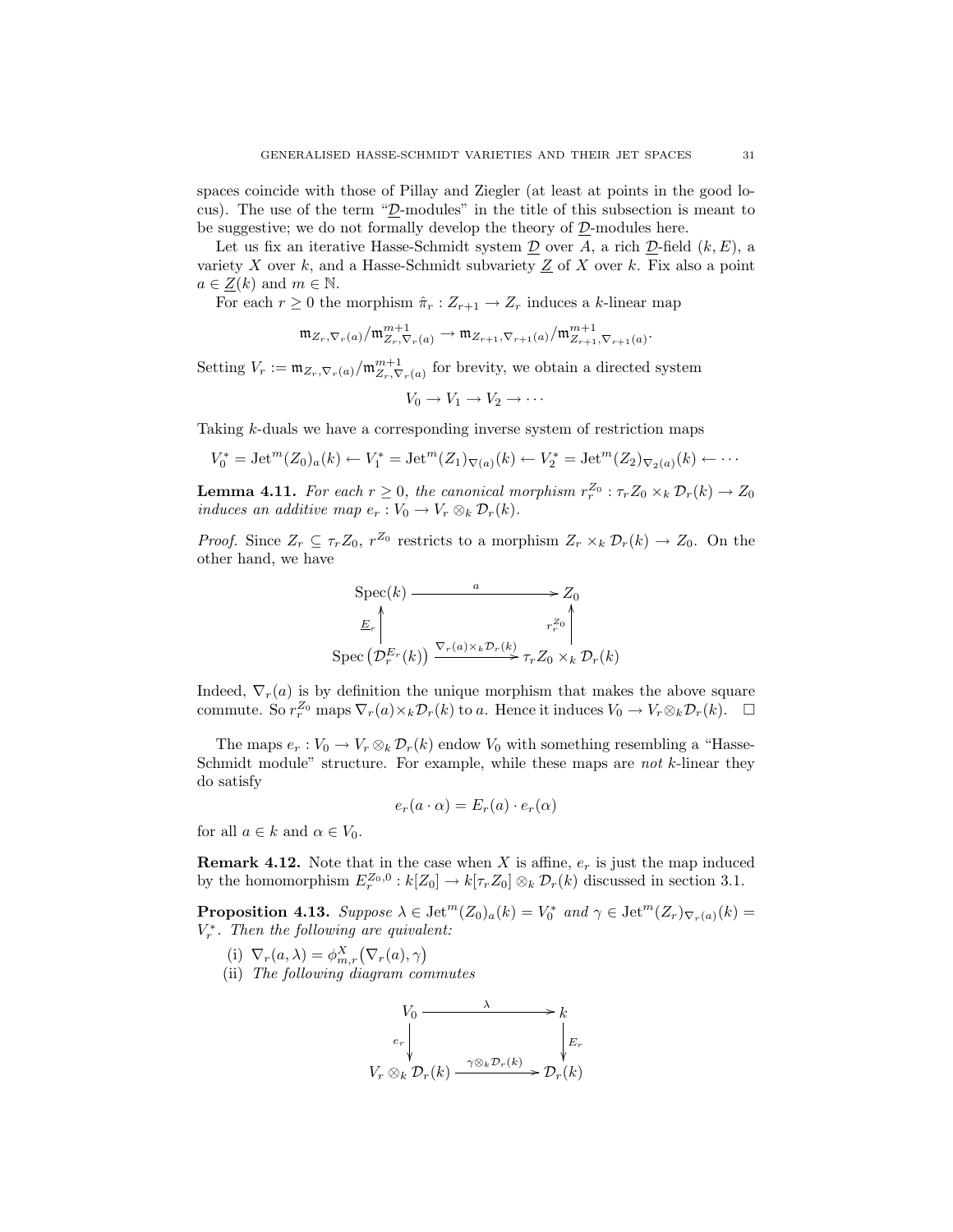Proof. This proof will require some further familiarity with the construction of the interpolating map in [10].

Note that (i) makes sense:  $(a, \lambda) \in \text{Jet}^m Z_0(k)$  and

 $(\nabla_r(a), \gamma) \in \text{Jet}^m Z_r(k) \subseteq \text{Jet}^m \tau_r Z_0(k) \subseteq \text{Jet}^m \tau_r X(k)$ 

so that both  $\nabla_r(a,\lambda)$  and  $\phi_{m,r}^X(\nabla_r(a),\gamma)$  lie in  $\tau_r$  Jet<sup>m</sup>  $Z_0(k)$ . In fact, under the usual identifications, they both live in  $\mathrm{Jet}^m(Z_0)_{\widehat{\nabla_r(a)}}(\mathcal{D}_r^{E_r}(k))$ , where  $\widehat{\nabla_r(a)}$ : Spec  $(\mathcal{D}_r^{E_r}(k)) \to Z_0$  is the  $\mathcal{D}_r^{E_r}(k)$ -point of  $Z_0$  associated to  $\nabla_r(a) \in \tau_r Z_0(k)$ .

Claim 4.14.  $\mathrm{Jet}^m(Z_0)_{\widehat{\nabla_r(a)}}(\mathcal{D}_r^{E_r}(k)) = \mathrm{Hom}_{\mathcal{D}_r^{E_r}(k)}(V_0 \otimes_k \mathcal{D}_r^{E_r}(k), \mathcal{D}_r^{E_r}(k))$ 

*Proof.* We have  $\mathrm{Jet}^m(Z_0)_{\widehat{\nabla_r(a)}}(D_r^{E_r}(k)) = \mathrm{Hom}_{\mathcal{D}_r^{E_r}(k)}(\widehat{\nabla_r(a)}^*(\mathcal{I}/\mathcal{I}^{m+1}), \mathcal{D}_r^{E_r}(k))$ where *I* is the kernel of the map  $\mathcal{O}_{Z_0} \otimes_k \mathcal{O}_{Z_0} \to \mathcal{O}_{Z_0}$  given by  $f \otimes g \mapsto fg$  (cf. section 5 of [10]). On the other hand,



commutes. So  $\widehat{\nabla_r(a)}^*(\mathcal{I}/\mathcal{I}^{m+1}) = \underline{E_r}^* a^*(\mathcal{I}/\mathcal{I}^{m+1})$ . But

$$
a^*(\mathcal{I}/\mathcal{I}^{m+1}) = a^{-1}(\mathcal{I}/\mathcal{I}^{m+1}) \otimes_{\mathcal{O}_{Z_0,a}} k = \mathcal{O}_{Z_0,a}/\mathfrak{m}_{Z_0,a}^{m+1} = V_0.
$$

Hence,  $\widehat{\nabla_r(a)}^*(\mathcal{I}/\mathcal{I}^{m+1})$  is (the sheaf of  $\mathcal{D}_r^{E_r}(k)$ -modules)  $V_0 \otimes_k \mathcal{D}_r^{E_r}(k)$ .

**Claim 4.15.** As an element of  $\mathrm{Jet}^m Z_0(\mathcal{D}_r^{E_r}(k))$ ,  $\phi(\nabla_r(a), \gamma) = (\widehat{\nabla_r(a)}, \alpha)$  where  $\alpha: V_0\otimes_k \mathcal{D}^{E_r}_r(k)\to \mathcal{D}^{E_r}_r(k)$  is given by

$$
\alpha = \big( [\gamma \otimes_k \mathcal{D}_r(k)] \circ e_r \big) \otimes_k \mathrm{id}_{\mathcal{D}_r^{E_r}(k)}
$$

*Proof.* We can view  $\gamma \otimes_k \mathcal{D}_r(k)$  as a (not k-linear) map from  $V_r \times_k \mathcal{D}_r(k)$  to  $\mathcal{D}_r^{E_r}(k)$ . Precomposing with (the *not k*-linear)  $e_r : V_0 \to V_r \times_k \mathcal{D}_r(k)$ , we get a map  $[\gamma \otimes_k]$  $\mathcal{D}_r(k)$   $\circ$   $e_r$  :  $V_0 \to \mathcal{D}_r^{E_r}(k)$ . This map is k-linear. Indeed, one can check this by tracing through the map (using, for example, (8) below). So the claim makes sense;  $([\gamma \otimes_k \mathcal{D}_r(k)] \circ e_r) \otimes_k id_{\mathcal{D}_r^{E_r}(k)}$ ) :  $V_0 \otimes_k \mathcal{D}_r^{E_r}(k) \to \mathcal{D}_r^{E_r}(k)$  is a well-defined  $\mathcal{D}_r^{E_r}(k)$ -linear map.

To prove the claim we first describe  $\phi(\nabla_r(a), \gamma)$  using Claim 4.14 and the construction of the interpolating map in [10]. Applying  $\text{Jet}^m$  functor to  $r_r^{Z_0}$  |  $Z_r \otimes_k \mathcal{D}_r(k)$  induces a map

$$
v: \operatorname{Jet}^m\big(Z_r \times_k \mathcal{D}_r(k)\big)_{\nabla_r(a) \times_k \mathcal{D}_r(k)} \big(\mathcal{D}_r(k)\big) \to \operatorname{Jet}^m(Z_0)_{\widehat{\nabla_r(a)}} \big(\mathcal{D}_r^{E_r}(k)\big)
$$

by Lemma 6.2 of [10]. Since  $\mathcal{D}_r^{E_r}(k) = \mathcal{D}_r(k)$  as rings, Claim 4.14 tells us

$$
\operatorname{Jet}^m(Z_0)_{\widehat{\nabla_r(a)}}\big(\mathcal{D}_r^{E_r}(k)\big)=\operatorname{Hom}_{\mathcal{D}_r(k)}\big(V_0\otimes_k\mathcal{D}_r^{E_r}(k),\mathcal{D}_r(k)\big).
$$

On the other hand

$$
\operatorname{Jet}^m\big(Z_r\times_k \mathcal{D}_r(k)\big)_{\nabla_r(a)\times_k \mathcal{D}_r(k)}\big(\mathcal{D}_r(k)\big)=\operatorname{Hom}_{\mathcal{D}_r(k)}\big(V_r\otimes_k \mathcal{D}_r(k),\mathcal{D}_r(k)\big).
$$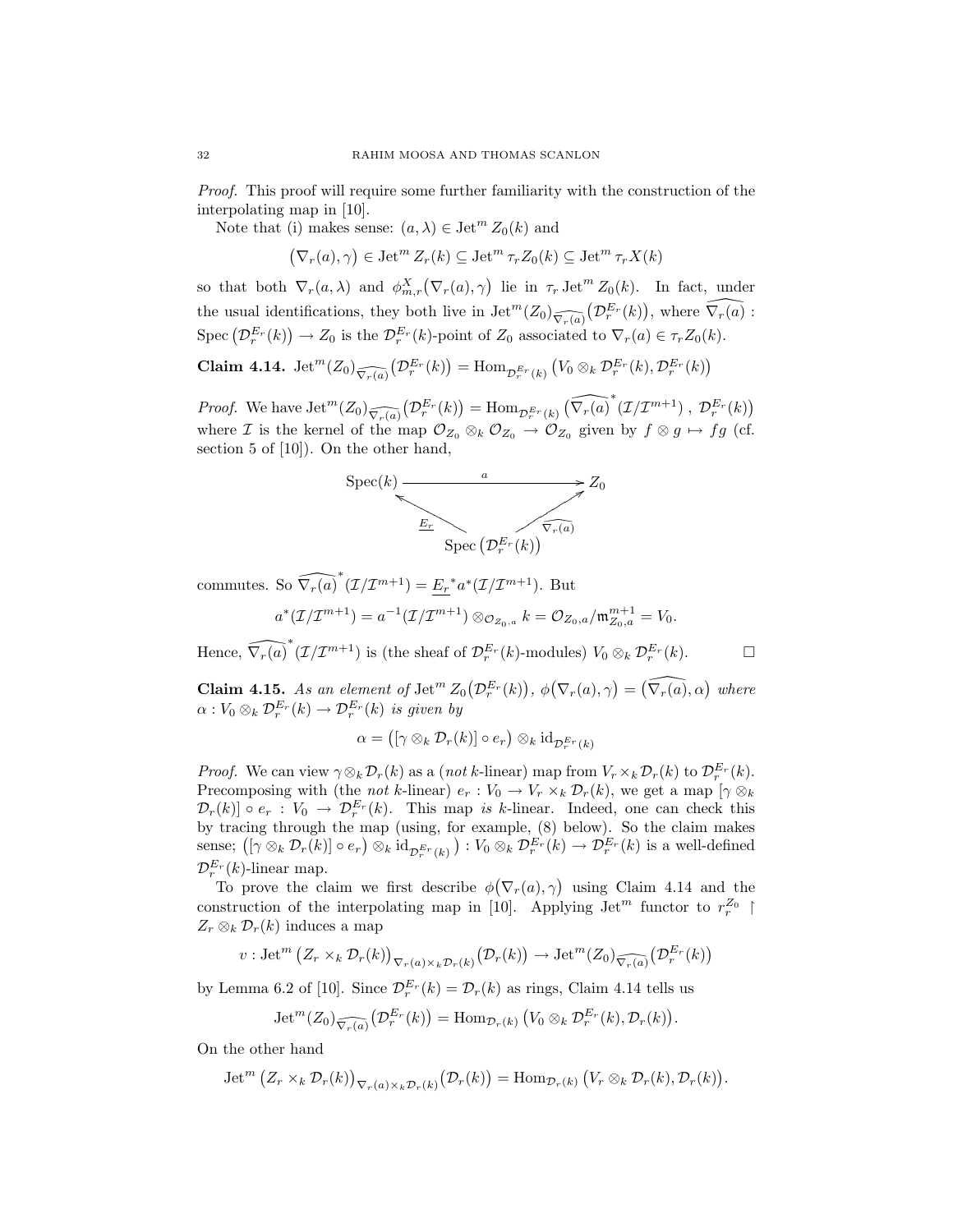Hence v is dual to a  $\mathcal{D}_r(k)$ -linear map  $f: V_0 \otimes_k \mathcal{D}_r^{E_r}(k) \to V_r \otimes_k \mathcal{D}_r(k)$ . By definition of the interpolating map in section 6 of [10],

(7) 
$$
\phi(\nabla_r(a),\gamma) = (\widehat{\nabla_r(a)},[\gamma \otimes_k \mathcal{D}_r(k)] \circ f)
$$

On the other hand, f is induced by the Weil representing morphism  $\tau_r Z_0 \times_k \mathcal{D}_r(k) \to$  $Z_0 \times_k \mathcal{D}_r^{E_r}(k)$ . Since  $e_r : V_0 \to V_0 \times_k \mathcal{D}_r(k)$  is induced by  $r_r^{Z_0}$ , which is the above morphism composed with the projection  $X \times_k \mathcal{D}_r^{E_r}(k) \to X$ , it follows that

(8) 
$$
e_r = f \circ (\mathrm{id}_{V_0}, 1_{\mathcal{D}_r^{E_r}(k)})
$$

where  $(\mathrm{id}_{V_0}, 1_{\mathcal{D}_r^{E_r}(k)}) : V_0 \to V_0 \otimes_k \mathcal{D}_r^{E_r}(k)$ . It is then not hard to see that

$$
([\gamma \otimes_k \mathcal{D}_r(k)] \circ e_r) \otimes_k \mathrm{id}_{\mathcal{D}_r^{E_r}(k)}) = (\gamma \otimes_k \mathcal{D}_r(k)) \circ f.
$$

Claim 4.15 now follows from (7).  $\square$ 

**Claim 4.16.** As an element of  $\operatorname{Jet}^m Z_0(\mathcal{D}_r^{E_r}(k)),$ 

$$
\nabla_r(a,\lambda) = \left(\widehat{\nabla_r(a)}, (E_r \circ \lambda) \otimes_k \mathrm{id}_{\mathcal{D}_r^{E_r}(k)}\right).
$$

*Proof.* We are are viewing  $\nabla_r(a,\lambda)$  as a  $\mathcal{D}_r^{E_r}(k)$ -point of Jet<sup>m</sup>  $Z_0$ . As such we have



Claim 4.16 follows.  $\Box$ 

Finally, we have

$$
\nabla_r(a,\lambda) = \phi(\nabla_r(a),\gamma) \quad \Longleftrightarrow \quad (E_r \circ \lambda) \otimes_k \mathrm{id}_{\mathcal{D}_r^{E_r}(k)} = ([\gamma \otimes_k \mathcal{D}_r(k)] \circ e_r) \otimes_k \mathrm{id}_{\mathcal{D}_r^{E_r}(k)}
$$
\n
$$
\iff \quad E_r \circ \lambda = [\gamma \otimes_k \mathcal{D}_r(k)] \circ e_r
$$

where the first equivalence is by Claims 4.15 and 4.16. This completes the proof of Proposition 4.13.

We now have a "D-module" characterisation of the Hasse-Schmidt jet spaces.

**Theorem 4.17.** Suppose  $\underline{Z}$  is a  $\underline{D}$ -subvariety of an algebraic variety X over a rich  $\underline{\mathcal{D}}$ -field k, and  $a \in \underline{Z}(k)$  is in the good locus. An algebraic jet  $\lambda \in \text{Jet}^m(X)_a(k)$ is in  $\mathrm{Jet}_{\mathcal{D}}^m(\mathcal{Z})_a(k)$  if and only if for all  $r\geq 0$  there exists  $\gamma_r \in \mathrm{Jet}^m(\mathcal{Z}_r)_{\nabla_r(a)}(k)$ extending  $\lambda$ , such that  $E_r \circ \lambda = [\gamma_r \otimes_k \mathcal{D}_r(k)] \circ e_r$ .

Proof. This is just the "in particular" clause of Lemma 4.4 together with Proposition 4.13 combined.

Let us use this characterisation to see that our jet spaces for finite-dimensional Kolchin closed sets in the differential context agree with those of Pillay and Ziegler [11]. For ease of exposition, we will focus on the ordinary differential setting in characteristic zero. Suppose  $(K, \delta)$  is a saturated model of DCF<sub>0</sub>, the theory of differentially closed fields in characteristic zero, viewed as a rich  $\text{HSD}_1$ -field (see Subsection 4.2). Suppose  $(X, s)$  is an *affine D-variety*; that is,  $X \subseteq \mathbb{A}_{K}^{n}$  is an irreducible algebraic subvariety and  $s = (s_1, \ldots, s_n)$  is a tuple of regular functions on X such that  $\bar{s} = (\mathrm{id}, s) : X \to \tau X$  is a regular section to  $\hat{\pi}_{1,0} : \tau X \to X$ . Let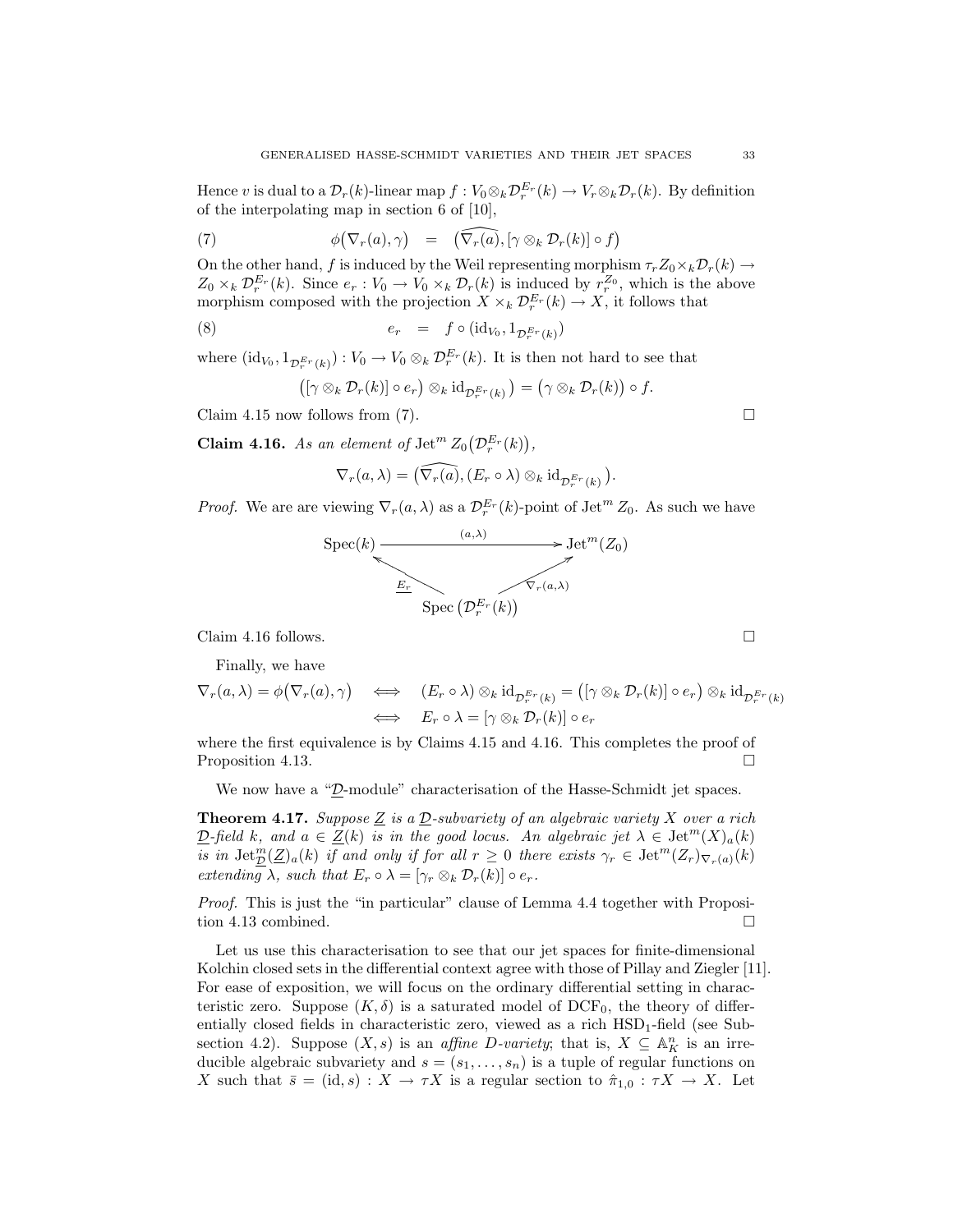$\underline{Z} \subseteq \mathbb{A}^n$  be the irreducible dominant  $\text{HSD}_1$ -subvariety whose K-points form the finite-dimensional Kolchin closed set  $(X, s)^{\sharp} := \{a \in X(K) : \delta(a) = s(a)\}.$  We explain how  $\mathrm{Jet}_{\mathrm{HSD}_1}^m(\underline{Z})(K)$  agrees with the "mth differential jet space of  $(X, s)^\sharp$ at  $a^{\prime\prime}$  in the sense of Pillay and Ziegler (cf. 3.9 of [11]).

By the Zariski-denseness of  $\underline{Z}(K)$  in  $Z_0$  and of  $\nabla_1(\underline{Z}(K))$  in  $Z_1$ , it follows that  $X = Z_0$  and  $\bar{s}$  is an isomorphism between X and  $Z_1$ . Applying the algebraic jet functor at a fixed point  $a \in \underline{Z}(K)$ , we get an isomorphism  $\mathrm{Jet}^m(\bar{s})_a : \mathrm{Jet}^m(X)_a \to$  $\mathrm{Jet}^m(Z_1)_{\nabla(a)}$ . Hence, if  $\lambda \in V_0^* = \mathrm{Jet}^m(X)_a(K)$  then  $\mathrm{Jet}^m(\overline{s})_a(\lambda)$  is the unique element of  $V_1^* = \text{Jet}^m(Z_1)_{\nabla(a)}(K)$  extending  $\lambda$ . Moreover, because the differential equations here are of order 1, it can be shown that the criterion given by Theorem 4.17 need only be checked for  $r = 1$ . That is, assuming a is in the good locus of  $\underline{Z}(K)$ ,  $\lambda \in \text{Jet}_{\text{HSD}_1}^m(\underline{Z})_a(K)$  if and only if

(9) 
$$
E_1 \circ \lambda = \left[ \text{Jet}^m(\bar{s})_a(\lambda) \otimes_K K[\eta]/(\eta^2) \right] \circ e_1
$$

as maps from  $V_0$  to  $K[\eta]/(\eta^2)$ . Note that by definition,  $E_1\lambda(v) = \lambda(v) + (\delta \lambda(v))\eta$ for all  $v \in V_0$ . On the other hand, in section 3 of [11] Pillay and Ziegler explain how s induces a  $\delta$ -module structure  $\delta'$  on  $V_0 = \mathfrak{m}_{X,a}/\mathfrak{m}_{X,a}^{m+1}$ . It is not hard to verify that the map  $\left[\mathrm{Jet}^m(\bar{s})_a(\lambda)\otimes_K K[\eta]/(\eta^2)\right] \circ e_1$  is given by  $v \mapsto \lambda(v) + (\lambda \delta'(v))\eta$ . Hence (9) is equivalent to  $\delta \lambda(v) = \lambda \delta'(v)$  for all  $v \in V_0$ . But this is exactly the defining criterion for the Pillay-Ziegler mth differential jet space of  $(X, s)^\sharp$  at a.

## 5. Appendix: Other Examples

Throughout the main text of the paper we have carried along at least one motivating example, namely that of Hasse-Schmidt differential rings (cf. 2.6, 2.12, 2.20, 3.4, 3.12, 4.6, and 4.10). In this appendix we outline several other motivating examples.

5.1. Rings with endomorphisms. Consider the Hasse-Schmidt system End =  $(\mathcal{D}_n \mid n \in \mathbb{N})$  where  $\mathcal{D}_n$  is  $\mathbb{S}^{n+1}$  with the product ring scheme structure, the Salgebra structure given by the diagonal  $s_n : \mathbb{S} \to \mathbb{S}^{n+1}$ , and  $\pi_{m,n}$  the natural coordinate projection. Then an End-ring  $(k, E)$  is a ring k together with a sequence of endomorphisms  $(\sigma_i : k \to k \mid i \in \mathbb{Z}_+)$ , where  $E_n := (\text{id}, \sigma_1, \sigma_2, \dots, \sigma_n)$ .

A special case of this is when, for each  $n > 0$ ,  $\sigma_{2n} = \tau_1^n$  and  $\sigma_{2n+1} = \tau_2^n$ , where  $\tau_1$  and  $\tau_2$  are a pair of endomorphisms of  $k,$  possibly commuting, and possibly even satisfying the relation  $\tau_2 = \tau_1^{-1}$ . In this way one can make any *difference* ring – a ring equipped with a distinguished automorphism – into an End-ring.

A rather more convenient Hasse-Schmidt system for dealing with rings equipped with e commuting automorphisms would be to set  $\mathcal{D}_n$  to be  $\mathbb{S}^{(2n+1)^e}$  with  $s_n$  still the diagonal embedding and  $\pi_{n+1,n}$  the natural co-ordinate projection. Then a ring k with commuting automorphisms  $\tau_1, \ldots, \tau_e$  can be viewed as a End-ring by setting

$$
E_n(x) = \left(\tau_1^{\alpha_1}\tau_2^{\alpha_2}\cdots\tau_e^{\alpha_e}(x)\right)_{\{\alpha \in \mathbb{Z}^e \colon \text{each } |\alpha_i| \leq n\}}
$$

We can now impose an iterativity condition which will force the iterative End-rings to be rings equipped with  $e$  commuting automorphisms. For ease of presentation, let us deviate slightly from standard multi-index notation and write  $|\alpha| \leq n$  to mean that  $|\alpha_i| \leq n$  for each  $i = 1, \ldots, e$ . Then our iteration map,  $\Delta_{(m,n)} : \mathcal{D}_{m+n} \to$  $\mathcal{D}_{(m,n)}$ , will be given by by  $(x_{\alpha})_{|\alpha| \leq n+m} \mapsto ((x_{\beta+\gamma})_{|\beta| \leq n})_{|\gamma| \leq m}$ .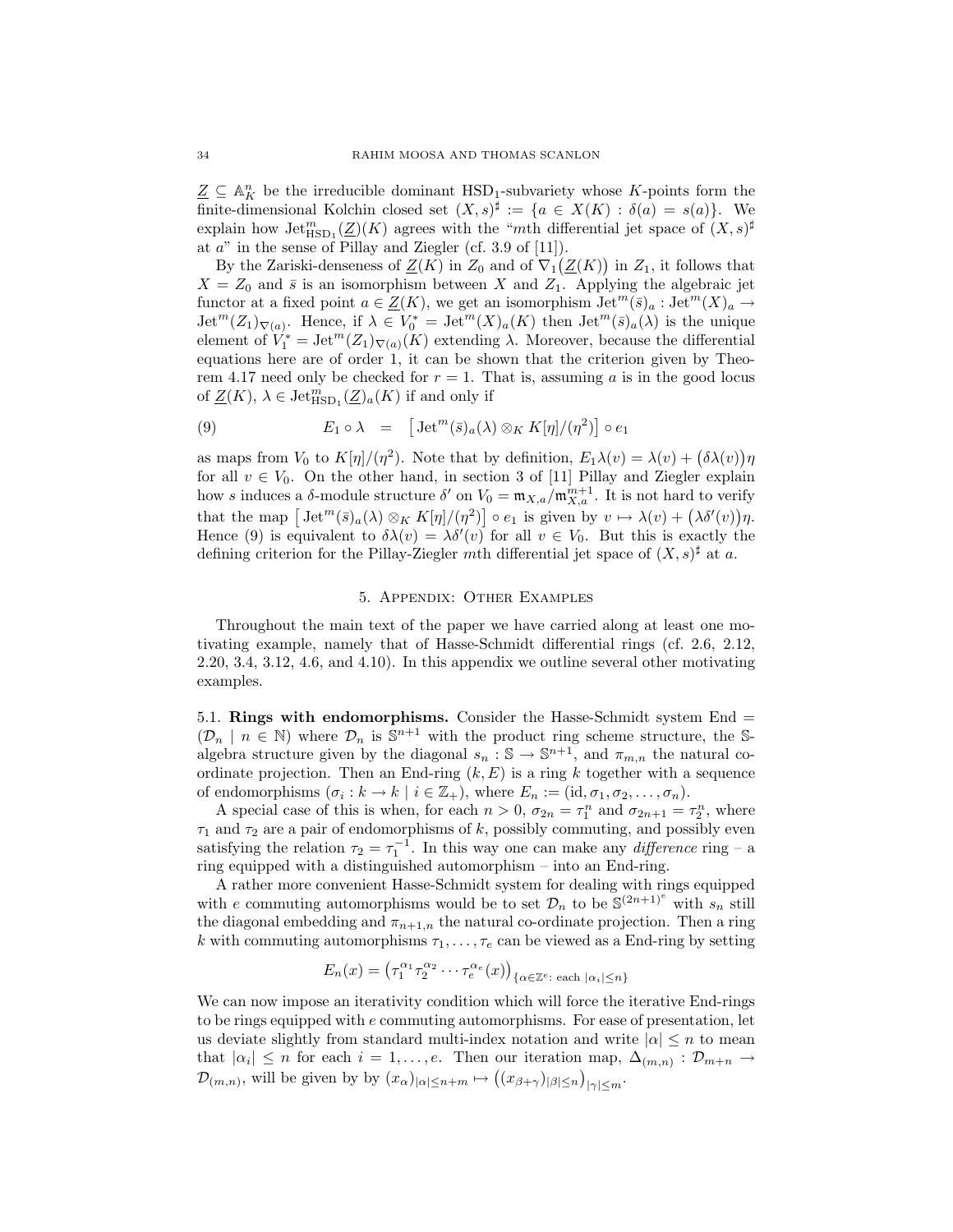**Proposition 5.1.** The system  $\Delta = (\Delta_{(m,n)} : m, n \in \mathbb{N})$ , above, makes End into an iterative Hasse-Schmidt system. Moreover, the  $\Delta$ -iterative End-rings are exactly the rings equipped with e commuting automorphisms. Finally, the system End extends to fields.

Proof. We leave the straightforward (though somewhat notationally tedious) task of showing that  $(End, \Delta)$  is an iterative system, to the reader. If  $(k, E)$  is an End-ring then by the compatibility of E with  $\pi$  we can write  $E_n(x) = (\sigma_\alpha(x))_{\{\alpha \in \mathbb{Z}^e : |\alpha| \leq n\}}$ where each  $\sigma_{\alpha}$  is an endomorphisms of k. Then for  $(k, E)$  to be  $\Delta$ -iterative means exactly that

(10) 
$$
\sigma_{\gamma} \circ \sigma_{\beta} = \sigma_{\beta+\gamma} \text{ for all } \beta, \gamma \in \mathbb{Z}^e.
$$

Clearly, if  $\sigma_{\alpha} = \tau_1^{\alpha_1} \tau_2^{\alpha_2} \cdots \tau_e^{\alpha_e}$  for all  $\alpha \in \mathbb{Z}^e$ , where  $\tau_1, \ldots, \tau_e$  are commuting automorphisms of k, then (10) holds. Conversely, for  $i = 1, \ldots, e$ , let  $\tau_i := \sigma_{(\ldots,0,1,0,\ldots)}$ where the 1 is in the *i*th co-ordinate. Then (10) implies that the  $\tau_1, \ldots, \tau_e$  commute, are invertible, and  $\sigma_{\alpha} = \tau_1^{\alpha_1} \tau_2^{\alpha_2} \cdots \tau_e^{\alpha_e}$  for all  $\alpha \in \mathbb{Z}^e$ .

To see that End extends to fields suppose  $(R, E)$  is an iterative End-integral domain and K is the fraction field of R. We need to extend each  $E_n$  to a ring homomorphism  $\tilde{E_n} : K \to \mathcal{D}_n(K)$ . It suffices to check that  $E_n$  takes nonzero elements in R to units in  $\mathcal{D}_n(K)$ . But this is the case since the units in  $\mathcal{D}_n(K)$  =  $K^{(2n+1)^e}$  are just those elements all of whose co-ordinates are nonzero, and  $E_n(x)$  $(\tau_1^{\alpha_1}\tau_2^{\alpha_2}\cdots\tau_e^{\alpha_e}(x))_{|\alpha|\leq n}$ , where the  $\tau_i$  are automorphisms of R.

Remark 5.2. Note that it is not the case that End-rings always localise, one must require that the multiplicatively closed set by which one is localising is also closed under the operators. Note also that we really needed iterativity here in order to extend to fields: if R is an integral domain and  $\sigma: R \to R$  is a nonconstant endomorphism with a nontrivial kernel (eq  $R = \mathbb{Z}[x]$  and  $\sigma(f(x)) := f(0)$ ), then there is no extension of  $\sigma$  to an endomorphism of the field of fractions of R.

Let us now make explicit the model-theoretic content of Theorem 4.8 applied to this example. We work in the theory ACFA of existentially closed difference fields (in one derivation), and in a saturated model  $(K, \sigma)$  of this theory. Analogously to the differential case discussed in subsection 4.2, given a difference subfield  $k \subseteq K$  and  $a \in K^n$ , we can define the End-locus of a over k to be the irreducible dominant End-subvariety  $\underline{Z} = (Z_r)$  of  $\mathbb{A}^n_K$  where  $Z_r$  is the Zariski-locus of  $\nabla_r(a) = (a, \sigma(a), \ldots, \sigma^r(a))$  over k. Because the theory does not admit quantifier elimination, the locus only captures the quantifier-free type of  $a$  over  $k$ . Nevertheless, if k is algebraically closed then the (simplicity-theoretic) canonical base of  $tp(a/k)$  is an algebraic extension of the difference field generated by the minimal fields of definition of all the  $Z_r$ . In the difference-field analogue of Corollary 4.10 we must therefore replace dcl by acl, but otherwise the statement and the proof are the same:

**Corollary 5.3.** Suppose  $(K, \sigma)$   $\models$  ACFA is saturated,  $k \subseteq K$  is an algebraically closed difference subfield of cardinality less than |K|,  $a \in K^n$ , and  $\underline{Z} \subseteq \mathbb{A}_K^n$  is the End-locus of a over k. If  $\underline{Z}$  is separable then there exist  $m \geq 1$  and  $r \geq 0$  such that  $\mathrm{Cb}(a/k)\subseteq \mathrm{acl}\left(a,\mathrm{Jet}_{\mathrm{End}}^m(\nabla_r \underline{Z})_{\nabla_r(a)}(K)\right).$ 

Analogously to the differential case, when  $tp(a/k)$  is of finite-rank our jet spaces agree with those of Pillay and Ziegler, and Corollary 5.3 recovers Theorem 1.2 of [11]; namely, that  $\text{Cb}(a/k)$  is almost internal to the fixed field of  $(K, \sigma)$ .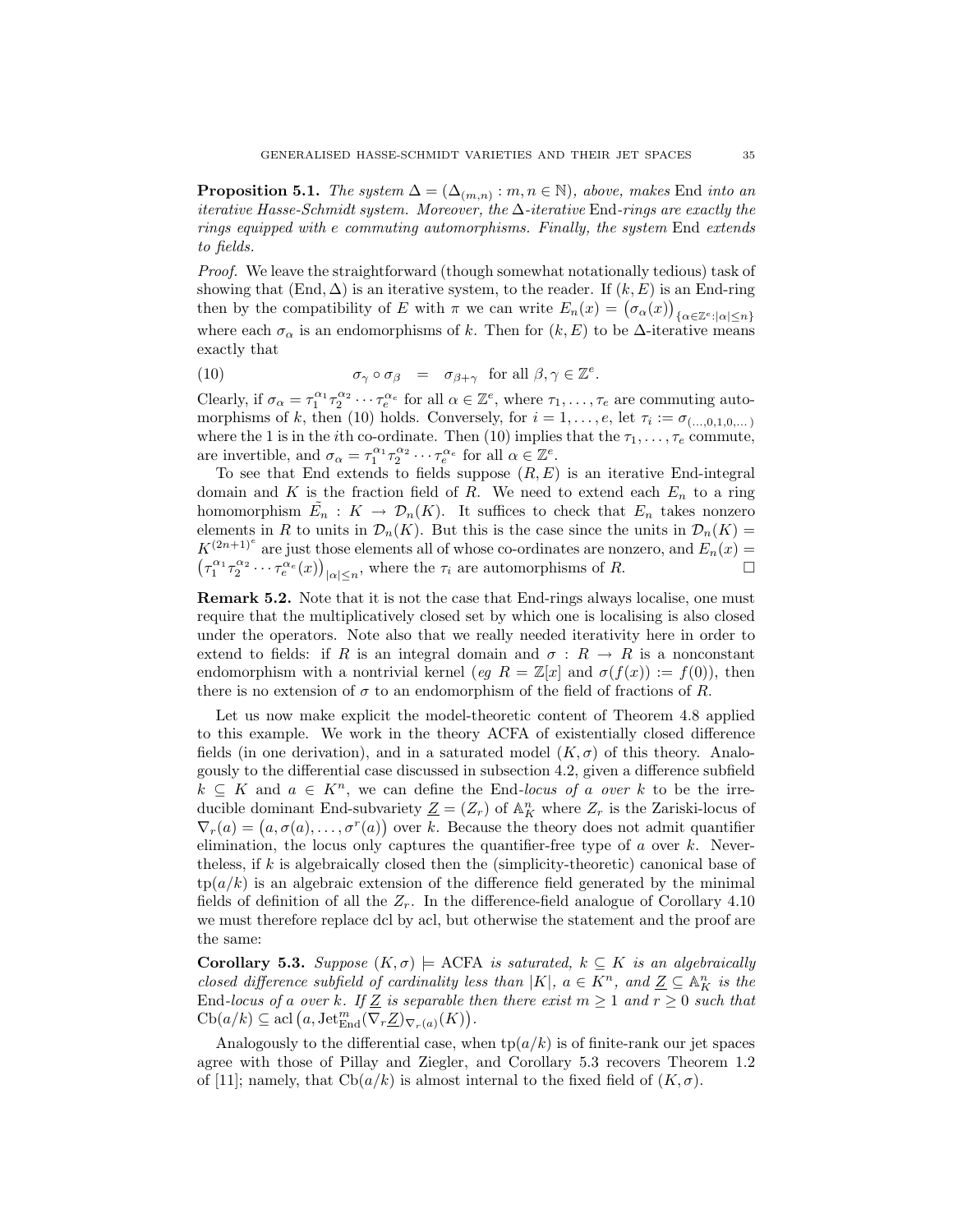5.2. Difference-differential rings. We can combine the above example with the differential example. A Hasse-Schmidt system that is convenient for the study of a ring equipped with one Hasse-Schmidt derivation together with an endomorphism

might be the following:  $\mathcal{D}_n(R) = \prod^n$  $i=0$  $R[\eta]/(\eta)^{n+1-i}, s_n(r) := (r+(\eta)^{n+1-i} : i =$  $(0, \ldots, n), \psi_n : \mathcal{D}_n(R) \to \prod^n R^{n+1-i}$  given by the standard monomial basis in each of the  $n+1$  factors, and  $\pi_{m,n} : \mathcal{D}_m(R) \to \mathcal{D}_n(R)$  given by projecting onto the first n coordinates and then taking the quotient  $R[\eta]/(\eta)^{m+n+1-i} \to R[\eta](\eta)^{n+1-i}$  on each of the remaining factors. Given a ring  $k$  together with a Hasse-Schmidt derivation **D** and an endomorphism  $\sigma$ , we make k into a D-ring by setting  $E_n : k \to \mathcal{D}_n(k)$  to be the ring homomorphism

$$
E_n(x) = \left(\sum_{j=0}^{n-i} \sigma^i D_j(x) \eta^j : i = 0, 1, \dots, n\right).
$$

As before, if one wants to focus on the case of an automorphism a more convenient presentation would be

$$
\mathcal{D}_n(R) = \prod_{i=1}^n R[\eta]/(\eta)^{n+1-i} \times R[\eta]/(\eta)^{n+1} \times \prod_{i=1}^n R[\eta]/(\eta)^{n+1-i}
$$

and

$$
E_n(x) = \left(\sum_{j=0}^{n-i} \sigma^{-i} D_j(x) \eta^j, \sum_{j=0}^n D_j(x) \eta^j, \sum_{j=0}^{n-i} \sigma^i D_j(x) \eta^j : i = 1, ..., n\right).
$$

We can then combine the iterativity maps for HSD and End to obtain an iteration map  $\Delta_{(m,n)} : \mathcal{D}_{m+n} \to \mathcal{D}_{(m,n)}$  given by

$$
f_i(\eta)_{-n+m \leq i \leq n+m} \mapsto ((f_{\alpha+\beta}(\zeta+\epsilon))_{-n \leq \alpha \leq n})_{-m \leq \beta \leq m}
$$

.

The corresponding iterative Hasse-Schmidt rings are precisely rings equipped with an iterative Hasse-Schmidt derivation and an automorphism that commutes with the Hasse-Schmidt derivation. Moreover, this iterative Hasse-Schmidt system will extend to fields.

5.3. Higher D-rings. As a final example we consider a higher order version of the D-rings studied by the second author in [12] and [13], see also Example 3.7 of [10]. As we explain at the end of this section, higher D-rings specialise to both Hasse-Schmidt differential rings and to difference rings thought of as rings with difference operators.

Let e be a positive integer and let  $A := \mathbb{Z}[c_1, \ldots, c_e]$  be the polynomial ring in e indeterminates. We define a Hasse-Schmidt system over A as follows. For each  $m \in \mathbb{N}$ , let

$$
P_m(X, W) := \prod_{i=0}^{m-1} (X - iW) \in \mathbb{Z}[X, W]
$$

where for convenience we set  $P_0(X, W) := 1$ . For  $I \in \mathbb{N}^e$  and R an A-algebra define

$$
\mathcal{D}_I(R) := R[\epsilon_1,\ldots,\epsilon_e]/(P_{I_1+1}(\epsilon_1,c_1),\ldots,P_{I_e+1}(\epsilon_e,c_e)).
$$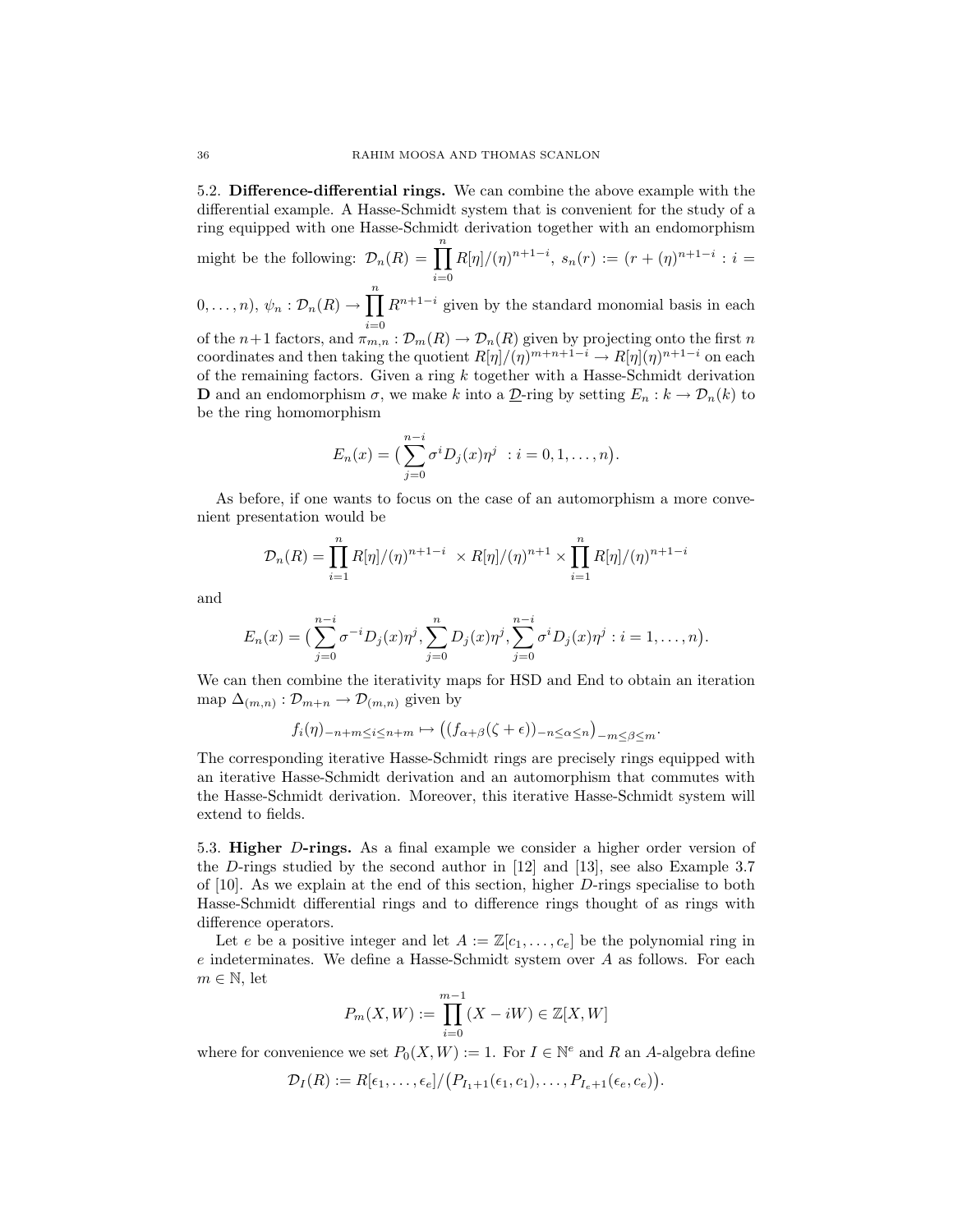As  $P_{\ell}(X, W)$  divides  $P_m(X, W)$  for  $\ell \leq m$ , we have quotient maps  $\pi_{I,J} : \mathcal{D}_I (R) \to$  $\mathcal{D}_J(R)$  for  $J \leq I$ . Since,  $P_1(X, W) = X$ ,  $\mathcal{D}_0(R) = R$ . As  $P_m(X, c_\ell)$  is a monic polynomial over k, the rings  $\mathcal{D}_I(R)$  are free R-algebras with monomial basis

$$
\{\epsilon^J : J \le I\}.
$$

So  $\underline{\mathcal{D}} = (\mathcal{D}_I : I \in \mathbb{N}^e)$  is a Hasse-Schmidt system over A, albeit indexed by  $\mathbb{N}^e$  and thus diverging slightly from our formalism.

Observe that the ring  $\mathbb{Z}[W][X, Y]/(P_{\ell}(X, W), P_m(Y, W))$  is the coordinate ring of the reduced subscheme  $X_{\ell,m}$  of  $\mathbb{A}^2_{\mathbb{Z}[W]}$  whose underlying space is  $\{(iW, jW) : 0 \leq$  $i < \ell, 0 \leq j < m$ . Visibly,  $P_{\ell+m+1}(X + Y, W)$  is identically zero on  $X_{\ell+1,m+1}$ . Hence,

$$
P_{\ell+m+1}(X+Y,W) \in (P_{\ell+1}(X,W), P_{m+1}(Y,W)).
$$

This observation permits a definition of an iteration map. Indeed, changing variables so as to separate out the roles of each of the applications of  $\mathcal{D}_I$ , for I and J two multi-indices in  $\mathbb{N}^e$  and R an A-algebra, let us write  $\mathcal{D}_I \circ \mathcal{D}_J(R)$  as

$$
R[X_1, \ldots, X_e, Y_1, \ldots, Y_e]/(P_{I_1}(X_1, c_1), \ldots, P_{I_e}(X_e, c_e), P_{I_1}(Y_1, c_1), \ldots, P_{I_e}(Y_e, c_e))
$$
  
and

and

$$
\mathcal{D}_{I+J}(R) := R[Z_1,\ldots,Z_e]/(P_{I_1+J_1}(Z_1,c_1),\ldots,P_{I_n+J_n}(Z_n,c_n)).
$$

The iteration map  $\Delta_{I,J}: \mathcal{D}_{I+J} \to \mathcal{D}_I \circ \mathcal{D}_J$  is then defined by  $Z_i \mapsto X_i + Y_i$  for  $1 \leq$  $i \leq n$ . Our observation that  $P_{\ell+m+1}(X_i + Y_i, c_i)$  may be expressed as an R-linear combination of  $P_{\ell+1}(X_i, c_i)$  and  $P_{m+1}(Y_i, c_i)$  shows that  $\Delta_{I,J}$  is a homomorphism of R-algebras. Visibly these maps are associative and compatible with the projection maps defining the inverse system.

As usual, a  $D$ -ring structure on an A-algebra k is given by collection of A-algebra homomorphisms  $E_I : k \to \mathcal{D}_I(k)$  compatible with the identification  $\mathcal{D}_0(k) = k$  and the maps  $\pi_{I,J} : \mathcal{D}_I(k) \to \mathcal{D}_J(k)$  in the inverse system. We may express each such map in terms of the monomial basis as

$$
E_I(x) = \sum_{J \leq I} \partial_{I,J}(x) \epsilon^J.
$$

However, it is not the case in general that for  $J \leq I$  and  $J \leq K$  that  $\partial_{I,J} = \partial_{K,J}$ . For example, taking  $e = 1$ , we have  $\epsilon^2 = 0 \cdot \epsilon^0 + 0 \cdot \epsilon^1 + 1 \cdot \epsilon^2$  in  $\mathcal{D}_2(k)$  but  $\epsilon^2 = 0 \cdot \epsilon^0 + e \cdot \epsilon^1$  in  $\mathcal{D}_1(k)$ . If we wish to express the  $\underline{\mathcal{D}}$ -ring structure on k via a single  $\mathbb{N}^e$ -indexed sequence of operators  $\delta_J : k \to k$ , then instead of the monomial basis we should take  $\{\beta_j : J \leq I\}$  as a basis for  $\mathcal{D}_I$ , where

$$
\beta_J(\epsilon_1,\ldots,\epsilon_e) := \prod_{i=1}^e P_{J_i}(\epsilon_i,c_i).
$$

Viewing the  $\mathcal{D}_I$  as finite free S-algebras with respect to this basis, we have that if  $(k, E)$  is a  $\underline{\mathcal{D}}$ -ring then

$$
E_I(x) = \sum_{J \leq I} \partial_J(x) \beta_J
$$

where  $(\partial_J : J \in \mathbb{N}^e)$ , are A-linear additive endomorphisms of k.

**Proposition 5.4.** Suppose k is an A-algebra and  $(\partial_I : I \in \mathbb{N}^e)$  is a set of Alinear additive endomorphisms of k. For  $i \leq e$ , let  $\sigma_i := c_i \cdot \partial_i + id$  where  $\partial_i :=$  $\partial_{(0,\ldots,0,1,0,\ldots,0)}$  with the 1 is in the ith co-ordinate. For  $K \in \mathbb{N}^e$ , set  $\sigma^K := \sigma_1^{K_1} \circ$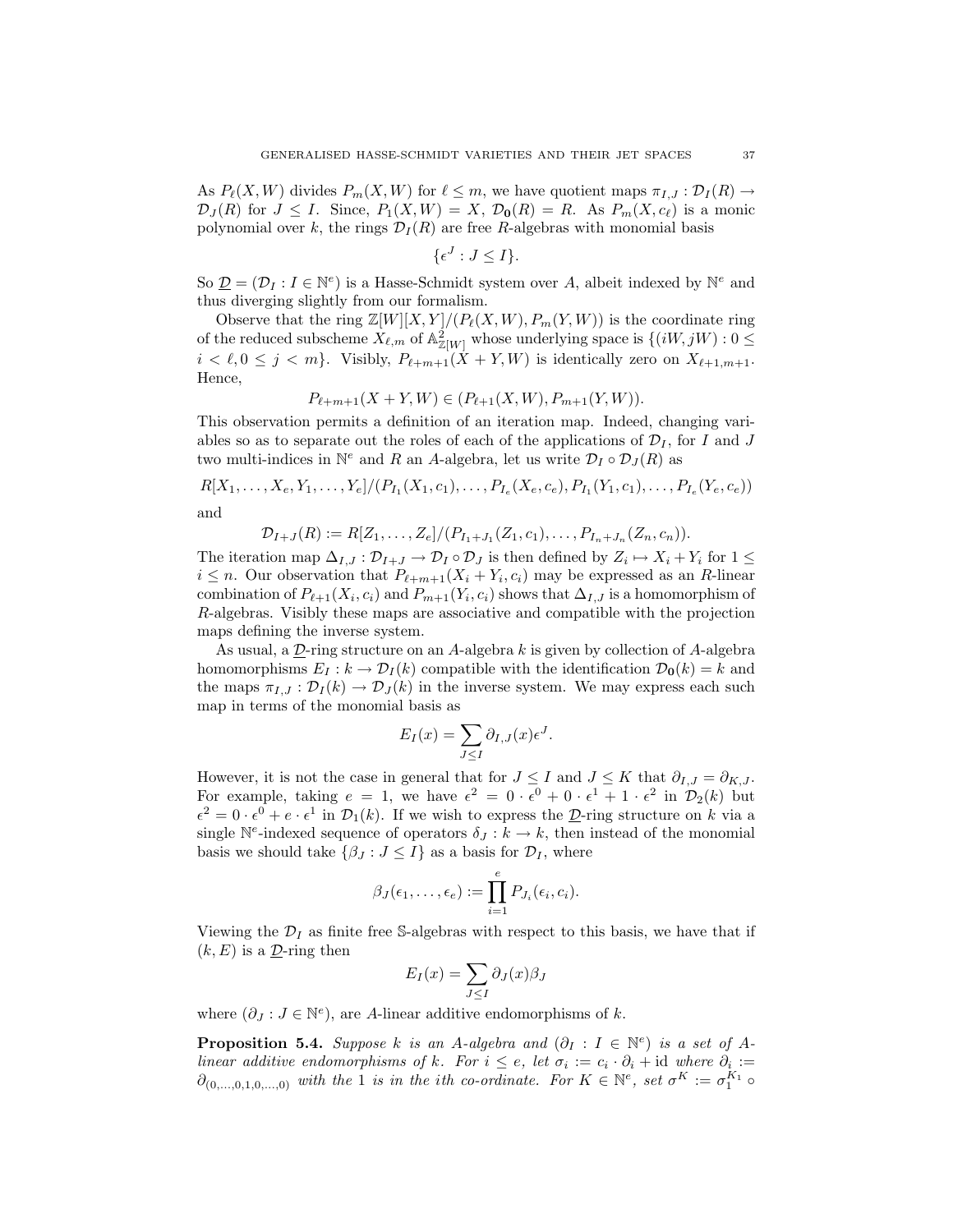$\cdots \circ \sigma_e^{K_e}$ . Then setting  $E_I(x) = \sum$  $J \leq I$  $\partial_J(x)\beta_J$  for all  $I \in \mathbb{N}^e$ ,  $(k, E)$  is an iterative  $\underline{\mathcal{D}}\text{-ring if and only if the following two rules hold}$ 

\n- Product rule: 
$$
\partial_I(xy) = \sum_{J+K=I} \sigma^K(\partial_J(x)) \cdot \partial_K(y)
$$
,
\n- Iteration rule:  $\partial_I \circ \partial_J = \begin{pmatrix} I+J \\ I \end{pmatrix} \partial_{I+J}$ .
\n

To carry out this proof we need a few easy combinatorial lemmata. Let us start with a calculation allowing us to see the iteration rule.

# Lemma 5.5.  $P_{\ell}(X + Y, W) = \sum_{m=0}^{\ell} { \binom{\ell}{m} P_m(X, W) P_{\ell-m}(Y, W) }$

Proof. It suffices to show that the stated equality holds whenever one evaluates at points of the form  $(aW, bW)$  where a and b are integers. On the lefthand side, we have  $P_{\ell}(aW + bW, W) = \prod_{i=0}^{\ell-1} ((a+b-i)W) = \ell! {\binom{a+b}{\ell}} W^{\ell}$ . On the righthand side we have

$$
\sum_{m=0}^{\ell} {\ell \choose m} P_m(aW, W) P_{\ell-m}(bW, W) = \sum_{m=0}^{\ell} {\ell \choose m} m! {a \choose m} W^m (\ell - m)! {b \choose \ell - m} W^{\ell - m}
$$

$$
= W^{\ell} \sum_{m=0}^{\ell} \frac{\ell! m! (\ell - m)!}{m! (\ell - m)!} {a \choose m} {b \choose \ell - m}
$$

$$
= W^{\ell} \ell! \sum_{m=0}^{\ell} {a \choose m} {b \choose \ell - m}
$$

$$
= W^{\ell} \ell! {a + b \choose \ell}
$$

The last equality is obtained by comparing the coefficients of  $W^{\ell}$  in the expansion of the equality  $(1+W)^{a}(1+W)^{b} = (1+W)^{a+b}$ .

Now

$$
\Delta_{(m,n)} \circ E_{I+J}(x) = \sum_{K \leq I+J} \partial_K(x) \beta_K(X_1 + Y_1, \dots, X_e + Y_e)
$$

$$
= \sum_{K \leq I+J} \partial_K(x) \prod_{i=1}^e P_{K_i}(X_i + Y_i, c_i).
$$

Using Lemma 5.5 to expand this, one sees that  $\Delta$ -iterativity is equivalent to the iteration rule claimed by the proposition.

To see that the claimed Leibniz rule is equivalent to the  $E_I$  being homomorphisms, we need to compute the product of two standard basis vectors. First we observe:

**Lemma 5.6.** 
$$
P_n(X, W)P_m(X, W) = \sum_{i=0}^n i! {n \choose i} {m \choose i} W^i P_{m+n-i}(X)
$$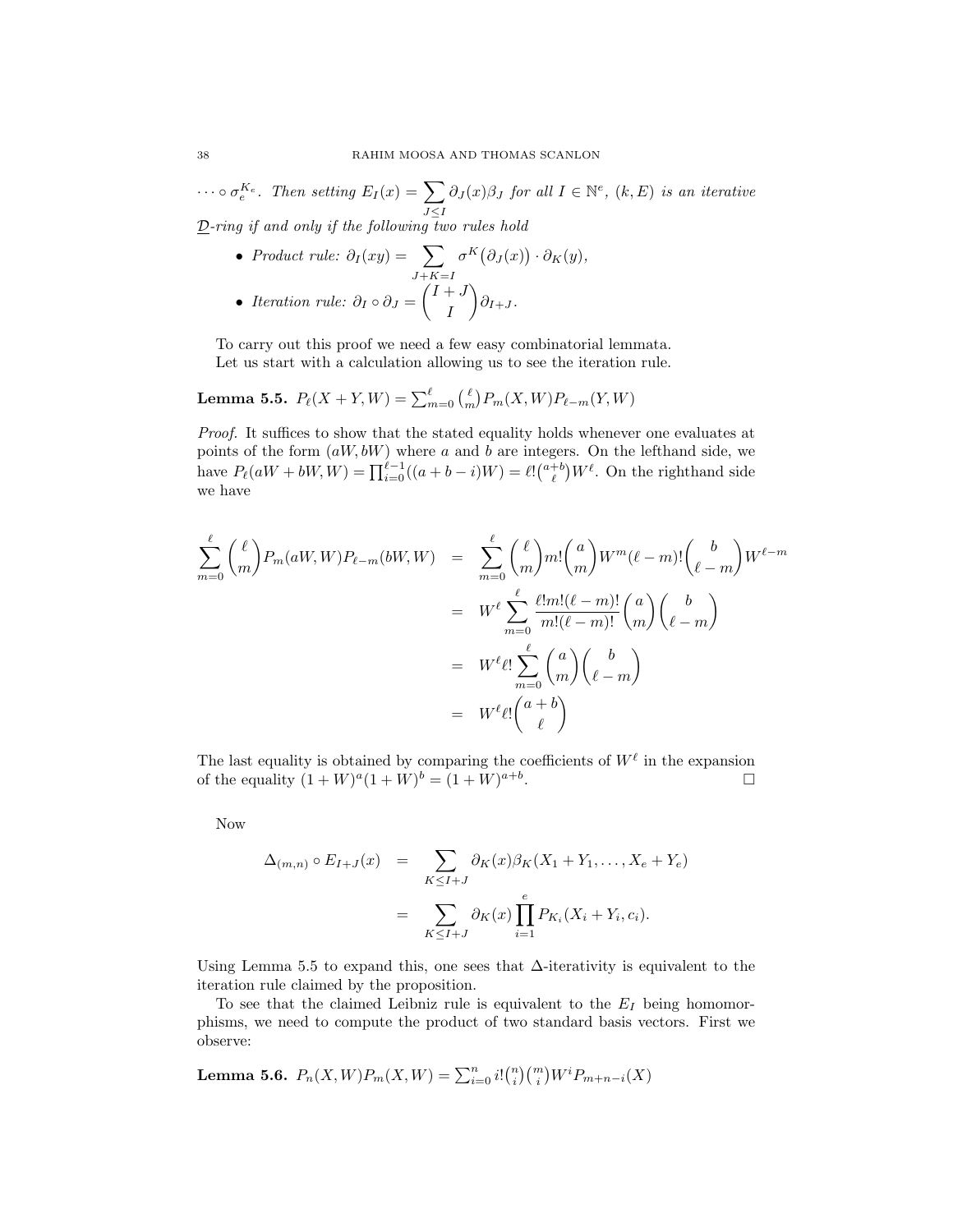*Proof.* The case of  $n = 0$  is clear. For the inductive step,

$$
P_{n+1}P_m = \sum_{i=0}^n i! {n \choose i} {m \choose i} W^i (X - (m+n-i)W + (m-i)W) P_{m+n-i}
$$
  
\n
$$
= \sum_{i=0}^n i! {n \choose i} {m \choose i} W^i P_{m+1+n-i} + i! {n \choose i} {m \choose i} W^{i+1} (m-i) P_{m+n-i}
$$
  
\n
$$
= \sum_{i=0}^{n+1} (i! {n \choose i} {m \choose i} + (i-1)! {n \choose i-1} {m \choose i-1} (m-i+1)) W^i P_{m+n+1-i}
$$
  
\n
$$
= \sum_{i=0}^{n+1} \left( \frac{m!}{(m-i)!} {n \choose i} + {n \choose i-1} \frac{(i-1)!m!(m-i+1)}{(m-i+1)!(i-1)!} W^i P_{m+n+1-i}
$$
  
\n
$$
= \sum_{i=0}^{n+1} i! {m \choose i} {n+1 \choose i} W^i P_{m+n+1-i}
$$

Lemma 5.6 leads to an expression for the product rule, but not the claimed one. For the sake of definiteness, let us write down the Leibniz rule predicted by Lemma 5.6. Expanding the exponential in two different ways, we have

$$
\sum \partial_L(ab)\beta_L = E(ab)
$$
  
=  $E(a)E(b)$   
=  $\sum_{I,J} \partial_I(a)\partial_J(b)\beta_I\beta_J$   
=  $\sum_{I,J} \sum_K \partial_I(a)\partial_J(b)K! \left(\begin{matrix} I \\ K \end{matrix}\right) \left(\begin{matrix} J \\ K \end{matrix}\right) c^K \beta_{I+J-K}$ 

So multiplicativity of  $E$  amounts to the product rule:

(11) 
$$
\partial_L(ab) = \sum_{I+J=K+L} K! c^K \binom{I}{K} \binom{J}{K} \partial_I(a) \partial_J(b).
$$

To put (11) in the form claimed by Proposition 5.4, we should compute the iterates of  $\sigma$ . Under the hypothesis of iterativity, if  $\sigma(x) = c\partial(x) + x$ , then  $\sigma^n$ P *σ*. Under the hypothesis of iterativity, if  $σ(x) = c∂_1(x) + x$ , then  $σ<sup>n</sup>(x) =$ <br>  $\sum_{i=0}^{n} c^i \frac{n!}{(n-i)!} ∂_i(x)$ . Indeed,  $σ<sup>n</sup>(x) = ∑_{i=0}^{n} c^i {n \choose i} ∂_i^i(x)$ . Via iterativity, we have  $i!\partial_i = \partial_1^i$  so that  $\binom{n}{i}\partial_1^i = \frac{n!}{(n-i)!}\partial_i$ . Putting together this observation with (11), we compute

$$
\partial_L(ab) = \sum_{I+J=K+L} K!c^K \binom{I}{K} \binom{J}{K} \partial_I(a) \partial_J(b)
$$
  

$$
= \sum_{I'+J=L} \sum_{K=0}^J K!c^K \binom{I'+K}{K} \binom{J}{K} \partial_{I'+K}(a) \partial_J(b)
$$
  

$$
= \sum_{I'+J=L} \sum_{K=0}^J K!c^K \binom{J}{K} \partial_K(\partial_{I'}(a)) \partial_J(b)
$$
  

$$
= \sum_{I'+J=L}^J \sigma^J(\partial_{I'}(a)) \partial_J(b)
$$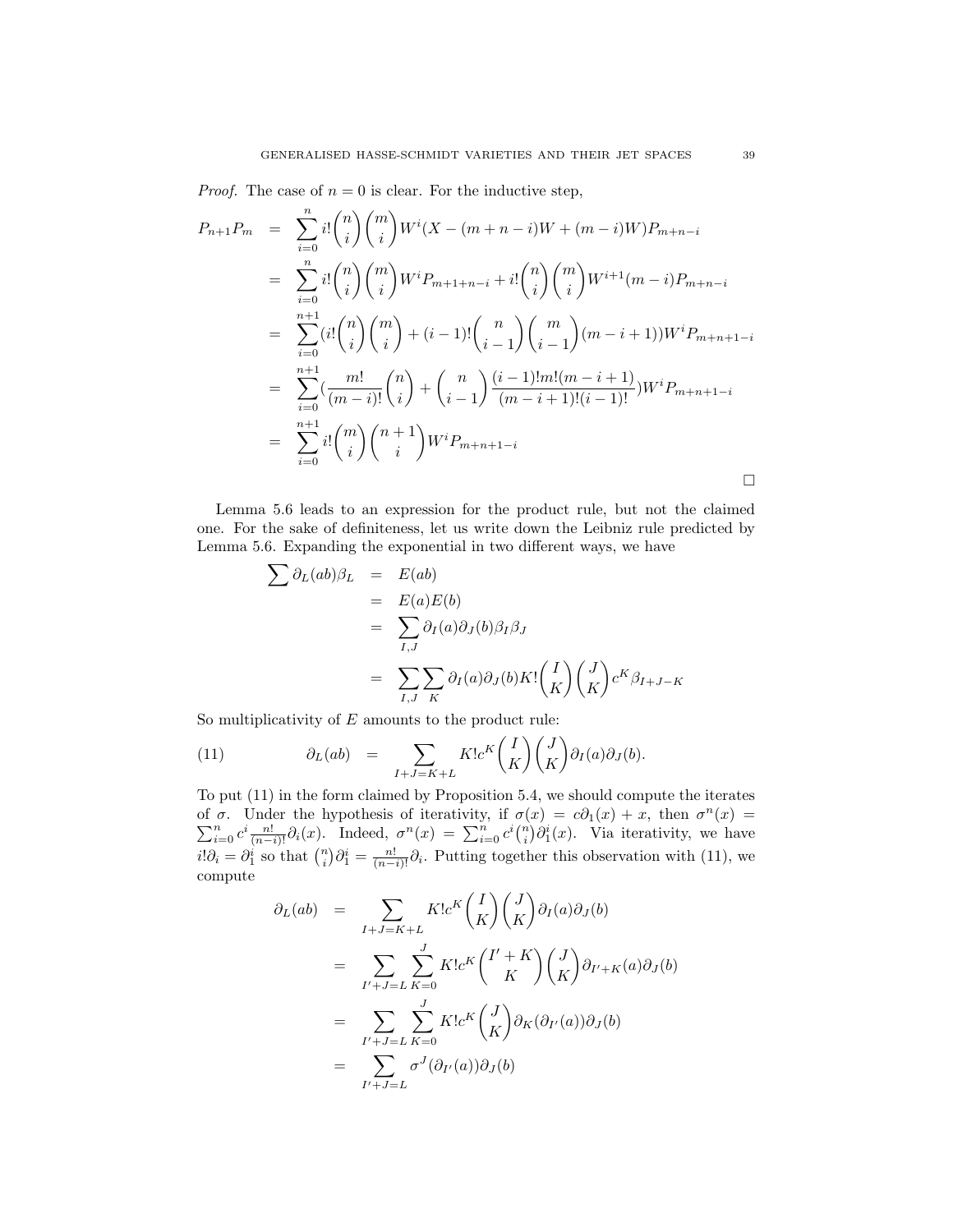The computation is reversible, and so we get that (11) is equivalent to the desired product rule. This completes the proof of Proposition 5.4.  $\Box$ 

Let us note some specializations. If  $A \to k$  factors through  $\mathbb{Z}[c_1, \ldots, c_e] \to$  $\mathbb{Z}[c_1,\ldots,c_e]/(c_1,\ldots,c_e) = \mathbb{Z}$ , then an iterative  $\mathcal{D}$ -ring is simply an iterative Hasse-Schmidt differential ring. If  $k$  is a  $\mathbb Q$ -algebra, then it follows from the iteration rule that  $\partial_I = \frac{1}{I}$  $\frac{1}{I!} \partial_1^{I_1} \circ \cdots \circ \partial_e^{I_e}$  so that the full stack is already determined by the operators  $\partial_1, \ldots, \partial_e$ . If  $c_i$  is a unit in R, then  $\partial_i = c_i^{-1}(\sigma_i - id)$ . Thus, in the case of  $\mathbb{Q}[c_1^{\pm 1}, \ldots, c_e^{\pm 1}]$ -algebras, the category of  $\underline{\mathcal{D}}$ -algebras is equivalent to the that of difference algebras for e commuting endomorphisms. However, in positive characteristic, even when the parameters  $c_i$  are units, it is not the case that a  $\mathcal{D}\text{-ring}$ is essentially just a difference ring.

Algebras over  $\mathbb{Z}[c]$  with additive operators  $D : R \to R$  satisfying  $D(xy) =$  $xD(y) + yD(x) + cD(x)D(y)$  were considered by the second author in [12] and [13]. André developed a theory of confluence between difference and differential operators in [1] taking both operators  $\sigma: R \to R$  and  $\delta: R \to R$  as basic where  $\sigma$  is a ring endomorphism and  $\delta$  is an additive operator satisfying the twisted Leibniz rule  $\delta(xy) = \sigma(x)\delta(y) + \delta(x)y$ . If there is some  $b \in R$  with  $\delta(b) \in R^{\times}$ , then one may express  $\sigma(x) = c\delta(x) + x$  where  $c := \frac{\sigma(b)-b}{\delta(b)}$  $\frac{(\delta)-b}{\delta(b)}$ . The operator  $\delta$  is then a D-operator in the above sense.

Hardouin develops a theory of iterative  $q$ -difference operators in [5]. Her axioms are very similar to ours (with  $e = 1$ ). For instance, the Leibniz rules are exactly the same. However, there are some major distinctions. The parameter c is  $(q-1)t$ so that the operator  $\delta_1(x) = \frac{\sigma_q(x)-x}{(q-1)t}$  where  $\sigma_q : \mathbb{C}(t) \to \mathbb{C}(t)$  is the automorphism  $f(t) \mapsto f(qt)$  is not Z[c]-linear. Additionally, her iteration rules involve the qanalogues of the binomial coefficients. Most importantly, her exponential maps take values in noncommutative difference algebraic rings. Some aspects of the q-iterative operators may be incorporated into our setting by working with the ring schemes  $\mathcal{D}_n(R) := R[\epsilon]/(\prod_{i=0}^{n-1}(\epsilon - q^i)).$  We leave to future work any further comparisons between these theories, as well as the more general issue of relaxing the definition of  $D$ -rings so that the operators need not be linear over the base ring.

#### **REFERENCES**

- [1] Y. André. Différentielles non commutatives et théorie de galois différentielle ou aux différences. Ann. Sci. École Norm. Sup. $(4)$ , 34(5):685–739, 2001.
- [2] F. Benoist. D-algebraic geometry. Preprint.
- [3] J. Borger and B. Weiland. Plethystic algebra. Advances in Mathematics, 194(2):246–283, 2005.
- [4] J. Denef and F. Loeser. Geometry on arc spaces of algebraic varieties. In European Congress of Mathematics, Vol. I (Barcelona, 2000), pages 327–348. Birkhäuser, 2001.
- [5] C. Hardouin. Iterative q-difference Galois theory. Preprint.
- [6] W. Keigher. Symmetric monoidal comonads and differential algebra. Communications in Algebra, 7(2):139–162, 1979.
- [7] J. Kovacic. Differential schemes. In Differential algebra and related topics (Newark, NJ, 2000), pages 71–94. World Sci. Publ., River Edge, NJ, 2002.
- [8] H. Matsumura. Commutative ring theory. Cambrdige University Press, 1986.
- [9] R. Moosa, A. Pillay, and T. Scanlon. Differential arcs and regular types in differential fields. J. Reine Angew. Math., pages 35–54, 2008.
- [10] R. Moosa and T. Scanlon. Jet and prolongation spaces. Journal de l'Institut de  $Mathématiques de Jussieu, 9(2):391-430, 2010.$